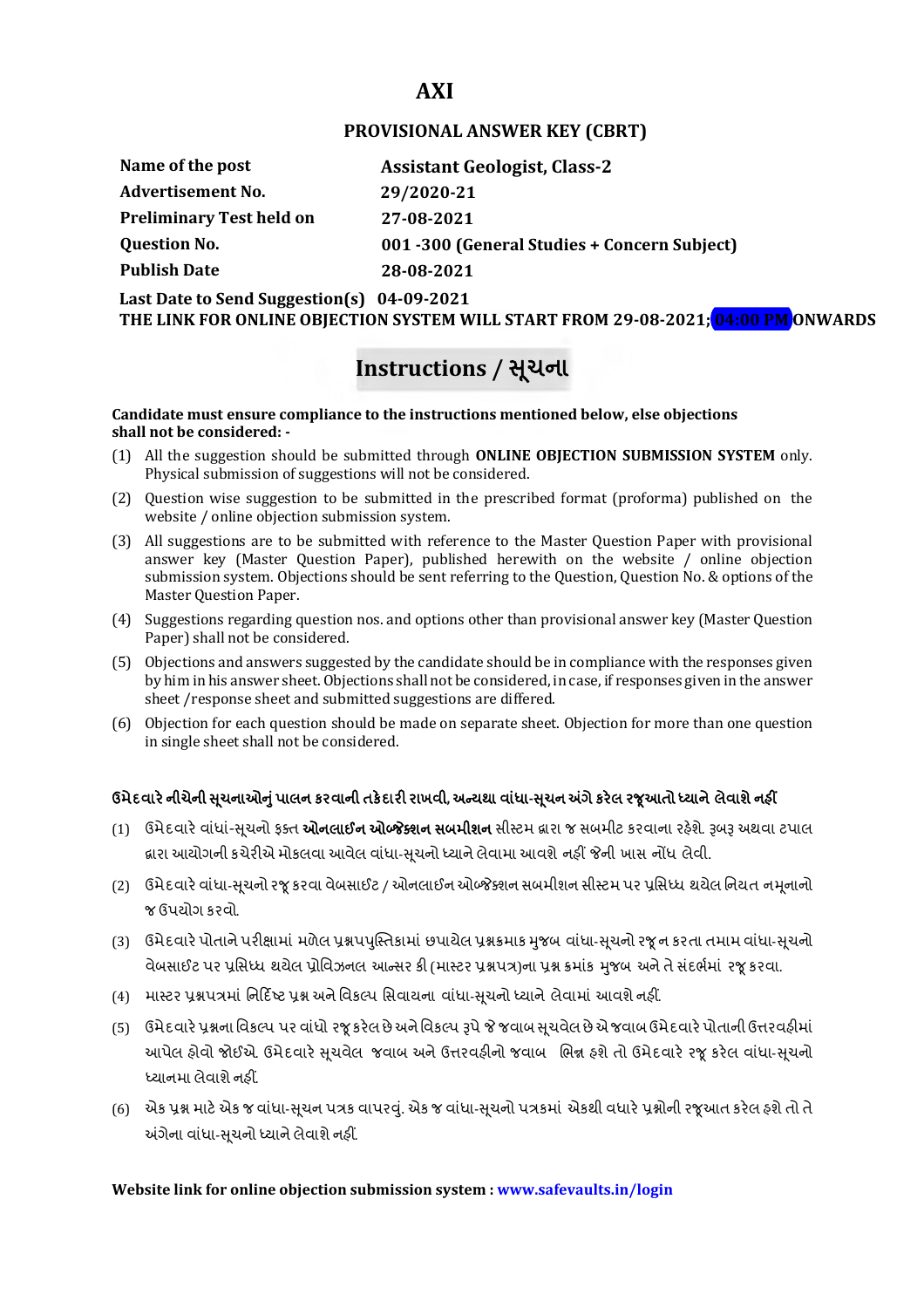| 001. | પારિવારિક જીવનનો આદર્શ કયા વેદમાં વર્ણવ્યો છે?                                                    |                                                                                                             |
|------|---------------------------------------------------------------------------------------------------|-------------------------------------------------------------------------------------------------------------|
|      | (A) યજુર્વેદ                                                                                      | (B) અથર્વવેદ                                                                                                |
|      | $(C)$ ઋગ્વેદ                                                                                      | (D) સામવેદ                                                                                                  |
| 002. | બૌદ્ધ ધર્મ અંગીકાર કરનાર પ્રથમ મહિલા કોણ હતી?                                                     |                                                                                                             |
|      | (A) રૂપાલી મોકાશી                                                                                 | (B) પ્રજાપતિ ગૌતમી                                                                                          |
|      | (C) રૂપનંદા સખ્યા                                                                                 | (D) કરૂવાકી                                                                                                 |
| 003. | પ્રખ્યાત સુવર્ણ મંદિરમાં અકાલતખ્તની સ્થાપના કોણે કરી હતી?                                         |                                                                                                             |
|      | (A) ગુરૂ રામદાસ                                                                                   | (B) મહારાજા રણજીતસિંહ                                                                                       |
|      | (C) ગુરૂ અર્જુનસિંહ                                                                               | (D) ગુરૂ હરગોવિંદસિંહ                                                                                       |
| 004. | 'ગગન મંડળની ગાગરડી, ગાગરડી કોઈ દેખે નહીં' – આ ગરબીની રચના કોણે કરી હતી?                           |                                                                                                             |
|      | (A) દયારામ                                                                                        | (B) દાસી જીવણ                                                                                               |
|      | (C) ભોજાભગત                                                                                       | (D) કવિ ધીરો                                                                                                |
| 005. | જુનાગઢ સ્થિત અશોક શિલાલેખોનું ઈ.સ.1882માં શુદ્ધ વાંચન કરનાર પુરાતત્વવિદ કોણ હતા?                  |                                                                                                             |
|      | (A) ડૉ.ભાઉદાજી                                                                                    | (B) પંડિત જાંબેકર                                                                                           |
|      | (C) એચ ન્યુટન                                                                                     | (D)ડૉ. ભગવાનલાલ ઇંદ્રજીત                                                                                    |
| 006. | મહાન ગુરૂ અને તેમના શિષ્યની જોડીઓ પૈકી કઈ જોડી સાચી નથી?                                          |                                                                                                             |
|      | (A) સ્વામિ વિરજાનંદ – દયાનંદ સરસ્વતી                                                              | (B) પરમહંસ તોતાપુરી – રામકૃષ્ણ પરમહંસ                                                                       |
|      | (C) કેશવભારતી – સૂરદાસ                                                                            | (D) માધવેન્દ્રપુરી – વલ્લભાચાર્ય                                                                            |
| 007. | સ્વાતંત્ર્ય ચળવળનું ચિહન 'ચક્ર' રાખવાનું ગાંધીજીને કોને સૂચવ્યું હતું?                            |                                                                                                             |
|      | (A) મૃદુલાબેન સારાભાઇ                                                                             | (B) હંસાબેન મહેતા                                                                                           |
|      | (C) પુષ્પાબેન મહેતા                                                                               | (D) ગંગાબેન મજમુદાર                                                                                         |
| 008. | કચ્છમાં આવેલું કયું સ્થળ આહિર એમ્બ્રોયડરી માટે જાણીતું છે?                                        |                                                                                                             |
|      | (A) નખત્રાણા                                                                                      | (B) ધનેતી                                                                                                   |
|      | $(C)$ ધામણકા                                                                                      | (D) નિરોણા                                                                                                  |
| 009. | નવલકથાનો ઉત્તમ અંત છે?                                                                            | 'વાહ રે માનવી, તારૂં હૈયું ! એક પા લોહીના કોગળાને, બીજી પા પ્રીતના ઘૂંટડા' આ ઉત્તમ સંવાદ પન્નાલાલ પટેલની કઈ |
|      | (A) મળેલા જીવ                                                                                     | (B) માનવીની ભવાઇ                                                                                            |
|      | (C) ભાંગ્યાના ભેરૂ                                                                                | $(D)$ કંક                                                                                                   |
| 010. | નીચેનામાથી કયા પશુને હડપ્પાકાલીન મૂર્તિકલાની મહોરો તથા ટેરાકોટા કળામાં ચિત્રિત કરવામાં આવ્યું છે? |                                                                                                             |
|      | 1. હાથી 2. ઘેંડો 3. સિંહ 4. ગા <b>ય</b>                                                           |                                                                                                             |
|      | (A) માત્ર 1, 2 અને 3                                                                              | (B) માત્ર 1 અને 3                                                                                           |
|      | (C) માત્ર 1 અને 2                                                                                 | (D) માત્ર 2, 3 અને 4                                                                                        |
| 011. | પ્રખ્યાત ચિત્રકળા 'બની ઠની'માં બની ઠની નામક મહિલાની સરખામણી કોની સાથે કરવામાં આવી છે?             |                                                                                                             |
|      | (A) પનિહારી                                                                                       | (B) સીતાજી                                                                                                  |
|      | (C) રાધા                                                                                          | (D) લક્ષ્મીજી                                                                                               |
|      |                                                                                                   |                                                                                                             |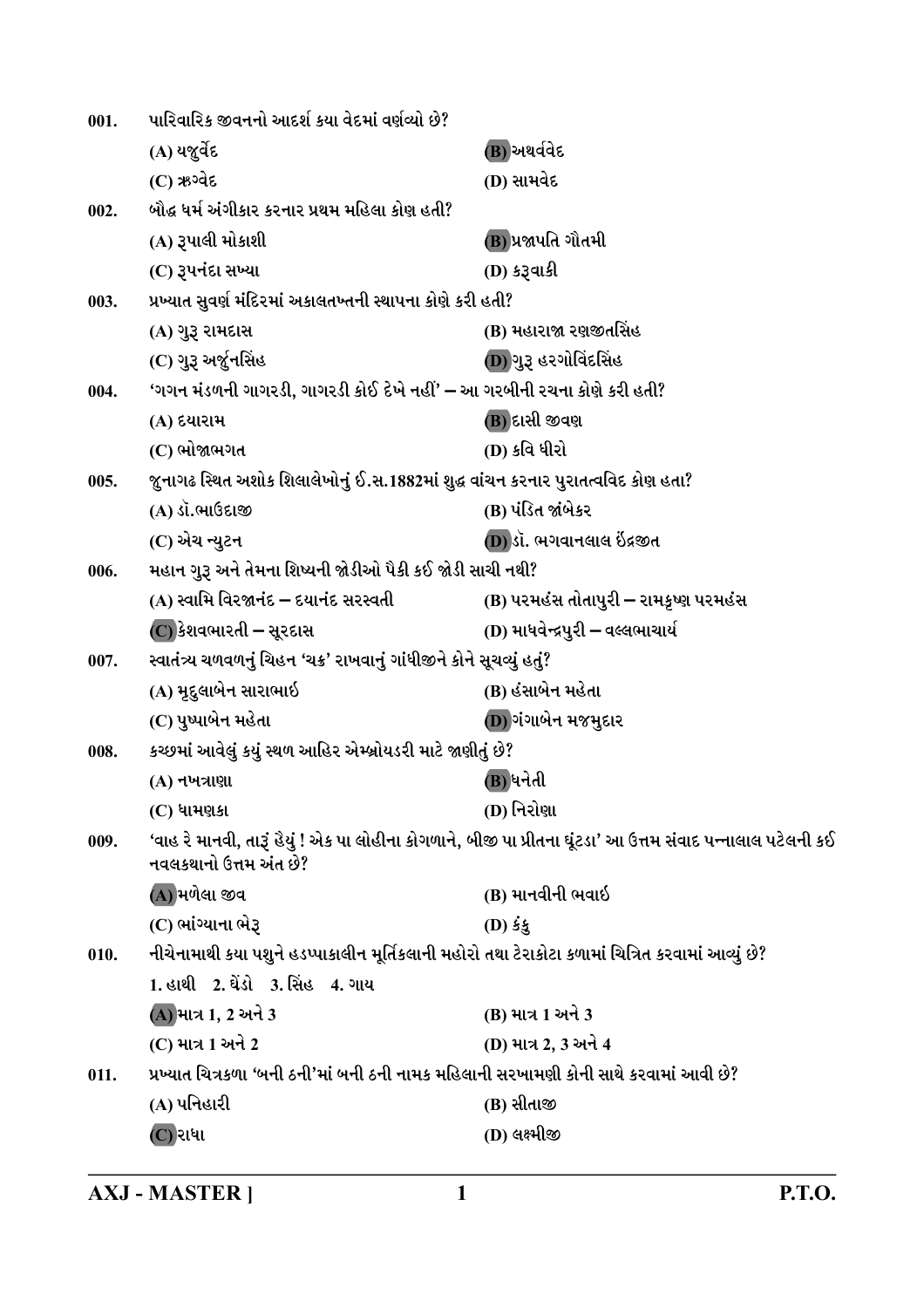| 012. |                                                                                                    | સામાન્ય રીતે વાર તહેવારે થતાં સિદ્દીઓના ધમાલ નૃત્યમાં વગાડવામાં આવતા સ્ત્રીઓના વાજિંત્રોને શું કહેવામાં આવે છે? |
|------|----------------------------------------------------------------------------------------------------|-----------------------------------------------------------------------------------------------------------------|
|      | (A) મૂશીરા                                                                                         | (B) સેલાની (માયમીસરા)                                                                                           |
|      | (C) ધમાલ                                                                                           | (D) બગલિયું                                                                                                     |
| 013. | ગુપ્તવંશના શાસકો પૈકી ''કવિ સમ્રાટ'' નું બિરૂદ કોને મળ્યું હતું?                                   |                                                                                                                 |
|      | (A) સમુદ્રગુપ્ત                                                                                    | (B) સ્કંદગુપ્ત                                                                                                  |
|      | (C) ચંદ્રગુપ્ત બીજો (વિક્રમાદિત્ય)                                                                 | (D) કુમારગુપ્ત                                                                                                  |
| 014. | " ભારતમાં ક્યાંય ગુલામી નથી'' એવું વિધાન કયા વિદેશી યાત્રીએ કર્યું હતું?                           |                                                                                                                 |
|      | (A) મેગેસ્થનિસ                                                                                     | <b>(B) ફાહયાન</b>                                                                                               |
|      | (C) હ્યુ-એન-ત્સાંગ                                                                                 | (D) ઇત્સિંગ                                                                                                     |
| 015. | તમિલ સાહિત્યમાં કયા ગ્રંથને 'નાનો વેદ' કહે છે?                                                     |                                                                                                                 |
|      | (A) શૂલમણી                                                                                         | (B) નન્નૂલ                                                                                                      |
|      | (C) જીવન ચિંતામણિ                                                                                  | (D) કુરલ                                                                                                        |
| 016. | કયા સમ્રાટના શાસનમાં મુઘલ સલ્તનતનું પાટનગર આગ્રાથી ફતેહપુર સિક્રીમાં ફેરવાયું હતું?                |                                                                                                                 |
|      | (A) હુમાયું                                                                                        | (B) જહાંગીર                                                                                                     |
|      | (C) અકબર                                                                                           | (D) શાહજહાં                                                                                                     |
| 017. |                                                                                                    | નીચેનામાંથી કઈ શૂરવીર રાણીએ લડાઈમાં ઘાયલ થયા પછી દુશ્મનના હાથમાં પકડાઈ જવા કરતાં પેટમાં કટાર ખોસીને             |
|      | મૃત્યુ પસંદ કર્યું હતું?                                                                           |                                                                                                                 |
|      | (A) રાણી કર્માવતી                                                                                  | (B) રાણી દુર્ગાવતી                                                                                              |
|      | (C) રાણી કર્ણાવતી                                                                                  | (D) રાણી અહલ્યાબાઈ                                                                                              |
| 018. | ગુજરાતમાં સ્વદેશી ચળવળ અંતર્ગત ''સ્વદેશી મિત્ર મંડળ''ની સભા અમદાવાદમા કયા સ્થળે થતી હતી?           |                                                                                                                 |
|      | (A) ટાગોર હૉલ                                                                                      | (B) પ્રેમાભાઇ હૉલ                                                                                               |
|      | (C) રિલિફ રોડ                                                                                      | (D) ગુજરાત કોલેજ                                                                                                |
| 019. | અમદાવાદના નોધપાત્ર મુસ્લિમ સ્થાપત્યો પૈકીની મસ્જિદો અને તેના વિસ્તારની જોડી પૈકી કઈ જોડી સાચી નથી? |                                                                                                                 |
|      | (A) રાણી રૂપમતિની મસ્જિદ – મિરજાપુર વિસ્તાર                                                        | (B) અચ્યુતકુકીની મસ્જિદ – દુધેશ્વર વિસ્તાર                                                                      |
|      | (C) સીદી બશીરની મસ્જિદ – અસારવા વિસ્તાર                                                            | (D) રાણી સિપ્રીની મસ્જિદ – આસ્ટોડીયા વિસ્તાર                                                                    |
| 020. | ક્રાંતિકારીઓની વીરતા અને અંગ્રેજોની ક્રૂરતા માટેની કુખ્યાત જેલ કઈ અને ક્યાં આવેલી છે?              |                                                                                                                 |
|      | (A) સેલ્યુલર જેલ, પોર્ટબ્લેર                                                                       | (B) યરવાડા જેલ, પુણે                                                                                            |
|      | (C) તિહાર જેલ, નવી દિલ્હી                                                                          | (D) આર્થર રોડ જેલ, મુંબઈ                                                                                        |
| 021. | જોવા મળે છે.                                                                                       | સોલંકી કાલ દરમ્યાન અનેક સંવત વપરાયા પરંતુ મુખ્ય સંવત તરીકે પ્રચલિત  સંવત કાળગણનામાં વપરાયેલ                     |
|      | (A) સિંહ સંવત                                                                                      | (B) હિજરી સન                                                                                                    |
|      | (C)વિક્રમ સંવત                                                                                     | (D) વલભી સંવત                                                                                                   |
| 022. | ગુપ્તયુગના રસાયણશાસ્ત્રી નાગાર્જુનનો નીચેના પૈકી જાણીતો ગ્રંથ કયો છે ?                             |                                                                                                                 |
|      | (A) પંચ સિદ્ધાંતીકા                                                                                | (B) બૃહ્ત્જાતક                                                                                                  |
|      | (C)રસ રત્નાકર                                                                                      | (D) બૃહત સંહિતા                                                                                                 |
|      |                                                                                                    |                                                                                                                 |

**AXJ - MASTER ]**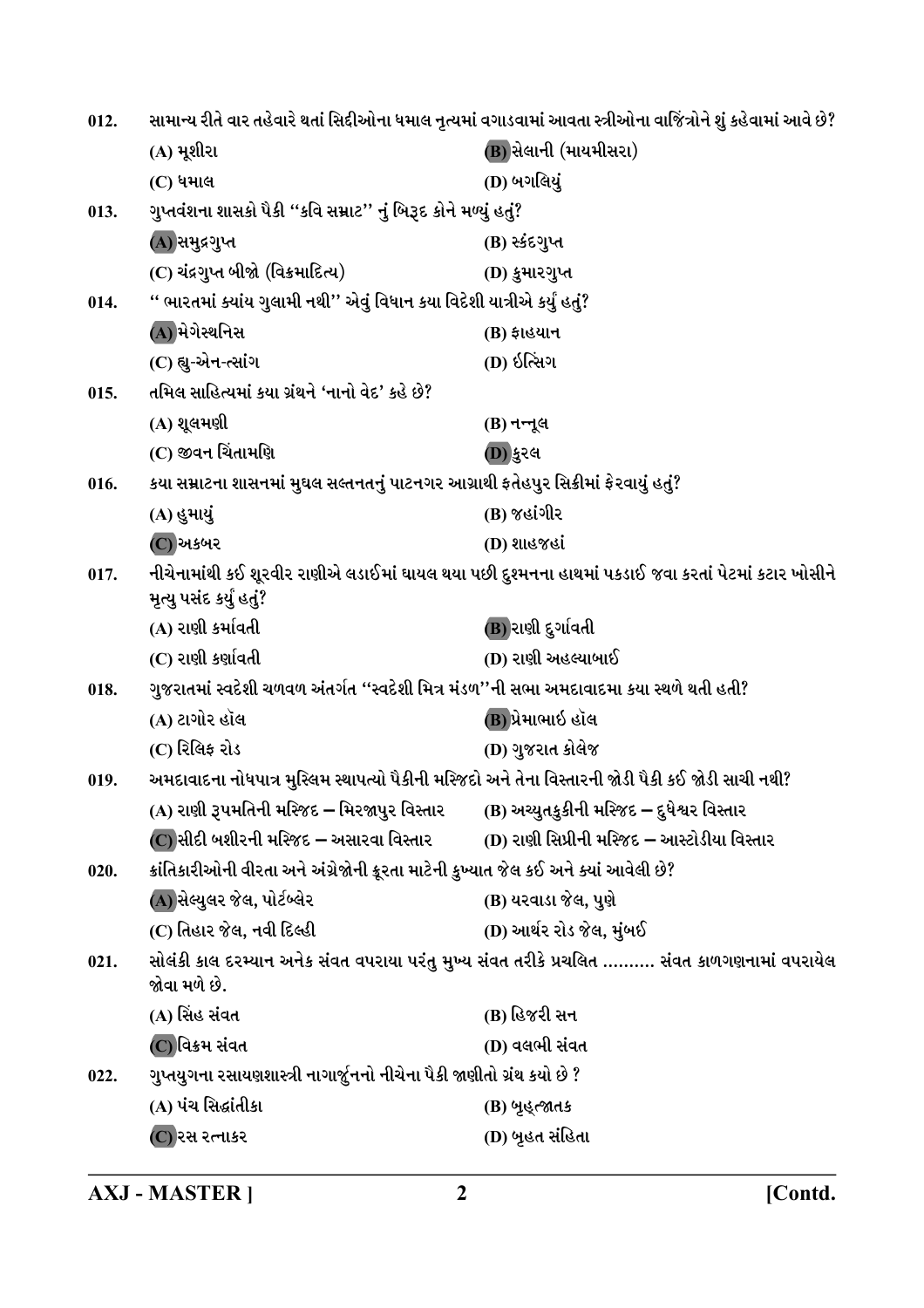| 023. | તેનાલી રામા કયા રાજાના મંત્રી હતા ?                                                       |                                                                                                                  |
|------|-------------------------------------------------------------------------------------------|------------------------------------------------------------------------------------------------------------------|
|      | (A) કૃષ્ણદેવરાય                                                                           | (B) રાજા અનંતવર્મા                                                                                               |
|      | (C) સમ્રાટ હર્ષ                                                                           | (D) નરસિંહ વર્મા                                                                                                 |
| 024. | પ્રારંભ અને 'ધનવંતરી રથ' ની પણ શરૂઆત કયા મુખ્યમંત્રીના સમયગાળા દરમ્યાન કરવામાં આવેલ હતી ? | આરોગ્ય ક્ષેત્રે 'માં અન્નપૂર્ણા યોજના', 'માં વાત્સલ્ય યોજના', 'માં અમૃતમ યોજના' અને 'મુખ્યમંત્રી નિદાન યોજના' નો |
|      | (A) શ્રી નરેન્દ્રભાઈ મોદી                                                                 | (B) શ્રી વિજયભાઇ રૂપાણી                                                                                          |
|      | (C) શ્રીમતી આનંદીબેન પટેલ                                                                 | (D) શ્રી કેશુભાઈ પટેલ                                                                                            |
| 025. | નીચેનામાંથી કયું ખડક પાતાલીય અગ્નિકૃત ખડકનું ઉદાહરણ છે ?.                                 |                                                                                                                  |
|      | (A) ચિનાઈ માટી                                                                            | (B) ગ્રેફાઇટ                                                                                                     |
|      | (C) કેલસાઈટ                                                                               | (D) ડોલામાઈટ                                                                                                     |
| 026. | કઈ નદી તિબેટમાં 'લાંગચેનખંબાબ'ના નામથી ઓળખવામાં આવે છે ?.                                 |                                                                                                                  |
|      | (A) સતલજ                                                                                  | (B) બિયાસ                                                                                                        |
|      | (C) રાવી                                                                                  | (D) સિંધુ                                                                                                        |
| 027. | હતો ?                                                                                     | કચ્છમાં થયેલા કયા સમયના ભૂકંપને લીધે હજારો લોકોના મૃત્યુ થયા હતા અને તે સમયે ત્યાં અલ્લાહ બંધ રચાઇ ગયો           |
|      | (A) ઇ.સ. 1844                                                                             | <b>B</b> ) ઇ.સ. 1819                                                                                             |
|      | (C) ઇ.સ. 2001                                                                             | (D) ઇ.સ. 1845                                                                                                    |
| 028. | 'આંબો', 'બારમાસી', 'કાફી' અને 'કટારી' આ તમામ શાના પ્રકાર છે ?                             |                                                                                                                  |
|      | (A) વિવિધ કચ્છી ભરત                                                                       | (B) સૌરાષ્ટ્રના દુહા છંદ                                                                                         |
|      | $(C)$ ભજન                                                                                 | (D) ફૂલ છોડના પ્રકાર                                                                                             |
| 029. | કરવામાં આવે છે ?                                                                          | વાંસ, હળદરવો, જોદડ, બરેડા, કાકડ, મોદક, વિગેરે વૃક્ષોનો કાચા માલ તરીકે નીચેના પૈકી કઈ ચીજવસ્તુ માટે ઉપયોગ         |
|      | (A) કા <b>થો</b>                                                                          | (B) બાયોડિઝલ                                                                                                     |
|      | $(C)$ લાખ                                                                                 | <b>D</b> ) કાગળ                                                                                                  |
| 030. | ગોદાવરી, ક્રિષ્ના અને કાવેરી નદીઓ કયી પર્વતમાળામાંથી નીકળે છે ?                           |                                                                                                                  |
|      | (A) પશ્ચિમ ઘાટ                                                                            | (B) પૂર્વ ઘાટ                                                                                                    |
|      | (C) સિંહાવા પર્વત                                                                         | (D) સાતપુડા શ્રેણી                                                                                               |
| 031. | સૂર્યમંડળના કયા ગ્રહ પર સૌથી વધારે ઠંડુ વાતાવરણ નોધાયેલ છે ?                              |                                                                                                                  |
|      | (A) યૂરેનસ                                                                                | (B) મર <i>ક</i> ચુરિ                                                                                             |
|      | (C) પ્લુટો                                                                                | (D) નેપચ્યુન                                                                                                     |
| 032. | નક્કી કરવામાં આવેલ છે તેને કઈ રેખા કહેવામા આવે છે ?.                                      | વર્ષ 1947 માં ભારત દેશના ભાગલા વખતે ભારત-પશ્ચિમ પાકિસ્તાન અને ભારત-પૂર્વ પાકિસ્તાન વચ્ચેની જે સીમારેખા           |
|      | (A) મેક મોહન લાઇન (MC MAHON LINE)                                                         | (B) રેડ ક્લીફ લાઇન (RED CLIFFE LINE)                                                                             |
|      | (C) ડુરાંડ લાઇન (DURAND LINE)                                                             | (D) લાઇન ઓફ કંટ્રોલ (LOC)                                                                                        |
| 033. | ભારતના કયા રાજ્યમાં સેન્સસ 2011 મુજબ પુરૂષોની સરખામણીમાં સ્ત્રીઓનું પ્રમાણ વધારે છે ?.    |                                                                                                                  |
|      | (A) કેરલ                                                                                  | (B) તામિલનાડું                                                                                                   |
|      | (C) કર્ણાટક                                                                               | (D) ઓડિશા                                                                                                        |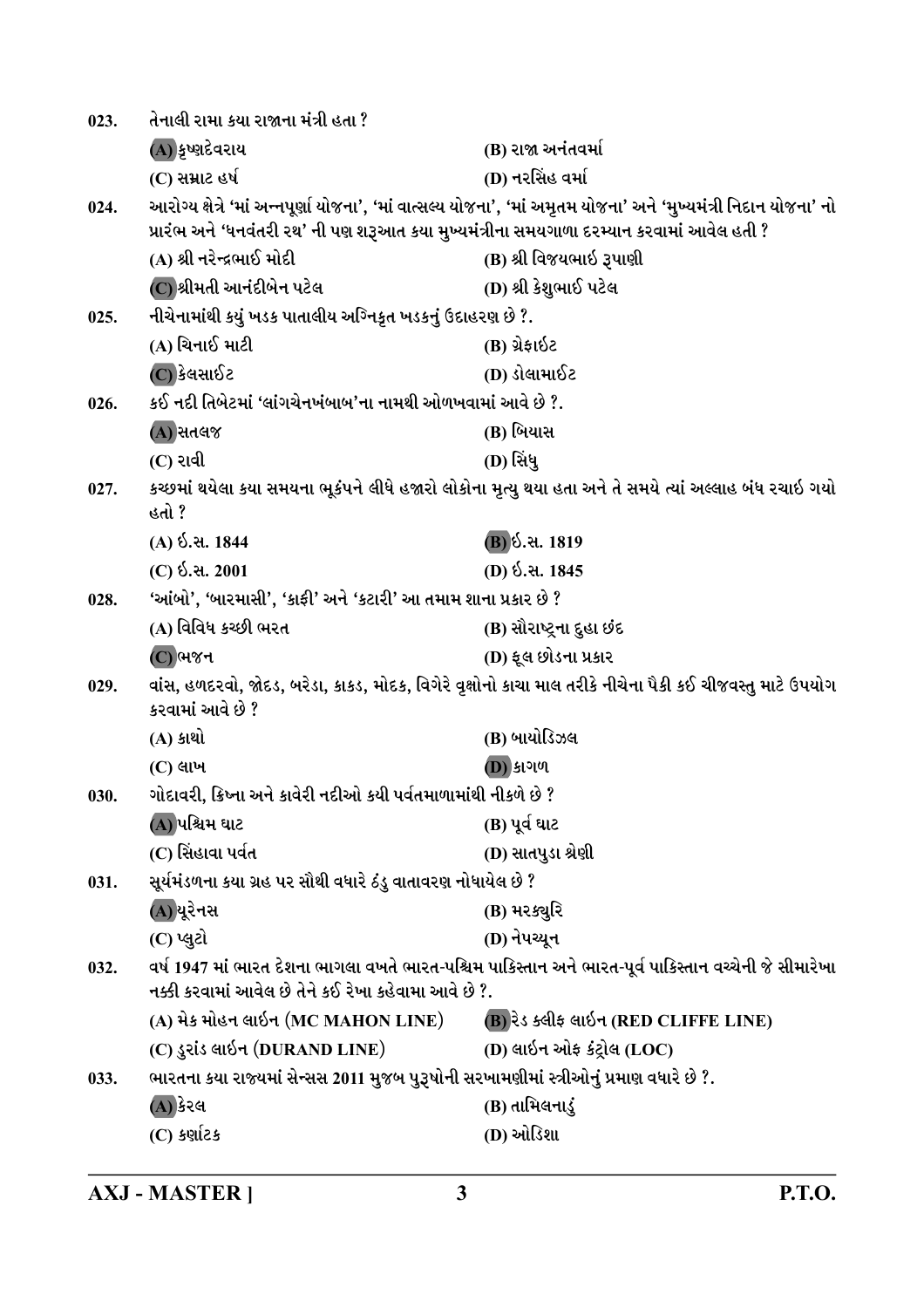| 034. | ભારતમાં મેગેનીઝ (manganese) ઉત્પાદનમાં સૌથી મોટું ઉત્પાદક રાજ્ય કયું છે                   |                                                                                                                       |
|------|-------------------------------------------------------------------------------------------|-----------------------------------------------------------------------------------------------------------------------|
|      | (A) ઓડિશા                                                                                 | (B) મહારાષ્ટ્ર                                                                                                        |
|      | (C) કર્ણાટક                                                                               | (D) મધ્ય પ્રદેશ                                                                                                       |
| 035. | હતો ?                                                                                     | કઈ ગુજરાતની ફિલ્મને ફ્રાંસમાં યોજાયેલ ત્રીજા આંતરરાષ્ટ્રીય ફિલ્મ મહોત્સવમાં યૂનેસ્કો હ્યુમન રાઇટ્સ ઍવોર્ડ પ્રાપ્ત થયો |
|      | (A) હું હુંશી હુંશીલાલ                                                                    | (B) અછૂતનો વેશ                                                                                                        |
|      | (C) ગુણ સુંદરી નો ઘર સંસાર                                                                | <b>(D) સાદ</b>                                                                                                        |
| 036. | ગુજરાતનું એકમાત્ર ગેમ રિઝર્વ (કન્ઝર્વેશન રિઝર્વ ) ક્યાં આવેલું છે?                        |                                                                                                                       |
|      | (A) નળ સરોવર                                                                              | (B) થોળ (મહેસાણા)                                                                                                     |
|      | (C) છારી ઢંઢ (કચ્છ)                                                                       | (D) ગિરનાર (જુનાગઢ)                                                                                                   |
| 037. | કઈ બેકારી સાથે મળીને બેકારીનો કુદરતી દર નક્કી કરે છે?                                     |                                                                                                                       |
|      | (A) પ્રચ્છન્ન અને ચક્રીય બેકારી                                                           | (B) ચક્રીય અને ઘર્ષણજન્ય બેકારી                                                                                       |
|      | (C) ઘર્ષણજન્ય અને માળખાગત બેકારી                                                          | (D) માળખાગત અને ચક્રીય બેકારી                                                                                         |
| 038. | બેન્ક દરોમાં વૃદ્ધિ સામાન્ય રીતે શેનો સંકેત આપે છે?                                       |                                                                                                                       |
|      | (A) વ્યાજના બજાર દર ઘટવાની સંભાવના                                                        |                                                                                                                       |
|      | (B) કેન્દ્રિય બેન્ક સસ્તી મુદ્રા નીતિનું અનુસરણ                                           |                                                                                                                       |
|      | (C) કેન્દ્રિય બેંક હવે વાણિજ્ય બેંકને ઉધાર આપતી નથી                                       |                                                                                                                       |
|      | (D) કેન્દ્રિય બેન્ક મોંઘી મુદ્રાનીતિનું અનુસરણ કરી રહી છે.                                |                                                                                                                       |
| 039. | ભારતીય રિઝર્વ બેન્ક વાણિજ્ય બેંકોનું નિયંત્રણ નીચેના પૈકી કઈ બાબતોમાં કરે છે?             |                                                                                                                       |
|      | 1. શાખાનો વિસ્તાર    2. બેંકોની તરલતા    3. બેંકોનું વિલય(merger)    4. બેંકોનું સમાપન    |                                                                                                                       |
|      | (A) 1 અને 4                                                                               | (B) 2, 3 અને 4                                                                                                        |
|      | (C) 1, 2 અને 3                                                                            | (D) 1, 2, 3 અને 4                                                                                                     |
| 040. |                                                                                           | કેટલાક રાજ્યોમાં ચાલતી કૃષિ વિષયક આવક સહાયતા યોજનાઓ અંતર્ગત ઓડીસા રાજ્યની યોજનાનુ નામ શું છે?                         |
|      | (A) રાયથુ બંધુ                                                                            | <b>(B)</b> કાલીયા (KALIA)                                                                                             |
|      | (C) મુખ્યમંત્રી કૃષિ આશીર્વાદ યોજના                                                       | (D) કૃષક બંધુ યોજના                                                                                                   |
| 041. | નીચેનામાંથી કયું વિધાન કાયદાકીય મુદ્રા (Legal Tender Money)ના અર્થનું સાચું વર્ણન કરે છે? |                                                                                                                       |
|      | (A) ન્યાયાલયના કાયદાકીય કેસની ફીમાં ચૂકવવામાં આવતા નાણાં                                  |                                                                                                                       |
|      | (B) કોઈ દેશના ચલણમાંની ધાતુ મુદ્રા                                                        |                                                                                                                       |
|      | (C) ચેક, ડ્રાફટ, વિનિમયબીલ વિગેરેના રૂપમાં બેન્ક નાણાં                                    |                                                                                                                       |
|      | (D) એ નાણાં જે કોઈ ઋણદાતા તેના દાયિત્વને પૂરા કરવામાં સ્વીકાર કરવા માટે બાધ્ય હોય છે.     |                                                                                                                       |
| 042. | ''ઓપન માર્કેટ ઓપરેશન'' ભારતીય અર્થવ્યસ્થામાં શું સૂચવે છે?                                |                                                                                                                       |
|      | (A) રિઝર્વ બેન્ક દ્વારા સરકારી જામીનગીરીઓનું ખરીદ વેચાણ                                   |                                                                                                                       |
|      | (B) શિડ્યુલ બેન્કો દ્વારા રિઝર્વ બેન્ક પાસેથી ઉધાર લેવું.                                 |                                                                                                                       |
|      | (C) વાણિજ્ય બેન્કો દ્વારા ઉદ્યોગ વેપાર ક્ષેત્રોમાં ધિરાણ (લોન)                            |                                                                                                                       |
|      | (D) ઉપરોક્ત પૈકી કોઈ નહીં                                                                 |                                                                                                                       |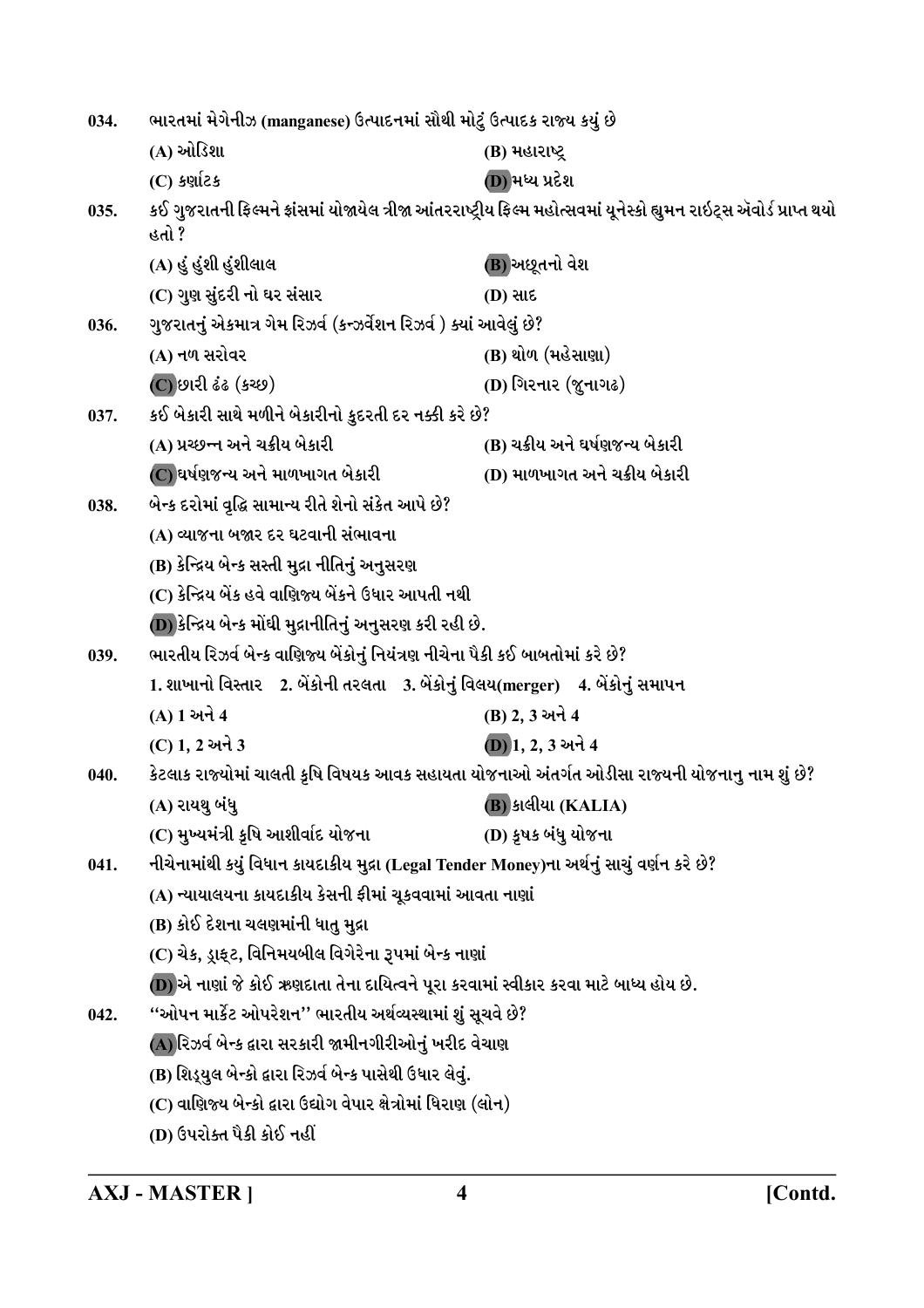| 043. | સજીવ ખેતીનો વિરોધ સ્થાપિત હિતો કરે છે, એવું કોના અભ્યાસ અહેવાલમાં કહેવાયું છે?  |                                                                                                             |
|------|---------------------------------------------------------------------------------|-------------------------------------------------------------------------------------------------------------|
|      | (A) વિશ્વ બેન્ક                                                                 | (B) નાબાર્ડ                                                                                                 |
|      | (C) ભારત સરકાર                                                                  | (D) રિઝર્વ બેન્ક                                                                                            |
| 044. | બજેટની સાથે રાજ્ય સરકારે કયાં નિવેદનો વિધાનસભામાં રજૂ કરવાના હોય છે?            |                                                                                                             |
|      | 1. મહેસૂલી ખર્ચ અને મૂડી ખર્ચ                                                   | 2. રાજકોષીય નીતિની વ્યૂહરચના                                                                                |
|      | 3. મધ્યમ ગાળાની રાજકોષીય નીતિ                                                   | 4. આકસ્મિકતા નિધિમાંથી થતું ખર્ચ                                                                            |
|      | ઉપરનામાંથી શું સાચું છે?                                                        |                                                                                                             |
|      | (A) માત્ર 2 અને 3                                                               | (B) માત્ર 1 અને 4                                                                                           |
|      | (C) 1, 2 અને 3                                                                  | (D) 1, 3 અને 4                                                                                              |
| 045. | રાજ્ય તરીકે કયું રાજ્ય છે?                                                      | 'ઈન્ડિયા ઇનોવેશન ઇન્ડેક્ષ-2020'નીતિ આયોગ દ્વારા નવીનતમ પરિમાણો ધ્યાનમાં લઈ બહાર પડાયેલ છે, જેમાં ટોચના      |
|      | (A) મહારાષ્ટ્ર                                                                  | (B) તામિલનાડુ                                                                                               |
|      | (C) કર્ણાટક                                                                     | (D) તેલંગણા                                                                                                 |
| 046. | કરોડના રોકાણને મંજૂરી આપેલ છે?                                                  | કેન્દ્રિય પ્રધાનમંડળે જમ્મુ કાશ્મીરના કિશ્તવાડ જિલ્લામાં ચિનાબ નદી પર 850 મેગાવોટની કઈ પરિયોજના માટેના 5282 |
|      | (A) પકલ ડલ જળ વિદ્યુત પરિયોજના                                                  | (B) કીરૂ જળ વિદ્યુત પરિયોજના                                                                                |
|      | (C) રતલે જળ વિદ્યુત પરિયોજના                                                    | (D) દુલહસ્તી જળ વિદ્યુત પરિયોજના                                                                            |
| 047. | કહેવામાં આવે છે?                                                                | કોઈ નાણાકિય વર્ષના કોઈક સમય ગાળા માટે અંદાજિત ખર્ચના સદર્ભમાં આગોતરી ગ્રાન્ટને સંસદ મંજૂરી આપે તેને શું     |
|      | (A) નાણાં ખરડો                                                                  | (B) આકસ્મિક નિધિ                                                                                            |
|      | (C) વિશ્વાસ પર મંજૂરી                                                           | (D) લેખાનુદાન                                                                                               |
| 048. | સૂર્યમુખીનું સૌથી વધુ ઉત્પાદન કયા રાજયમાં થાય છે?                               |                                                                                                             |
|      | (A) ઉત્તરપ્રદેશ                                                                 | (B) આંધ્રપ્રદેશ                                                                                             |
|      | (C) તામિલનાડુ                                                                   | (D) કર્ણાટક                                                                                                 |
| 049  | (grants in aid)ને મુખ્યત્વે નિયંત્રિત કરવાની ભલામણ કરી શકે છે ?                 | નીચેના પૈકી કઈ સત્તા ભારતના સંચિત નિધિમાંથી પ્રાપ્ત થયેલી રાજ્યની આવક વડે થતી અનુદાન સહાય                   |
|      | (A) જાહેર હિસાબ સમિતિ                                                           | (B) વિત્ત આયોગ                                                                                              |
|      | (C) આંતર રાજ્ય                                                                  | (D) ઉપરોક્ત પૈકી એક પણ નહીં                                                                                 |
| 050. | કયા ચિત્રકારે ભારતના બંધારણની હિન્દી આવૃત્તિને ચિત્રોથી સુશોભિત કર્યું છે ?     |                                                                                                             |
|      | (A) રાજા રવિ વર્મા                                                              | (B) નંદલાલ બોઝ                                                                                              |
|      | (C) બેઓહર રામમનોહર સિંહા                                                        | (D) અવનીન્દ્રનાથ ટાગોર                                                                                      |
| 051. | રાજ્ય માહિતી આયોગ દ્વારા અરજદારે કરેલ અપીલનો નિકાલ કેટલા દિવસમાં કરવાનો હોય છે? |                                                                                                             |
|      | (A) 90 દિવસમાં                                                                  | (B) 180 દિવસમાં                                                                                             |
|      | (C) 1 વર્ષમાં                                                                   | (D) કોઈ સમય મર્યાદા નથી                                                                                     |
| 052. | મૂળભૂત અધિકારોમાં સુધારો કરવા કોણ સક્ષમ છે?                                     |                                                                                                             |
|      | (A) વિધાનસભા                                                                    | (B) સર્વોચ્ચ ન્યાયાલય                                                                                       |
|      | (C) લોકસભા                                                                      | (D) સંસદ                                                                                                    |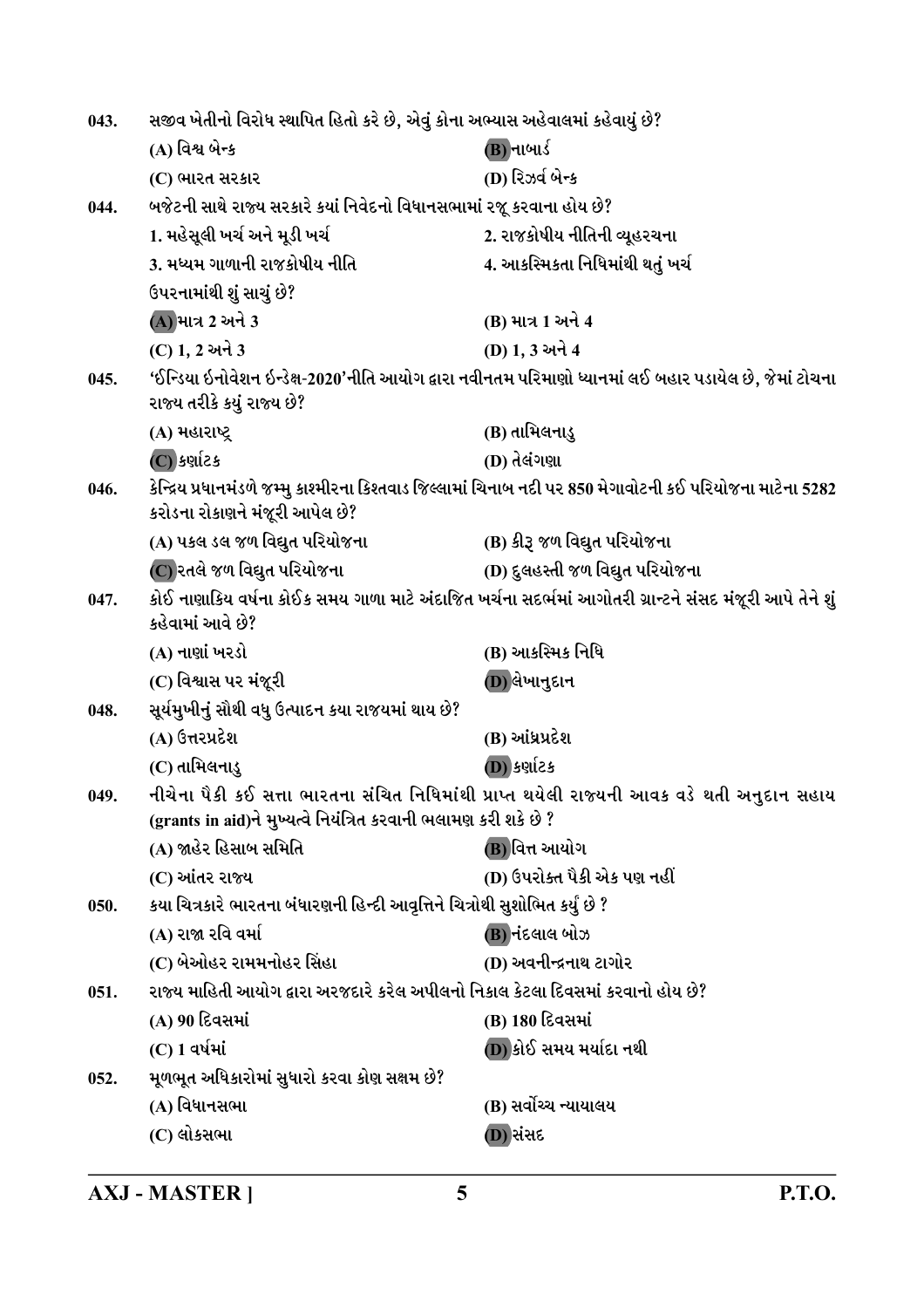| 053. | નીચેનામાંથી કઈ બાબત ઉચ્ચ ન્યાયાલય તથા સર્વોચ્ચ ન્યાયાલય બંનેના અધિકાર ક્ષેત્રમાં સમાવેશ થાય છે?                           |                                                                                                               |
|------|---------------------------------------------------------------------------------------------------------------------------|---------------------------------------------------------------------------------------------------------------|
|      | (A) રાજ્યો વચ્ચેના વિખવાદો                                                                                                | (B) મૂળભૂત અધિકારોનું રક્ષણ                                                                                   |
|      | (C) કેન્દ્ર તથા રાજ્ય વચ્ચેના વિખવાદો                                                                                     | (D) (A) અને (C) બંને                                                                                          |
| 054. | નીચેનામાથી કયો હોદ્દો સંવિધાન દ્વારા પ્રદાન કરવામાં આવ્યો નથી?                                                            |                                                                                                               |
|      | (A) લોકસભાના ઉપાધ્યક્ષ                                                                                                    | (B) રાજ્યસભાના ઉપસભાપતિ                                                                                       |
|      | (C) લોકસભાના અધ્યક્ષ                                                                                                      | (D) નાયબ વડાપ્રધાન                                                                                            |
| 055. | નીચેના પૈકી કયું વિધાન સાચું છે ?                                                                                         |                                                                                                               |
|      | (A) રાજ્યસભાના સભાપતિને રાષ્ટ્રપતિ દ્વારા નામાંકિત કરવામાં આવે છે.                                                        |                                                                                                               |
|      | (B) લોકસભાના ઉપાધ્યક્ષ રાજ્યસભાના સભાપતિરૂપે કાર્ય કરે છે.                                                                |                                                                                                               |
|      | (C) ભારતના ઉપરાષ્ટ્રપતિ હોદ્દાની રૂએ રાજ્યસભાના સભાપતિ બને છે.                                                            |                                                                                                               |
|      | (D) રાજ્યસભાના સભાપતિ રાજ્યસભાના સભ્યો દ્વારા ચૂંટવામાં આવે છે.                                                           |                                                                                                               |
| 056. | ભારતના બંધારણ દ્વારા સંઘની પ્રબંધક સત્તાઓ (Executive power) કોને આપવામાં આવેલ છે?                                         |                                                                                                               |
|      | (A)રાષ્ટ્રપતિ                                                                                                             | (B) વડાપ્રધાન                                                                                                 |
|      | (C) મંત્રી મંડળ                                                                                                           | (D) ઉપરોક્ત તમામને                                                                                            |
| 057. | ભારતીય બંધારણની કઈ અનુસુચિમાં સત્તાવાર ભાષાઓને સૂચીબદ્ધ કરવામાં આવી છે?                                                   |                                                                                                               |
|      | (A) ચોથી અનુસૂચિ                                                                                                          | (B) છઠ્ઠી અનુસૂચિ                                                                                             |
|      | (C) આઠમી અનુસૂચિ                                                                                                          | (D) દસમી અનુસૂચિ                                                                                              |
| 058. | ભારતના સૌ પ્રથમ લોકપાલ તરીકે કોની નિમણૂક કરવામાં આવી હતી?                                                                 |                                                                                                               |
|      | (A) વિરેન્દ્ર સિંઘ                                                                                                        | (B) પિનાકીચન્દ્ર ઘોષ                                                                                          |
|      | (C) રાધા ક્રિશ્ન મેનન                                                                                                     | (D) ડી.એચ. શુક્લ                                                                                              |
| 059. |                                                                                                                           | જમ્મુ-કાશ્મીર પુનર્ગઠન વિધેયક 2019ની જોગવાઇઓ અંતર્ગત નીચેના વિધાનો પૈકી કયું/કયા વિધાન/વિધાનો સાચું/સાચાં છે? |
|      | 1. જમ્મુ કાશ્મીરની વિધાનસભાને પોલીસ અને જાહેર વ્યવસ્થા સહિત રાજ્યયાદીના વિષયો પર કાયદો  ઘડવાની  સત્તા<br>પ્રાપ્ત થયેલ છે. |                                                                                                               |
|      | 2. ભારતની સંસદ જમ્મુ- કાશ્મીર કેન્દ્રશાસિત પ્રદેશ સંબંધિત સંઘ યાદીના તમામ વિષયમાં કાયદો ઘડી શકશે.                         |                                                                                                               |
|      | 3. વિધાનસભા કેન્દ્રશાસિત પ્રદેશ સંબંધિત સંયુક્ત યાદીના વિષયો પર કાયદા ઘડી શકે.                                            |                                                                                                               |
|      | (A) માત્ર 1                                                                                                               | (B) માત્ર 2 અને 3                                                                                             |
|      | (C) માત્ર 1 અને 2                                                                                                         | (D) માત્ર 1 અને 3                                                                                             |
| 060. | નીચેના વિધાનોમાંથી કયું/કયા 'માનવ અધિકારોની સાર્વભોમ ઘોષણાપત્ર' અંતર્ગત માનવ અધિકાર છે?                                   |                                                                                                               |
|      | 1. શિક્ષણનો અધિકાર    2. જાહેરસેવામાં સમાનતાનો અધિકાર    3. ખાદ્ય અધિકાર                                                  |                                                                                                               |
|      | (A) માત્ર 1                                                                                                               | (B) માત્ર 1 અને 2                                                                                             |
|      | (C) માત્ર 3                                                                                                               | (D) 1, 2 અને 3                                                                                                |
| 061. | નવી ચૂંટાયેલ લોકસભા પછી અને રચના પહેલા પ્રવર્તમાન લોકસભાનું છેલ્લું સત્ર કયા નામથી ઓળખાય છે?                              |                                                                                                               |
|      | (A) અંડર ડક સેશન                                                                                                          | (B) આઉટર ડક સેશન                                                                                              |
|      | (C) લેમ ડક સેશન                                                                                                           | (D) ઉપરોક્ત પૈકી એક પણ નહીં                                                                                   |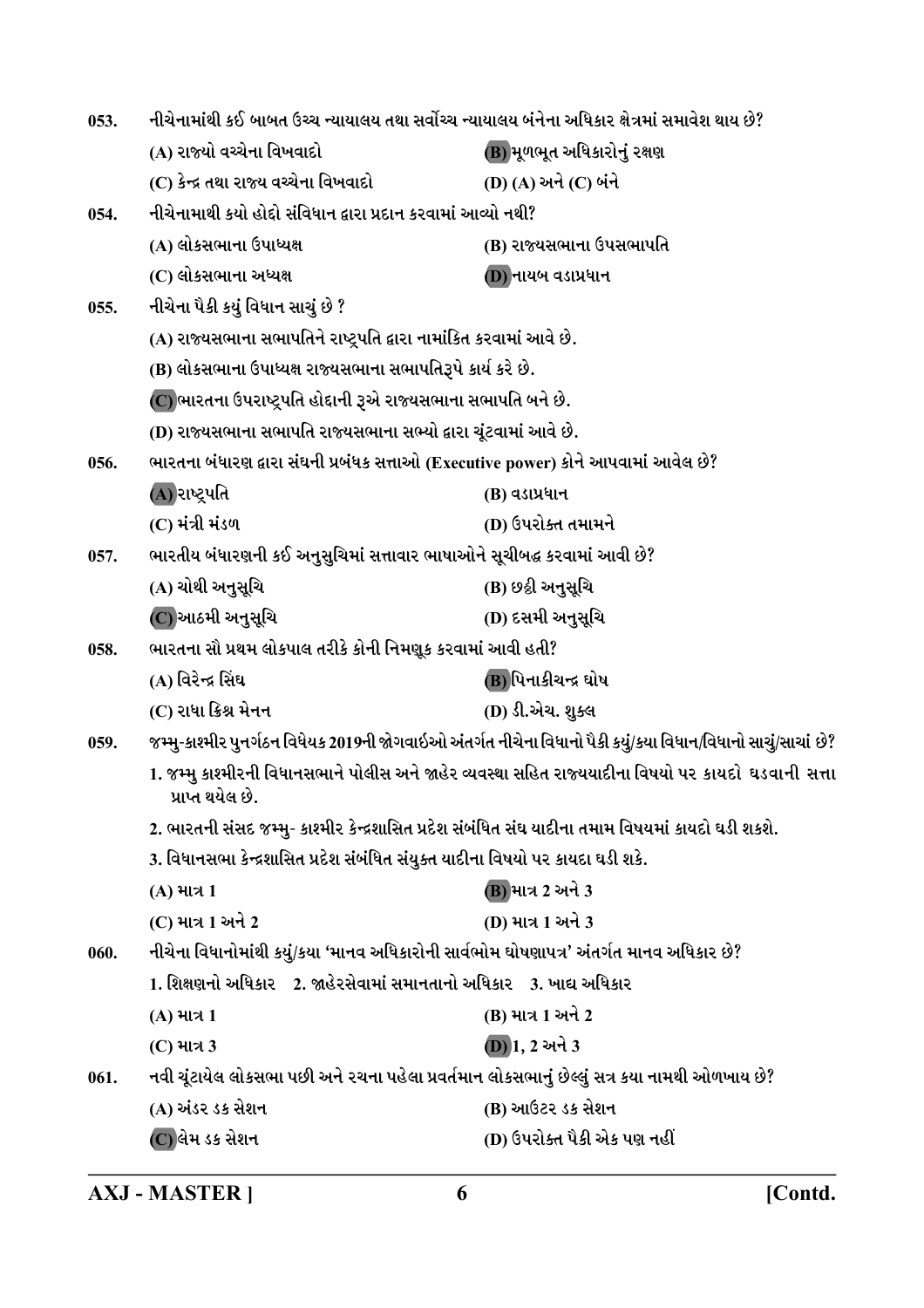| 062. | સંસદીય પ્રક્રિયા અનુસાર વિવિધ મંત્રાલયોની અનુદાન માંગો વિષયક ચર્ચા નિયત દિવસો સુધીમાં ઉકેલાઈ શકે તેમ ન<br>હોય, તેવું સ્પીકરને લાગે તો તે આખરી દિવસે ચર્ચા પૂર્ણ કરાવ્યા વગર મતદાન કરાવા કયા પ્રસ્તાવનો પ્રયોગ કરે છે?                   |                                                                                                                                                                                                              |
|------|-----------------------------------------------------------------------------------------------------------------------------------------------------------------------------------------------------------------------------------------|--------------------------------------------------------------------------------------------------------------------------------------------------------------------------------------------------------------|
|      | (A) ધ્યાનાકર્ષણ પ્રસ્તાવ                                                                                                                                                                                                                | (B) વિશેષાધિકાર પ્રસ્તાવ                                                                                                                                                                                     |
|      | (C) ગિલોટીન પ્રસ્તાવ                                                                                                                                                                                                                    | (D) કાપ પ્રસ્તાવ                                                                                                                                                                                             |
| 063. | $\frac{(22.18)^2 - (19.23)^2}{x} = 41.41 \text{ d}x = ?$                                                                                                                                                                                |                                                                                                                                                                                                              |
|      | $(A)$ 19.28                                                                                                                                                                                                                             | $(B)$ 2.95                                                                                                                                                                                                   |
|      | $(C)$ 14.41                                                                                                                                                                                                                             | $(D)$ 3.28                                                                                                                                                                                                   |
| 064. | વચ્ચેનો તફાવત કટલો હશે ?                                                                                                                                                                                                                | ચાર આકાંડાની મોટામાં મોટી સંખ્યા અને નાનામાં નાની સંખ્યા કે જે 3 થી શરૂ થાય છે અને 5 થી પૂર્ણ થાય છે તો બંને                                                                                                 |
|      | $(A)$ 900                                                                                                                                                                                                                               | $(B)$ 909                                                                                                                                                                                                    |
|      | $(C)$ 999                                                                                                                                                                                                                               | $(D)$ 990                                                                                                                                                                                                    |
| 065. |                                                                                                                                                                                                                                         | ત્રણ છોકરીઓ એકજ પોઈન્ટ ઉપરથી એક ગોળાકાર ટ્રેક ઉપર દોડવાનું (JOGGING)શરૂ કરે છે અને અનુક્રમે દરેક એક<br>રાઉન્ડ 24 સેકંડ, 36 સેકંડ અને 48 સેકંડમાં પૂરો કરે છે, તો કેટલા સમય પછી તેઓ એકજ પોઈન્ટ ઉપર ભેગા થશે ? |
|      | (A) 2 મિનિટ 20 સેકંડ                                                                                                                                                                                                                    | (B) 2 મિનિટ 24 સેકંડ                                                                                                                                                                                         |
|      | (C) 3 મિનિટ 36 સેકંડ                                                                                                                                                                                                                    | (D) 4 મિનિટ 12 સેકંડ                                                                                                                                                                                         |
| 066. | $40.04 \div 0.4 = ? \times 0.05$                                                                                                                                                                                                        |                                                                                                                                                                                                              |
|      | $(A)$ 20.02                                                                                                                                                                                                                             | (B) 20.2                                                                                                                                                                                                     |
|      | $(C)$ 200.2                                                                                                                                                                                                                             | $(D)$ 2002                                                                                                                                                                                                   |
| 067. | 5 પેન્સિલની કિંમત કેટલી થશે ?                                                                                                                                                                                                           | 6 પેન અને 3 પેન્સિલ ની કિંમત ₹ 84 થાય છે એક પેન ની 1/3 કિંમત 1 પેન્સિલની કિંમત બરાબર થાય છે તો 4 પેન અને                                                                                                     |
|      | $(A)$ ₹66                                                                                                                                                                                                                               | $(B)$ ₹ 68                                                                                                                                                                                                   |
|      | (C) ₹72                                                                                                                                                                                                                                 | (D) ₹78                                                                                                                                                                                                      |
| 068. | એક વર્ગ સવારે (A.M) 10.00 કલાકે શરૂ થાય છે અને 1.27 કલાકે બપોરે(P.M) પૂરો થાય છે આ સમય દરમ્યાન 4<br>પીરિયડ લેવામાં આવે છે, દરેક પીરિયડના અંતે 5 મિનીટ વિધાર્થીઓને રિસેશ આપવામાં આવે છે, તો વર્ગમાં એક પીરિયડ<br>ચોક્કસ કેટલા સમયનો હશે? |                                                                                                                                                                                                              |
|      | (A) 42 મિનિટ                                                                                                                                                                                                                            | (B) 48 મિનિટ                                                                                                                                                                                                 |
|      | (C) 51 મિનિટ                                                                                                                                                                                                                            | (D) 53 મિનિટ                                                                                                                                                                                                 |
| 069. | $\frac{\sqrt{196}}{7} \times \frac{\sqrt{441}}{7} \times \frac{120}{\sqrt{225}}$ = ?                                                                                                                                                    |                                                                                                                                                                                                              |
|      | $(A)$ 48                                                                                                                                                                                                                                | (B) 54                                                                                                                                                                                                       |
|      | $(C)$ 58                                                                                                                                                                                                                                | $(D)$ 84                                                                                                                                                                                                     |
| 070. | ટ્રેનની સંયુક્ત સરેરાશ ઝડપ કેટલી હશે ?                                                                                                                                                                                                  | કાર, ટ્રેન અને બસની ઝડપનું ગુણોતર 5:9:4 છે કાર, બસ અને ટ્રેનની સરેરાશ ઝડપ પ્રતિ કલાકે 72 kmછે, તો કાર અને                                                                                                    |
|      | $(A)$ 78 km/hr                                                                                                                                                                                                                          | $(B)$ 82 km/hr                                                                                                                                                                                               |
|      | $(C)$ 84 km/hr                                                                                                                                                                                                                          | (D) નક્કી ન થઇ શકે                                                                                                                                                                                           |

**AXJ - MASTER ]**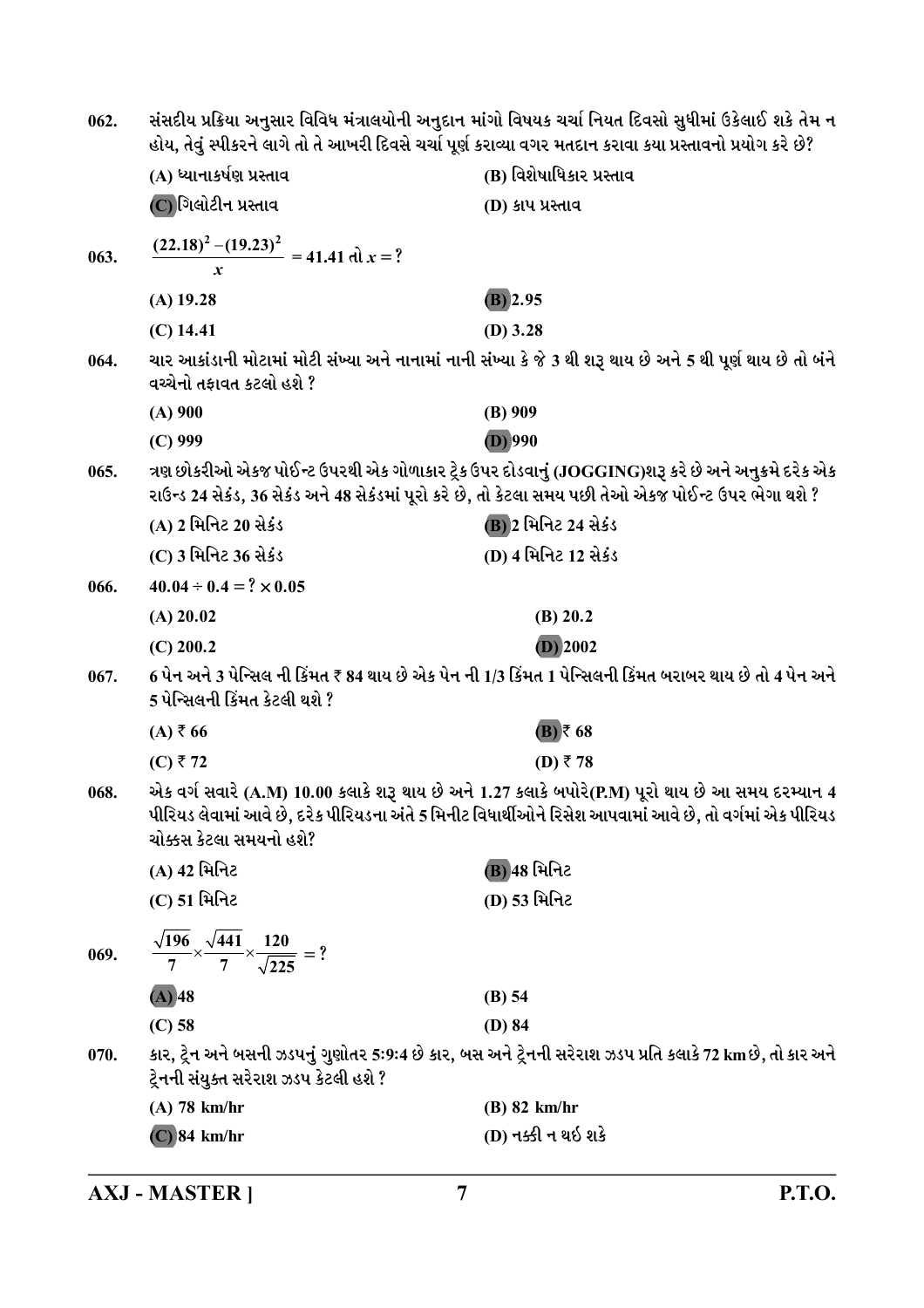| 071. | એક વેપારીનું છેલ્લા પાંચ માસનું કરિયાણા વેચાણ ક્રમશઃ ₹ 6435, ₹ 6927, ₹ 6855, ₹7230  અને ₹ 6562 છે, તો તેનું<br>છઠ્ઠા માહિનાનું વેચાણ કેટલું થવુ જોઈએ કે જેનાથી તેનું સરેરાશ વેચાણ ₹ 6500 થઈ શકે? |                                                                                                                     |
|------|--------------------------------------------------------------------------------------------------------------------------------------------------------------------------------------------------|---------------------------------------------------------------------------------------------------------------------|
|      | $(A)$ ₹ 4991                                                                                                                                                                                     | $(B)$ ₹ 5991                                                                                                        |
|      | (C) ₹ 6001                                                                                                                                                                                       | (D) ₹ 6991                                                                                                          |
| 072. | ઉંમર વચ્ચે નો તફાવત શું હશે ?                                                                                                                                                                    | સુલેખા અને અરૂણાની ઉંમરનો રેશિયો (પ્રમાણ) અનુક્રમે 9:8 છે 5 વર્ષ પછી તેમની ઉંમરનો રેશિયો 10:9 થશે તો તેમની          |
|      | $(A)$ 4 વર્ષ                                                                                                                                                                                     | (B) 5 વર્ષ                                                                                                          |
|      | $(C)$ 6 વર્ષ                                                                                                                                                                                     | (D) 7 વર્ષ                                                                                                          |
| 073. | થાય છે તો હાલની વસ્તી કેટલી હશે ?                                                                                                                                                                | એક ટાઉન ની વસ્તી 2 વર્ષ પહેલા 62,500 હતી.મોટા શહેરમાં થતાં સ્થળાંતરના કારણે દર વર્ષે 4% લેખે વસ્તી ઘટાડો            |
|      | $(A)$ 56,700                                                                                                                                                                                     | $(B)$ 57,600                                                                                                        |
|      | (C) 58,800                                                                                                                                                                                       | (D) 60,000                                                                                                          |
| 074. | શકે છે તો 10 સ્ત્રીઓ આ કામ કેટલા દિવસમાંપૂરૂં કરી શકે ?                                                                                                                                          | 4 પુરૂષો અને 6 સ્ત્રીઓ એક કામ 8 દિવસ માં પૂરૂં કરી શકે છે.જ્યારે 3 પુરૂષો અને 7 સ્ત્રીઓ તે કામ 10 દિવસમાં પૂરૂં કરી |
|      | $(A)$ 35                                                                                                                                                                                         | $(B)$ 40                                                                                                            |
|      | $(C)$ 45                                                                                                                                                                                         | $(D)$ 50                                                                                                            |
| 075. | કેટલા મીટર દૂર હોય?                                                                                                                                                                              | પાંચ (5) મીટર ઊંચાઈએ દીવાલને અડકે તે રીતે ગોઠવેલ થાંભલાની લંબાઈ 13 મીટર છે. તો થાંભલાનો પાયો દીવાલથી                |
|      | (A) 11 મીટર                                                                                                                                                                                      | (B) 8 મીટર                                                                                                          |
|      | (C) 12 મીટર                                                                                                                                                                                      | (D) 14 મીટર                                                                                                         |
| 076. | નીચેની સીરિઝ માંથી ખોટો નંબર શોધી કાઢો અને યોગ્ય વિકલ્પ પસંદ કરો.                                                                                                                                |                                                                                                                     |
|      | 64, 71, 80, 91, 104, 119, 135, 155                                                                                                                                                               |                                                                                                                     |
|      | $(A)$ 71                                                                                                                                                                                         | $(B)$ 80                                                                                                            |
|      | $(C)$ 104                                                                                                                                                                                        | $(D)$ 135                                                                                                           |
| 077. | જેની પાસે દરિયાઈ સંશોધન માટે કયા કયા જહાજો છે?                                                                                                                                                   | નેશનલ ઇન્સ્ટિટ્યૂટ ઓફ ઓશનોગ્રાફી (NIO), પણજી સમુદ્રને લગતા સંશોધન કરતી દેશભરની એક માત્ર સંસ્થા છે,                  |
|      | (A) ચેન્નાઈ અને સુમાત્રા                                                                                                                                                                         | (B) હદેઇ અને ખંડેરી                                                                                                 |
|      | (C) ગવેક્ષણી અને સાગરકન્યા                                                                                                                                                                       | (D) વિક્રમાદિત્ય અને વિરાટ                                                                                          |
| 078. | એસિડ વરસાદ વાયુ પ્રદૂષણને લીધે થાય છે, જેના માટે નીચેનામાંથી શું જવાબદાર છે?                                                                                                                     |                                                                                                                     |
|      | (A) કાર્બન ડાયોક્સાઈડ                                                                                                                                                                            | (B) કાર્બન મોનોક્સાઈડ                                                                                               |
|      | (C) મિથે <b>ન</b>                                                                                                                                                                                | (D) નાઇટ્રસ ઓકસાઈડ અને સલ્ફર ડાયોક્સાઈડ                                                                             |
| 079. | ચયાપચયની ક્રિયાઓના સંશ્લેષણ દ્વારા કયું વિટામિન પ્રાપ્ત થાય છે?                                                                                                                                  |                                                                                                                     |
|      | (A) વિટામીન 'એ'                                                                                                                                                                                  | (B) વિટામીન 'બી'                                                                                                    |
|      | (C)વિટામીન 'કે'                                                                                                                                                                                  | (D) વિટામીન 'ઈ'                                                                                                     |
| 080. | ભારતમાં કુલ પૂરનો ભયગ્રસ્ત વિસ્તાર કેટલો છે?                                                                                                                                                     |                                                                                                                     |
|      | (A) 30%                                                                                                                                                                                          | $(B)$ 20%                                                                                                           |
|      | $(C)$ 12%                                                                                                                                                                                        | (D) $10\%$                                                                                                          |
|      |                                                                                                                                                                                                  |                                                                                                                     |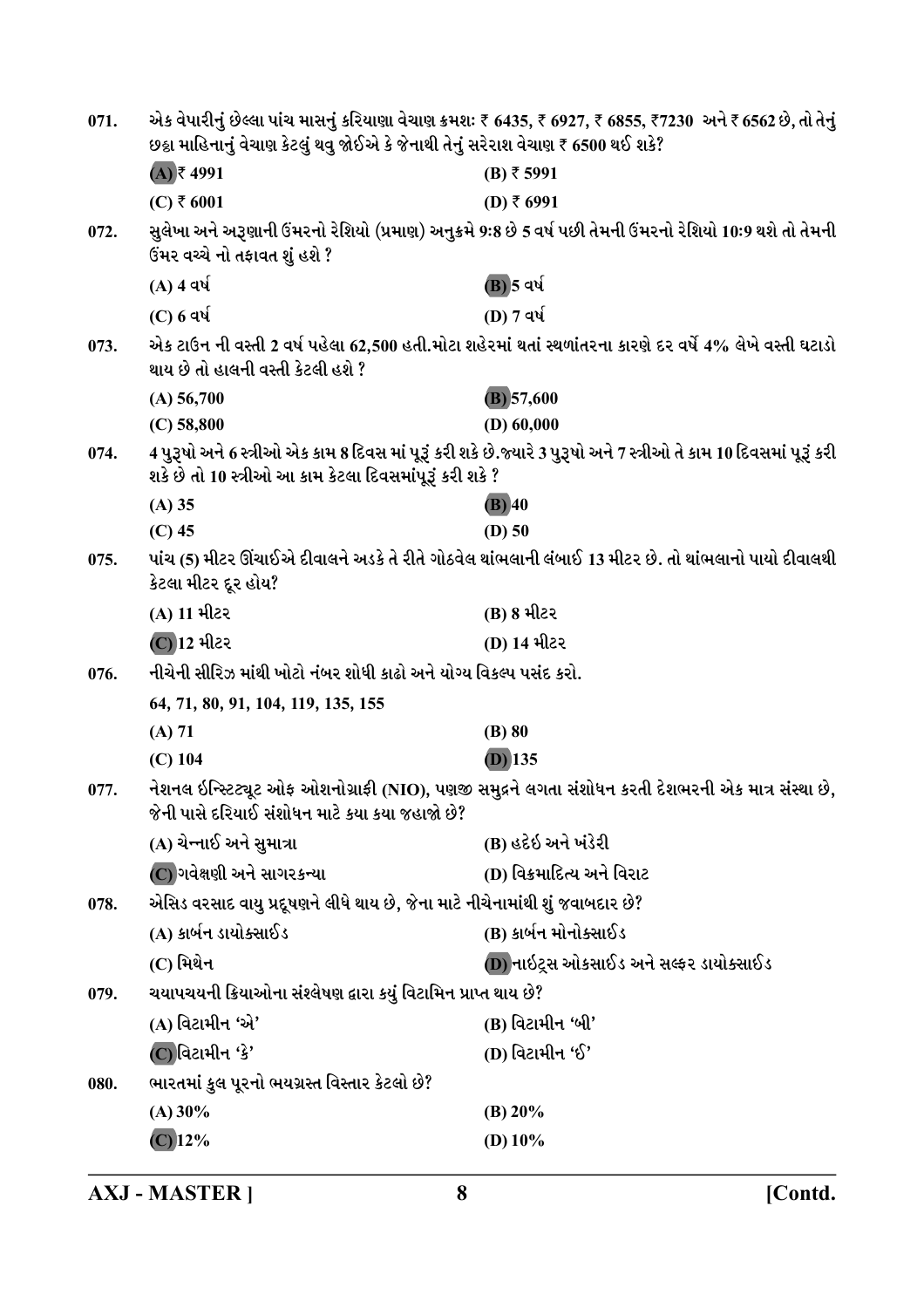| 081. | ઈનસેટ શ્રેણીના ઉપગ્રહોનું સંચાલન કેન્દ્ર કયા રાજયમાં આવેલું છે ?                               |                                                                                                         |
|------|------------------------------------------------------------------------------------------------|---------------------------------------------------------------------------------------------------------|
|      | $(A)$ કેરળ                                                                                     | (B) કર્ણાટક                                                                                             |
|      | (C) આંધ્રપ્રદેશ                                                                                | (D) તામિલનાડુ                                                                                           |
| 082. | હાર્ડ ડિસ્કમાં રહેલ અવ્યવસ્થિત ડેટાને યોગ્ય રીતે ગોઠવવા નીચેનામાંથી કયા ટુલનો ઉપયોગ થાય છે ?   |                                                                                                         |
|      | (A)ડિફ્રેગમેન્ટ                                                                                | (B) રિસ્ટોર (Restroe)                                                                                   |
|      | (C) સોર્ટીંગ (sorting)                                                                         | (D) બેકઅપ (backup)                                                                                      |
| 083. | વસ્તુ પરથી પરાવર્તિત થઈને આવતા પ્રકાશને પસાર કરવાનું કાર્ય કોણ કરે છે?                         |                                                                                                         |
|      | $(A)$ કીકી                                                                                     | (B) પારદર્શક પટલ                                                                                        |
|      | (C) આઈરિશ                                                                                      | (D) નેત્રમણિ                                                                                            |
| 084. | ટેસ કયા પ્રકારનો ઉપગ્રહ છે?                                                                    |                                                                                                         |
|      | (A) સૈન્ય જાસૂસી ઉપગ્રહ                                                                        | (B) મનોરંજન ઉપગ્રહ                                                                                      |
|      | (C) સરોવરો તળાવો નો અભ્યાસ કરતો ઉપગ્રહ                                                         | (D) ખડકોનો અભ્યાસ કરતો ઉપગ્રહ                                                                           |
| 085. | જહાજ કયું છે?                                                                                  | ભારતનું એક નૌ-જહાજ કે જે વિશ્વભરના પ્રવાસના આયોજનમાં છે તથા જહાજ પરની તમામ સદસ્ય મહિલાઓ છે, જે          |
|      | (A) INS સુમાત્રા                                                                               | $\delta$ Ss ani(B)                                                                                      |
|      | (C) INS ચેન્નાઈ                                                                                | (D) INS ખંડેરી                                                                                          |
| 086. | ભારતનું પ્રથમ સ્વદેશી પોલારિમેટિડ ડોપ્લર વેધર રડારની સ્થાપના 2016માં ………. ખાતે કરવામાં આવી છે. |                                                                                                         |
|      | (A) મછલીપટ્ટનમ                                                                                 | (B) પારાદ્વીપ                                                                                           |
|      | (C)ચેરાપુંજી                                                                                   | (D) ચેન્નઈ                                                                                              |
| 087. | યોજનાનું નામ શું છે?                                                                           | આ યોજનાનો ઉદ્દેશ મોસમ તથા આબોહવા પૂર્વાનુમાન સંબંધિત વિશ્વાસ પાત્ર માહિતિ ઉપલબ્ધ કરાવે તે માટેનો છે, જે |
|      | (A) STARS યોજના                                                                                | (B) ACROSS યોજના                                                                                        |
|      | (C) મિશન રક્ષા જ્ઞાન શક્તિ                                                                     | (D) O-SMART યોજના                                                                                       |
| 088. | 'MAST' વિશે નીચેના પૈકી ખરા વિધાનો પસંદ કરો.                                                   |                                                                                                         |
|      | 1. MAST નું સંચાલન ઈસરો દ્વારા કરવામાં આવ્યું છે.                                              |                                                                                                         |
|      | 2. આ ટેલિસ્કોપ ઉદયપુરના ફતેહસાગર સરોવરમાં સ્થાપિત કરવામાં આવ્યું છે.                           |                                                                                                         |
|      | 3. તેનો મુખ્ય ઉપયોગ સૂર્યના ચુંબકીય ક્ષેત્રનો અભ્યાસ કરવાનો છે.                                |                                                                                                         |
|      | (A) માત્ર 1 અને 2                                                                              | (B) માત્ર 2 અને 3                                                                                       |
|      | (C) માત્ર 1 અને 3                                                                              | (D) 1, 2 અને 3                                                                                          |
| 089. | ભારતનું પ્રથમ સ્વદેશી વિમાનવાહક જહાજ 'INS-વિક્રાંત'નું નિર્માણ કઈ જગ્યાએ કરવામાં આવ્યું છે ?   |                                                                                                         |
|      | (A) કેરલના કોચીમાં કોચીન શિપયાર્ડ                                                              | (B) ગોવા શિપયાર્ડ લિમિટેડ                                                                               |
|      | (C) એલ & ટી (લાર્સન & ટુબ્રો) શિપયાર્ડ, હજીરા                                                  | (D) ABG શિપયાર્ડ, દહેજ                                                                                  |
| 090. | ઓલિમ્પિક મેન્સ હોકીની રમતમાં અત્યાર સુધીમાં સૌથી વધુ ગોલ્ડમેડલ જીતનાર દેશ કયો છે?              |                                                                                                         |
|      | (A) જર્મની                                                                                     | (B) અમેરિકા                                                                                             |
|      | (C) ભારત                                                                                       | (D) રશિયા                                                                                               |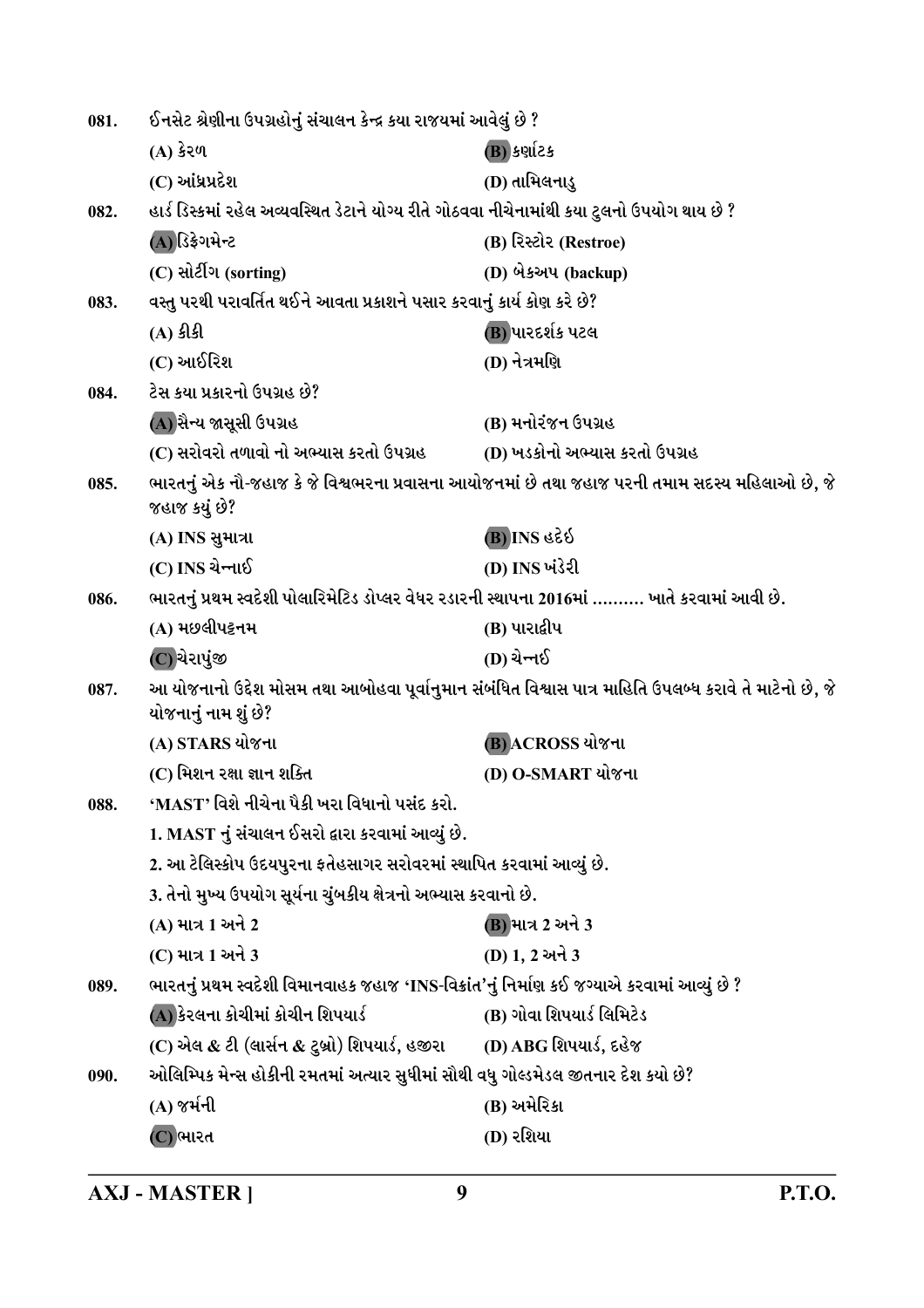| 091. | વર્ષ 2021 માટેનો 'લોકમાન્ય તિલક રાષ્ટ્રીય પુરસ્કાર' કોને એનાયત થયો છે ?                             |                                                                                                               |
|------|-----------------------------------------------------------------------------------------------------|---------------------------------------------------------------------------------------------------------------|
|      | (A) સાયરસ પુનાવાલા                                                                                  | (B) શ્રી રાજન લોખંડવાલા                                                                                       |
|      | (C) શ્રી નારાયણ મુર્તિ                                                                              | (D) શ્રી ઇન્દ્રજીત ચૌહાણ                                                                                      |
| 092. | તાજેતરમાં યૂનેસ્કોની વર્લ્ડ હેરિટેજ સાઇટમાં સમાવેશ પામનાર રૂદ્રેશ્વર મંદિર ભારતની કેટલામી સાઇટ છે ? |                                                                                                               |
|      | (A) 38મી સાઇટ                                                                                       | (B) 39મી સાઇટ                                                                                                 |
|      | (C) 40મી સાઇટ                                                                                       | (D) 44મી સાઇટ                                                                                                 |
| 093. | મંત્રાલયે શરૂ કરી છે ?                                                                              | તાજેતરમાં આર્ટિફિશ્યલ ઇન્ટેલિજન્સ (AI)ની મૂળભૂત સમજણ ઊભી કરવા 'AI FOR ALL'ની પહેલ કયા કેન્દ્રીય               |
|      | (A) વાણિજ્ય અને ઉદ્યોગ મંત્રાલય                                                                     | (B) ઇન્ટેલ, શિક્ષણ મંત્રાલય અને CBSC                                                                          |
|      | (C) સાયન્સ એન્ડ ટેક્નોલોજી                                                                          | (D) સંરક્ષણ મંત્રાલય                                                                                          |
| 094. | ભારતીય એથ્લેટ સુ.શ્રી કમલપ્રીત કૌર કઇ રમત સાથે સંકળાયેલ છે ?                                        |                                                                                                               |
|      | (A) બોક્સિંગ                                                                                        | (B) કુસ્તી (wrestling)                                                                                        |
|      | (C) તીરંદાજી                                                                                        | (D) ડિસ્ક થ્રો                                                                                                |
| 095. | ઓલ ઈન્ડિયા ઇન્સ્ટિટ્યૂટ ઓફ મેડિકલ સાયન્સ (AIIMS)રાજકોટના લોગોમાં સમાવિષ્ટ બે શ્લોક કયા કયા છે ?     |                                                                                                               |
|      | (A) સર્વે સન્તુ નિરામયા, સર્વે ભવન્તુ સુખીન                                                         |                                                                                                               |
|      | (B) સર્વે સન્તુ નિરોગ્ય, વિદ્યા અમૃતમ શ્રુતે                                                        |                                                                                                               |
|      | (C) તમસો મા જ્યોતિર્ગમય, બહુજન હિતાય બહુજન સુખાય                                                    |                                                                                                               |
|      | (D) યોગ કર્મષું કૌશલમ, સા વિદ્યા યા વિમુક્તએ                                                        |                                                                                                               |
| 096. | કરવામાં આવે તો, ખાતાધારકને કેટલી સમય મર્યાદામાં કેટલી રકમ સુધીનું ભંડોળ પૂરૂં પાડશે ?               | ડિપોઝિટ ઇન્સ્યોરન્સ એન્ડ ક્રેડિટ ગૅરંટી કોર્પોરેશન (DICGC) બિલ 2021 મુજબ આરબીઆઇ દ્વારા બૅન્કને સ્થગિત         |
|      | (A) 120 દિવસ ની અંદર 5,00,000/-સુધી                                                                 | (B) 90 દિવસ ની અંદર 3,00,000/-સુધી                                                                            |
|      | (C) 60 દિવસ ની અંદર 2,00,000/-સુધી                                                                  | (D) 90 દિવસ ની અંદર 5,00,000/-સુધી                                                                            |
| 097. | કોવિડ-19 સામે 100% રસીકરણ પ્રાપ્ત કરનાર કયું શહેર દેશનું પ્રથમ શહેર બન્યું છે?                      |                                                                                                               |
|      | (A) નાગપુર                                                                                          | (B)ભુવનેશ્વર                                                                                                  |
|      | (C) બેંગાલુરૂ                                                                                       | (D) વિશાખાપટ્ટનમ                                                                                              |
| 098. |                                                                                                     | ભારતનુ કયું રાજ્ય નાણાકીય વર્ષ 2020-2021 માં કેટલા ટકા વિદેશી રોકાણ સાથે સતત ચોથા વર્ષે ટોચ પર રહ્યું છે ?    |
|      | (A) મહારાષ્ટ્ર 78% સાથે                                                                             | (B) ગુજરાત 37% સાથે                                                                                           |
|      | (C) ગુજરાત 78% સાથે                                                                                 | (D) કર્ણાટક 37% સાથે                                                                                          |
| 099. | આવેલ છે?                                                                                            | તાજેતરમાં કેન્દ્રીય મંત્રીમંડળ ના વિસ્તરણ સમયે સાથોસાથ કયા મંત્રાલયથી અલગ કરી, કયું નવું મંત્રાલય અસ્તિત્વમાં |
|      | (A) શિક્ષણ મંત્રાલયમાંથી ટેકનિકલ શિક્ષણ                                                             | (B) કૃષિ મંત્રાલયમાંથી સહકાર મંત્રાલય                                                                         |
|      | (C) આરોગ્ય મંત્રાલયમાંથી ફાર્માસ્યુટિકલ                                                             | (D) જલ મંત્રાલયમાંથી ગંગા સફાઈ                                                                                |
| 100. | પુનઃસ્થાપના કરી માલગાડીઓનું પુનઃ સંચાલન શરૂ કરવામાં આવેલ છે ?                                       | તાજેતરમાં ભારત-બાંગ્લાદેશ વચ્ચે વાણિજ્ય રેલ્વે જોડાણ જે ઘણા સમયથી બંધ પડેલ તે નીચેના પૈકી કયા રેલ્વે માર્ગની  |
|      | $(A)$ હલ્દીબાડી – ચિલાહાટી                                                                          | (B) અગરતલા – અખૌરા                                                                                            |
|      |                                                                                                     |                                                                                                               |
|      | (C) સિંહાબાદ – રોહનપુર                                                                              | (D) રાધિકાપુર – બીરોલ                                                                                         |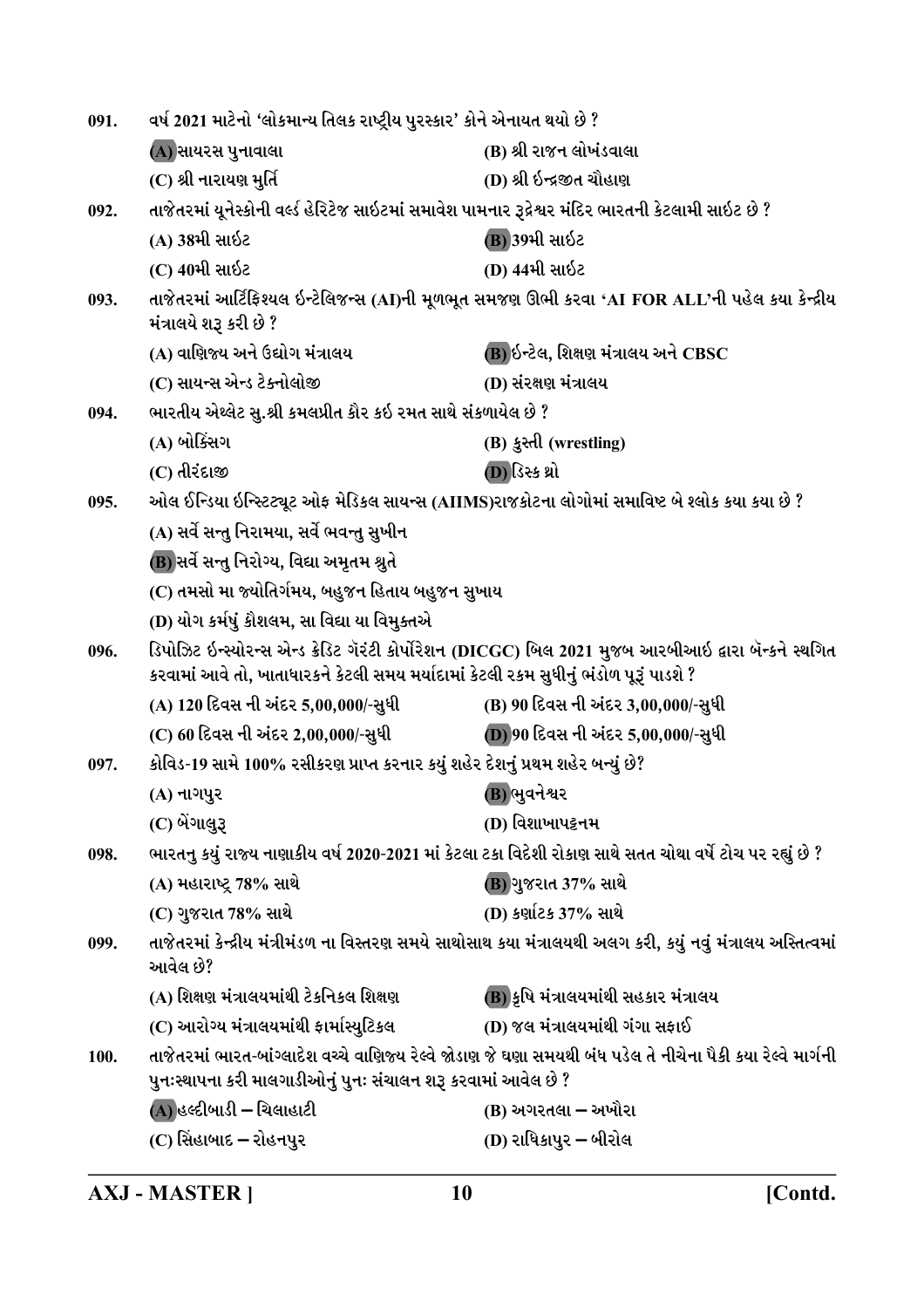| <b>AXI - MASTER ]</b>            | 11                                                                                | <b>P.T.O.</b>                                                                                                                                                                                                                                                                                                                                                                                                                                                                   |
|----------------------------------|-----------------------------------------------------------------------------------|---------------------------------------------------------------------------------------------------------------------------------------------------------------------------------------------------------------------------------------------------------------------------------------------------------------------------------------------------------------------------------------------------------------------------------------------------------------------------------|
| (C) Disconfirmity                | (D) Angular unconformity                                                          |                                                                                                                                                                                                                                                                                                                                                                                                                                                                                 |
|                                  |                                                                                   |                                                                                                                                                                                                                                                                                                                                                                                                                                                                                 |
|                                  |                                                                                   |                                                                                                                                                                                                                                                                                                                                                                                                                                                                                 |
| $(C)$ Both $(A)$ and $(B)$       | (D) Entire euhedral crystals                                                      |                                                                                                                                                                                                                                                                                                                                                                                                                                                                                 |
| (A) Entire crystalline material  | <b>(B)</b> Entire glassy material                                                 |                                                                                                                                                                                                                                                                                                                                                                                                                                                                                 |
| Holohyaline rock is composed of: |                                                                                   |                                                                                                                                                                                                                                                                                                                                                                                                                                                                                 |
| (C) Sea-wave erosion             | (D) Glacier erosion                                                               |                                                                                                                                                                                                                                                                                                                                                                                                                                                                                 |
| (A) Wind erosion                 | (B) Water erosion                                                                 |                                                                                                                                                                                                                                                                                                                                                                                                                                                                                 |
| Hamadas are evolved from:        |                                                                                   |                                                                                                                                                                                                                                                                                                                                                                                                                                                                                 |
| $(C)$ Both $(A)$ and $(B)$       | (D) Neither (A) nor (B)                                                           |                                                                                                                                                                                                                                                                                                                                                                                                                                                                                 |
| (A) Ductile shear zone           | (B) Brittle Shear zone                                                            |                                                                                                                                                                                                                                                                                                                                                                                                                                                                                 |
|                                  |                                                                                   |                                                                                                                                                                                                                                                                                                                                                                                                                                                                                 |
| (C) Plate tectonics              | (D) Isostasy                                                                      |                                                                                                                                                                                                                                                                                                                                                                                                                                                                                 |
| (A) Sea-floor spreading          | (B) Continental drift                                                             |                                                                                                                                                                                                                                                                                                                                                                                                                                                                                 |
|                                  |                                                                                   |                                                                                                                                                                                                                                                                                                                                                                                                                                                                                 |
| (C) Volcanic arc                 | (D) Continental landmass                                                          |                                                                                                                                                                                                                                                                                                                                                                                                                                                                                 |
| (A) Ophiolite zone               | (B) Back arc basin                                                                |                                                                                                                                                                                                                                                                                                                                                                                                                                                                                 |
|                                  |                                                                                   |                                                                                                                                                                                                                                                                                                                                                                                                                                                                                 |
| (C) Artesian Well                | (D) None of the above                                                             |                                                                                                                                                                                                                                                                                                                                                                                                                                                                                 |
| (A) Aquiclude                    | (B) Aquitard                                                                      |                                                                                                                                                                                                                                                                                                                                                                                                                                                                                 |
|                                  |                                                                                   |                                                                                                                                                                                                                                                                                                                                                                                                                                                                                 |
| (C) Fissure Volcano              | (D) Caldera Volcano                                                               |                                                                                                                                                                                                                                                                                                                                                                                                                                                                                 |
| (A) Shield volcano               | (B) Dome Volcano                                                                  |                                                                                                                                                                                                                                                                                                                                                                                                                                                                                 |
| Deccan Traps are example of:     |                                                                                   |                                                                                                                                                                                                                                                                                                                                                                                                                                                                                 |
| (C) Both P and S waves           | (D) Neither P nor S wave                                                          |                                                                                                                                                                                                                                                                                                                                                                                                                                                                                 |
| $(A)$ P-waves                    | (B) S-waves                                                                       |                                                                                                                                                                                                                                                                                                                                                                                                                                                                                 |
|                                  |                                                                                   |                                                                                                                                                                                                                                                                                                                                                                                                                                                                                 |
| (C) Oligoclase                   | (D) Orthoclase                                                                    |                                                                                                                                                                                                                                                                                                                                                                                                                                                                                 |
| (A) Celsian                      | (B) Microcline                                                                    |                                                                                                                                                                                                                                                                                                                                                                                                                                                                                 |
| <b>Barium Feldspar is:</b>       |                                                                                   |                                                                                                                                                                                                                                                                                                                                                                                                                                                                                 |
| (C) Magnesium                    | (D) Magnetite                                                                     |                                                                                                                                                                                                                                                                                                                                                                                                                                                                                 |
| (A) Copper                       | (B) Manganese                                                                     |                                                                                                                                                                                                                                                                                                                                                                                                                                                                                 |
|                                  |                                                                                   |                                                                                                                                                                                                                                                                                                                                                                                                                                                                                 |
| (C) Upper Aravalli Group         | (D) Chitradurga Group                                                             |                                                                                                                                                                                                                                                                                                                                                                                                                                                                                 |
| (A) Sirohi Group                 | (B) Kaimur Group                                                                  |                                                                                                                                                                                                                                                                                                                                                                                                                                                                                 |
|                                  |                                                                                   |                                                                                                                                                                                                                                                                                                                                                                                                                                                                                 |
| (C) Kyanite                      | (D) Sillimanite                                                                   |                                                                                                                                                                                                                                                                                                                                                                                                                                                                                 |
| (A) Hypersthene                  | (B) Dolomite                                                                      |                                                                                                                                                                                                                                                                                                                                                                                                                                                                                 |
|                                  | Charnockites are specifically characterized by the presence of following mineral: |                                                                                                                                                                                                                                                                                                                                                                                                                                                                                 |
|                                  | Mylonite is a rock associated with:<br>(A) Diastem                                | Lunavada Group can be correlated in terms of stratigraphy with:<br>Mansar Formation of Satpura mobile belt is known for mineralization of:<br>The rumbling sound heard during earthquake is due to:<br>The term "exclusion of water" in acquifer refers to:<br>Layered Chromite deposits are associated with:<br>Airy's and Pratts models are associated with:<br>An unconformity marked by erosion, across which there is no change in dip is called as:<br>(B) Paraconformity |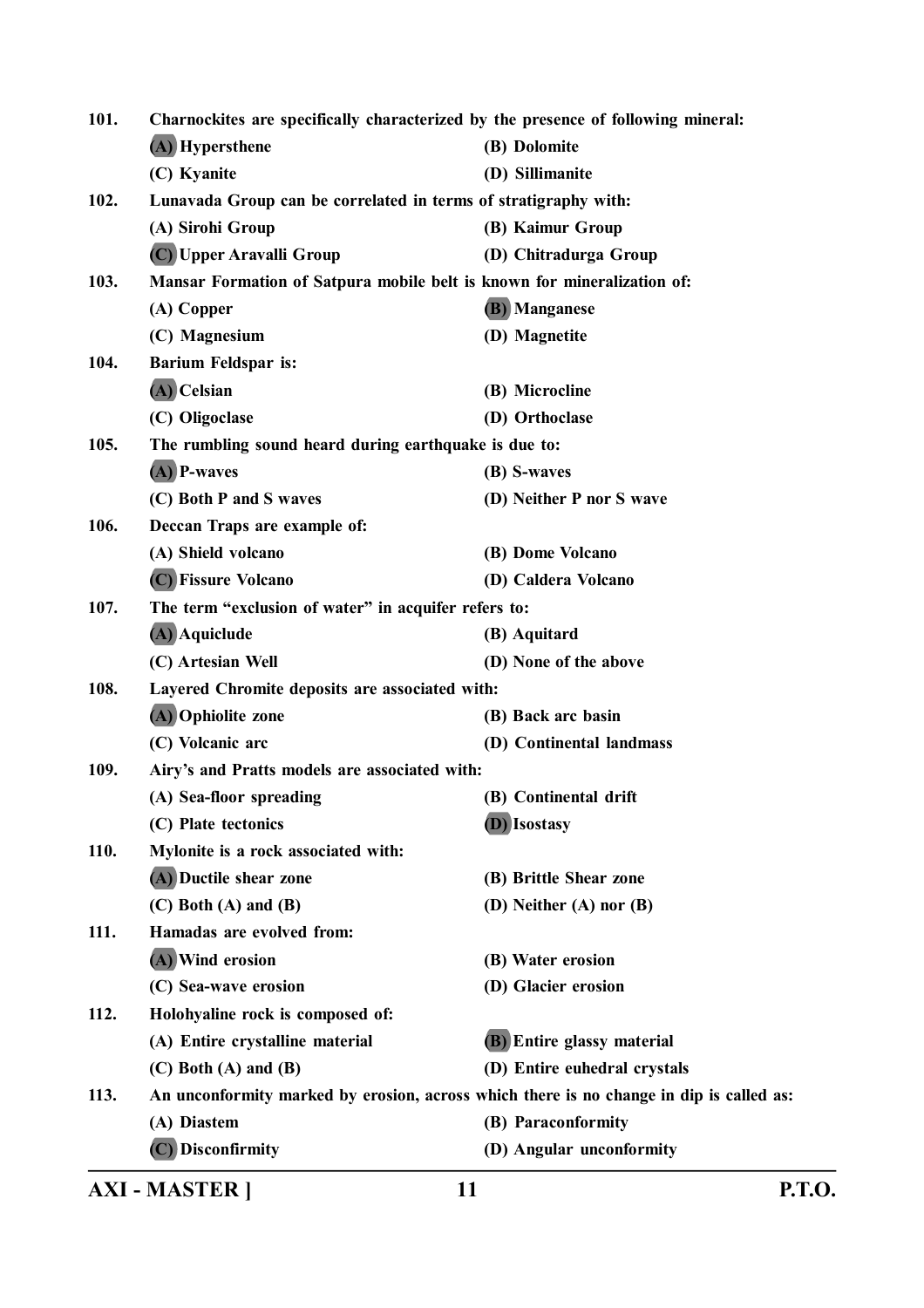|      | <b>AXI - MASTER  </b>                                                    | [Contd.<br>12                                                                            |  |
|------|--------------------------------------------------------------------------|------------------------------------------------------------------------------------------|--|
|      | $(C)$ Cambrian                                                           | (D) Permian                                                                              |  |
|      | (A) Silurian                                                             | (B) Devonian                                                                             |  |
| 126. | The age of <i>Olenellus</i> is:                                          |                                                                                          |  |
|      | (C) Spire                                                                | (D) Siphonal                                                                             |  |
|      | (A) Lobes                                                                | (B) Saddles                                                                              |  |
| 125. |                                                                          | The portions of the suture line in Ammonoidea which are convex towards mouth are called: |  |
|      | (C) Barda Hills                                                          | (D) Mundwara Hill                                                                        |  |
|      | (A) Osham Hills                                                          | (B) Alech Hills                                                                          |  |
| 124. | Which of the following are not part of Saurashtra Arch:                  |                                                                                          |  |
|      | (C) Kathiwar Uplift                                                      | (D) All of the above                                                                     |  |
|      | (A) Nagar Parkar Uplift                                                  | (B) Radhanpur Arch                                                                       |  |
| 123. | Which of the following is bounding the Kutch rift:                       |                                                                                          |  |
|      | (C) Talchir Formation                                                    | <b>(D)</b> Barakar Formation                                                             |  |
|      | (A) Barren measures                                                      | (B) Umia Formation                                                                       |  |
| 122. | Which of the following Formations are known for better Coal deposits?    |                                                                                          |  |
|      | (C) Taeniopteris                                                         | (D) Eurydesma                                                                            |  |
|      | (A) Glossopteris                                                         | (B) Ptilophyllum                                                                         |  |
| 121. | Which of the following is characteristic plant fossil of Umia Formation? |                                                                                          |  |
|      | (C) Basaltic Gabbro                                                      | (D) Quartz Gabbro                                                                        |  |
|      | (A) Flaser Gabbro                                                        | (B) Cummulate Gabbro                                                                     |  |
| 120. | Which of the following is a cataclastic Gabbro:                          |                                                                                          |  |
|      | $(C)$ Both $(A)$ and $(B)$                                               | (D) Neither (A) nor (B)                                                                  |  |
|      | (A) Madagascar                                                           | (B) South Africa                                                                         |  |
| 119. | Ostracoda from Kutch show affinity with Ostracoda of:                    |                                                                                          |  |
|      | (C) Early Tertiary                                                       | <b>(D)</b> Mid-Tertiary                                                                  |  |
|      | (A) Late Quaternary                                                      | (B) Early Quaternary                                                                     |  |
| 118. | Kakdi stage unconformity in Kachchh region is related to:                |                                                                                          |  |
|      | (C) Allaband Ridge                                                       | (D) Mainland Ridge                                                                       |  |
|      | (A) Wagad Ridge                                                          | (B) Island Ridge                                                                         |  |
| 117. | Which of the following ridge is not part of Saurashtra Coast:            |                                                                                          |  |
|      | (C) Principal stress orientation                                         | (D) Equal altitudes                                                                      |  |
|      | (A) Water Depth                                                          | (B) Gravity anomaly                                                                      |  |
| 116. | Isoclinic is a line joining points of equal:                             |                                                                                          |  |
|      | (C) Sedimentary Rocks                                                    | (D) Plutonic rocks                                                                       |  |
|      | (A) Volcanic rocks                                                       | (B) Metamorphic rocks                                                                    |  |
| 115. | Perlitic texture is associated with:                                     |                                                                                          |  |
|      | (C) Temperature                                                          | (D) Pressure                                                                             |  |
|      | (A) Directions                                                           | (B) Angles                                                                               |  |
| 114. | Rose diagram is used to display:                                         |                                                                                          |  |
|      |                                                                          |                                                                                          |  |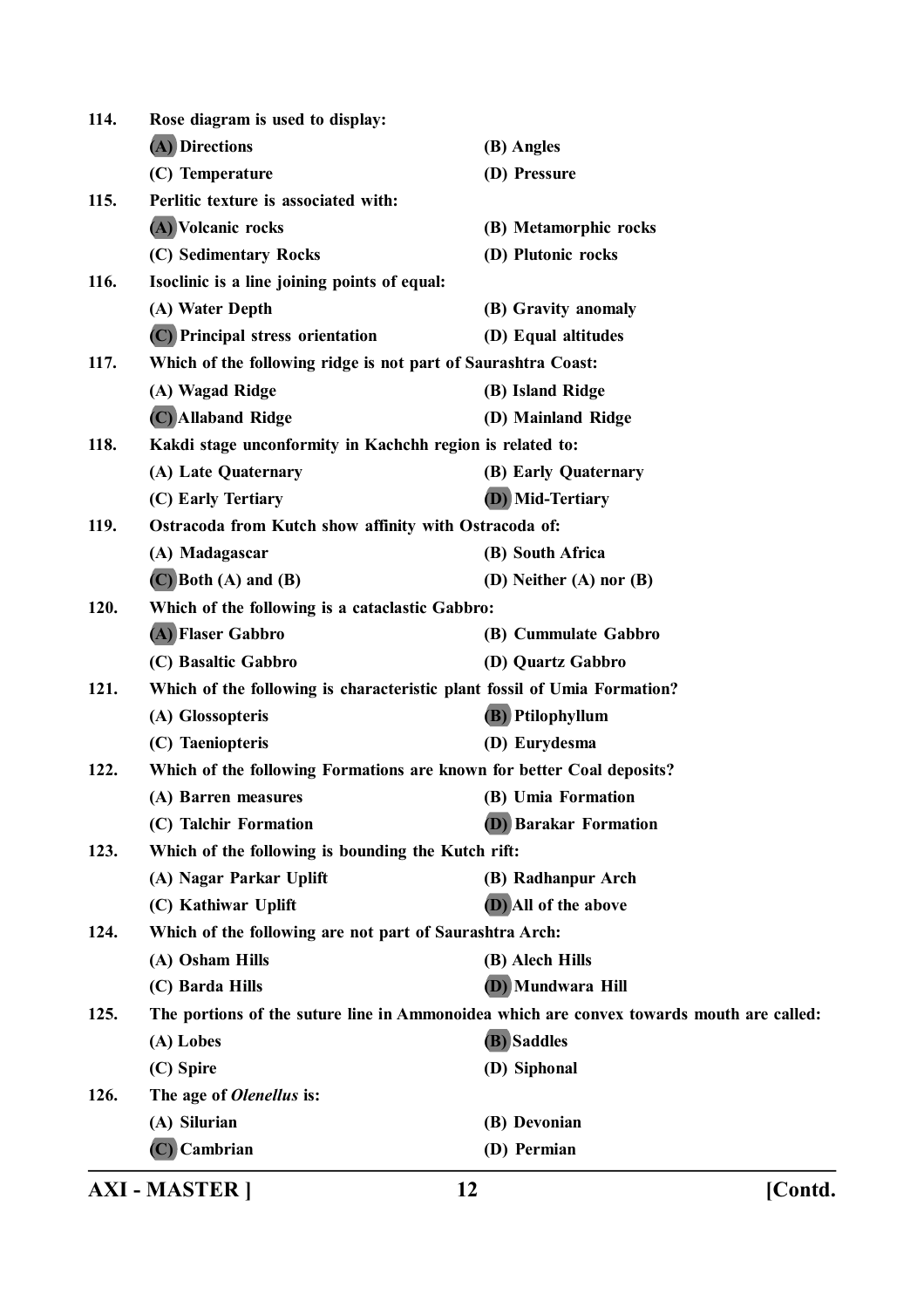| 127. | Age of Graptoloidea is:                                                           |                                                                                      |  |
|------|-----------------------------------------------------------------------------------|--------------------------------------------------------------------------------------|--|
|      | (A) Cambrian to recent                                                            | (B) Cambrian to Silurian                                                             |  |
|      | (C) Permo-carboniferous                                                           | (D) Triassic                                                                         |  |
| 128. | An alternation of coarse current bedded and fine horizontal laminae is called as: |                                                                                      |  |
|      | (A) Graded Bedding                                                                | (B) Cross-Bedding                                                                    |  |
|      | (C) Torrential Bedding                                                            | (D) None of the above                                                                |  |
| 129. |                                                                                   | Which mafic rocks has dominant mineral composition of Labradorite and orthopyroxene? |  |
|      | (A) Essexite                                                                      | (B) Norite                                                                           |  |
|      | (C) Gabbro                                                                        | (D) Dunite                                                                           |  |
| 130. | Hornfels are associated with:                                                     |                                                                                      |  |
|      | (A) Contact metamorphism                                                          | (B) Thermal Metamorphism                                                             |  |
|      | $(C)$ Both $(A)$ and $(B)$                                                        | (D) Regional Metamorphism                                                            |  |
| 131. | Eclogite is characterized by:                                                     |                                                                                      |  |
|      | (A) Coarse grained                                                                | (B) Garnet and Pyroxene                                                              |  |
|      | (C) Granulose texture                                                             | (D) All of the above                                                                 |  |
| 132. | Antithetic Faults are associated with:                                            |                                                                                      |  |
|      | (A) Horsts                                                                        | (B) Graben                                                                           |  |
|      | (C) Crest                                                                         | (D) Trough                                                                           |  |
| 133. | Joints as a result of tension fractures related to faulting are called as:        |                                                                                      |  |
|      | (A) Extension Joints                                                              | (B) Columnar Joints                                                                  |  |
|      | (C) Feather Joints                                                                | (D) Shear Joints                                                                     |  |
| 134. | Throw and Heave in Fault are measured in:                                         |                                                                                      |  |
|      | (A) Vertical Section                                                              | (B) Horizontal Section                                                               |  |
|      | (C) Inclined Section                                                              | (D) None of the above                                                                |  |
| 135. | Which of the following linear structure shows strings of sausages:                |                                                                                      |  |
|      | (A) Mullion                                                                       | <b>(B)</b> Boudinage                                                                 |  |
|      | (C) Cleavage                                                                      | (D) Fracture                                                                         |  |
| 136. | Which of the following is not an acid refractory mineral:                         |                                                                                      |  |
|      | (A) Sillimanite                                                                   | (B) Silica                                                                           |  |
|      | (C) Kyanite                                                                       | (D) Dolomite                                                                         |  |
| 137. | Which of the following districts of Gujarat is known for Bauxite deposits:        |                                                                                      |  |
|      | (A) Jamnagar                                                                      | (B) Surat                                                                            |  |
|      | (C) Banaskatha                                                                    | (D) Sabarkantha                                                                      |  |
| 138. | Famous Kudremukh Hill in the Shimoga-Bababudan Schist Belt is knwn for:           |                                                                                      |  |
|      | (A) Bauxite deposits                                                              | (B) Iron deposit                                                                     |  |
|      | (C) Gold deposits                                                                 | (D) Chromite ore                                                                     |  |
| 139. | Pannotia is a:                                                                    |                                                                                      |  |
|      | (A) Mantle Plume                                                                  | (B) Hot Spot                                                                         |  |
|      | (C) Supercontinent                                                                | (D) Orogeny                                                                          |  |
|      |                                                                                   |                                                                                      |  |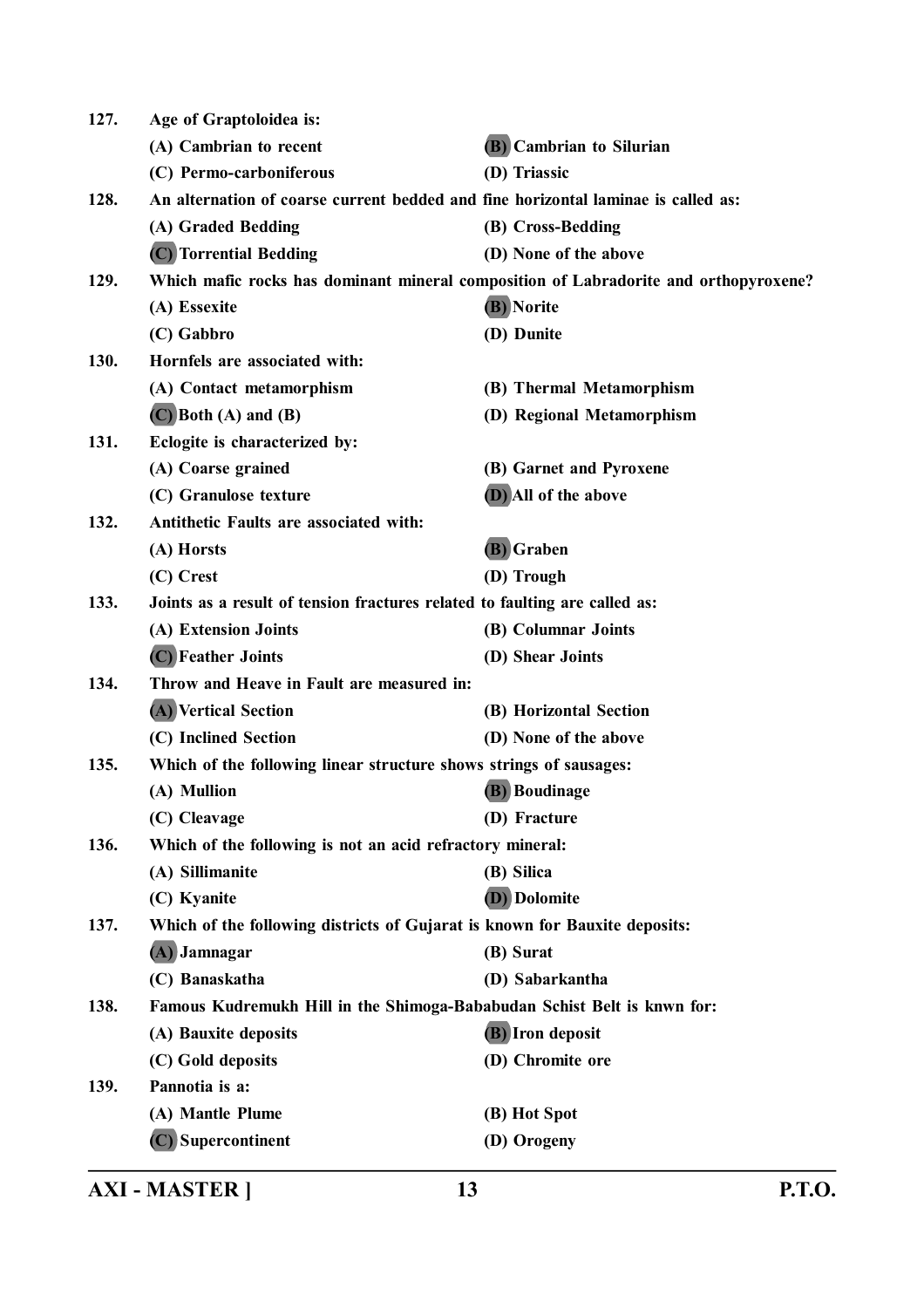| 140.        | Kadi and Netrang in Gujarat are known for:                                    |                                                                                                  |
|-------------|-------------------------------------------------------------------------------|--------------------------------------------------------------------------------------------------|
|             | (A) Alkaline Magmatism                                                        | (B) Acid Magmatism                                                                               |
|             | $(C)$ Both $(A)$ and $(B)$                                                    | (D) Marble Deposit                                                                               |
| 141.        | The seismic velocities attain maximum value for the Earth in:                 |                                                                                                  |
|             | (A) Outer Core                                                                | (B) Upper Core                                                                                   |
|             | (C) Inner Core                                                                | <b>(D)</b> Lower Mantle                                                                          |
| 142.        | An Aeolian landform formed by accumulation of silt sized sediments is called: |                                                                                                  |
|             | (A) Morain                                                                    | (B) Dune                                                                                         |
|             | (C) Loess                                                                     | (D) Levee                                                                                        |
| 143.        | <b>Digital Terrain Models are:</b>                                            |                                                                                                  |
|             | (A) Elevation Models                                                          | (B) Vector Models                                                                                |
|             | (C) Raster Models                                                             | (D) Tiff Models                                                                                  |
| 144.        | directions so that they slide horizontally past one another?                  | Which of the following types of tectonic forces tends to push two sides of a body in opposite    |
|             | (A) Tensional forces                                                          | <b>(B)</b> Shearing forces                                                                       |
|             | (C) Compressional forces                                                      | (D) All of the above                                                                             |
| 145.        |                                                                               | Lines joining points of equal limb dip in successive layers through the fold profile are called: |
|             | (A) Agonic lines                                                              | (B) Isohyetes                                                                                    |
|             | (C) Dip Isogons                                                               | (D) Contour lines                                                                                |
| 146.        | cemented is called:                                                           | Texture in sedimentary rocks in which grains do not interlock but are arranged together and      |
|             | (A) Biogenic Texture                                                          | (B) Crystalline texture                                                                          |
|             | (C) Clastic Texture                                                           | (D) Non Clastic Texture                                                                          |
| 147.        | Which of the following rock is deposited under anaerobic conditions?          |                                                                                                  |
|             | (A) Greywacke                                                                 | (B) Red Sandstone                                                                                |
|             | (C) Black Shale                                                               | (D) Mudstone                                                                                     |
| 148.        | Which of the following does not provide evidence of shallow water environment |                                                                                                  |
|             | (A) Laminations                                                               | (B) Rain prints                                                                                  |
|             | (C) Ripple Marks                                                              | (D) Mud cracks                                                                                   |
| 149.        | A widely distributed fossil of a narrow time range is called as:              |                                                                                                  |
|             | (A) Trace fossil                                                              | (B) Index fossil                                                                                 |
|             | (C) Target fossil                                                             | (D) Age fossil                                                                                   |
| <b>150.</b> | In Brachiopods the valve on the 'Ventral' side of the body is known as:       |                                                                                                  |
|             | (A) Brachial valve                                                            | <b>(B)</b> Pedicle valve                                                                         |
|             | (C) Ventral valve                                                             | (D) Upper valve                                                                                  |
| 151.        | Which man is known as Java man?                                               |                                                                                                  |
|             | (A) Ramapithicus                                                              | (B) Australopiticus                                                                              |
|             | (C) Pithecanthropus                                                           | (D) Sinanthropus                                                                                 |
|             |                                                                               |                                                                                                  |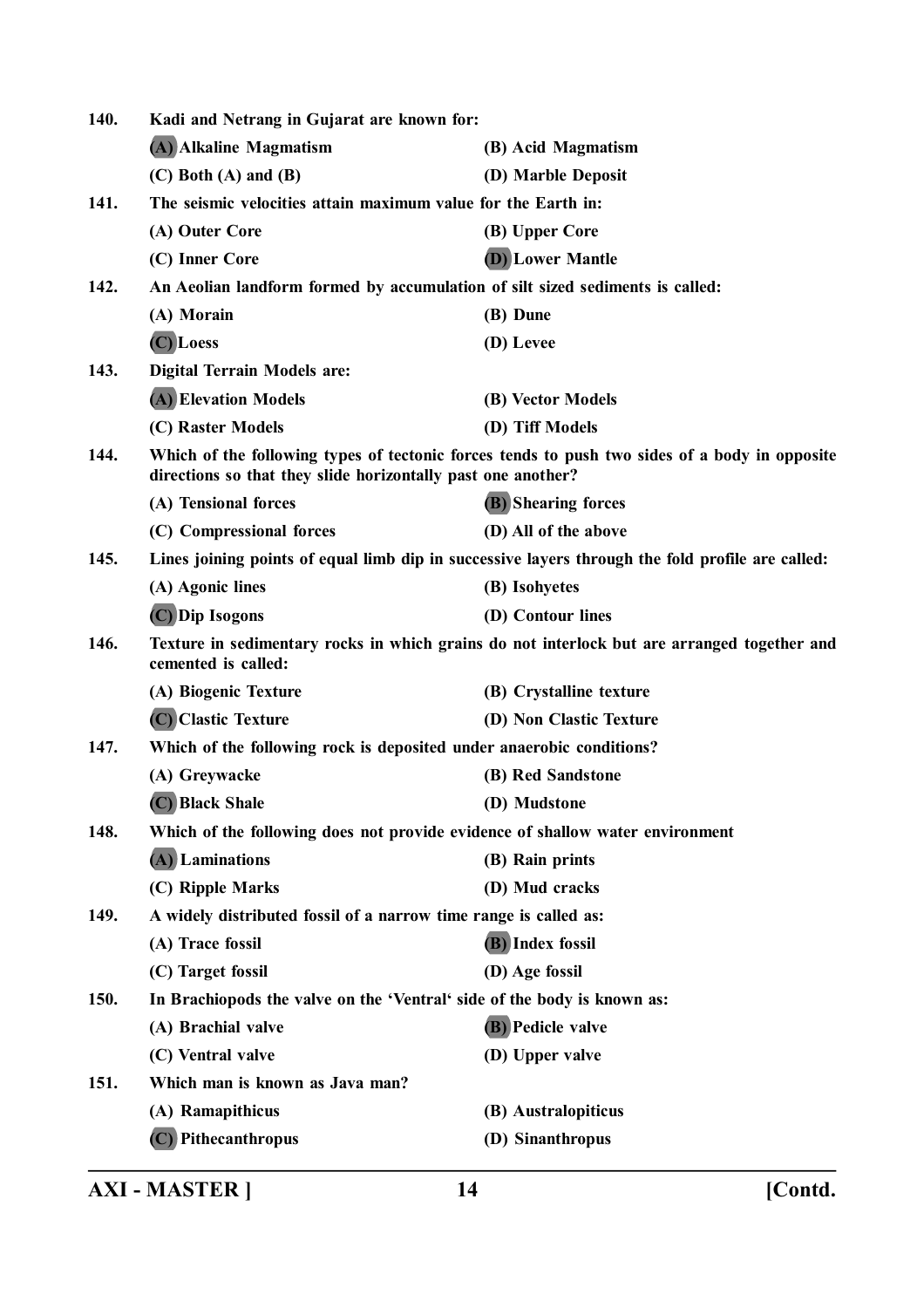| 152. | The stratigraphic units based on the time of formation of the rock bodies is called:     |                                                                                       |  |
|------|------------------------------------------------------------------------------------------|---------------------------------------------------------------------------------------|--|
|      | (A) Lithostratigraphic units                                                             | <b>(B)</b> Chronostratigraphic units                                                  |  |
|      | (C) Biostratigraphic units                                                               | (D) Seismostratigraphic units                                                         |  |
| 153. | The age of Aravalli Fold Belt is:                                                        |                                                                                       |  |
|      | (A) Paleozoic                                                                            | (B) Lower Archaean                                                                    |  |
|      | (C) Paleoproterozoic                                                                     | (D) Permian                                                                           |  |
| 154. | What is the chemical composition of Orthoclase?                                          |                                                                                       |  |
|      | $(A)$ KAlO <sub>8</sub>                                                                  | (B) CaAlSi <sub>3</sub> O <sub>8</sub>                                                |  |
|      | $(C)$ KAlSi <sub>3</sub> O <sub>8</sub>                                                  | (D) $CaAlO8$                                                                          |  |
| 155. | Polymorphs have:                                                                         |                                                                                       |  |
|      | (A) Same chemical composition and same crystal structure                                 |                                                                                       |  |
|      | (B) Different chemical composition and different crystal structure                       |                                                                                       |  |
|      | (C) Same chemical composition but different crystal structure                            |                                                                                       |  |
|      | (D) Different chemical composition and same crystal structure                            |                                                                                       |  |
| 156. | Olivine mineral crystallizes in:                                                         |                                                                                       |  |
|      | (A) Monoclinic system                                                                    | (B) Triclinic system                                                                  |  |
|      | (C) Hexagonal system                                                                     | (D) Orthorhombic system                                                               |  |
| 157. | Which of the following element is not considered as Large Ion Lithophile Element (LILE)? |                                                                                       |  |
|      | $(A)$ Rb                                                                                 | $(B)$ Sr                                                                              |  |
|      | $(C)$ Sc                                                                                 | $(D)$ Ba                                                                              |  |
| 158. |                                                                                          | Which of the following method is used for dating relatively recent geological events? |  |
|      | (A) K-Ar method                                                                          | (B) U-Pb method                                                                       |  |
|      | $(C)$ $C14$ method                                                                       | (D) Rb-Sr method                                                                      |  |
| 159. | Which of the following rock is having higher REE concentration?                          |                                                                                       |  |
|      | (A) Granite                                                                              | (B) Carbonatite                                                                       |  |
|      | (C) Rhyodacite                                                                           | (D) Arkosic sandstone                                                                 |  |
| 160. | Equigranular subhedral texture is also known as:                                         |                                                                                       |  |
|      | (A) Panidiomorphic                                                                       | (B) Hypediomorphic                                                                    |  |
|      | (C) Ophitic                                                                              | (D) Allotriomorphic                                                                   |  |
| 161. | Corona/Reaction texture is formed in Foresterite-Silica system at:                       |                                                                                       |  |
|      | (A) Eutectic point                                                                       | <b>(B)</b> Peritectic point                                                           |  |
|      | (C) Liquidus zone                                                                        | (D) Solidus zone                                                                      |  |
| 162. | The presence of phenocryst in an igneous rock indicates:                                 |                                                                                       |  |
|      | (A) A lava cooling on the surface of the Earth                                           |                                                                                       |  |
|      | (B) Violent, explosive volcanic eruption                                                 |                                                                                       |  |
|      | (C) A magma cooling slowly in the sub surface                                            |                                                                                       |  |
|      | (D) Two phases of cooling, one fast and the other slow                                   |                                                                                       |  |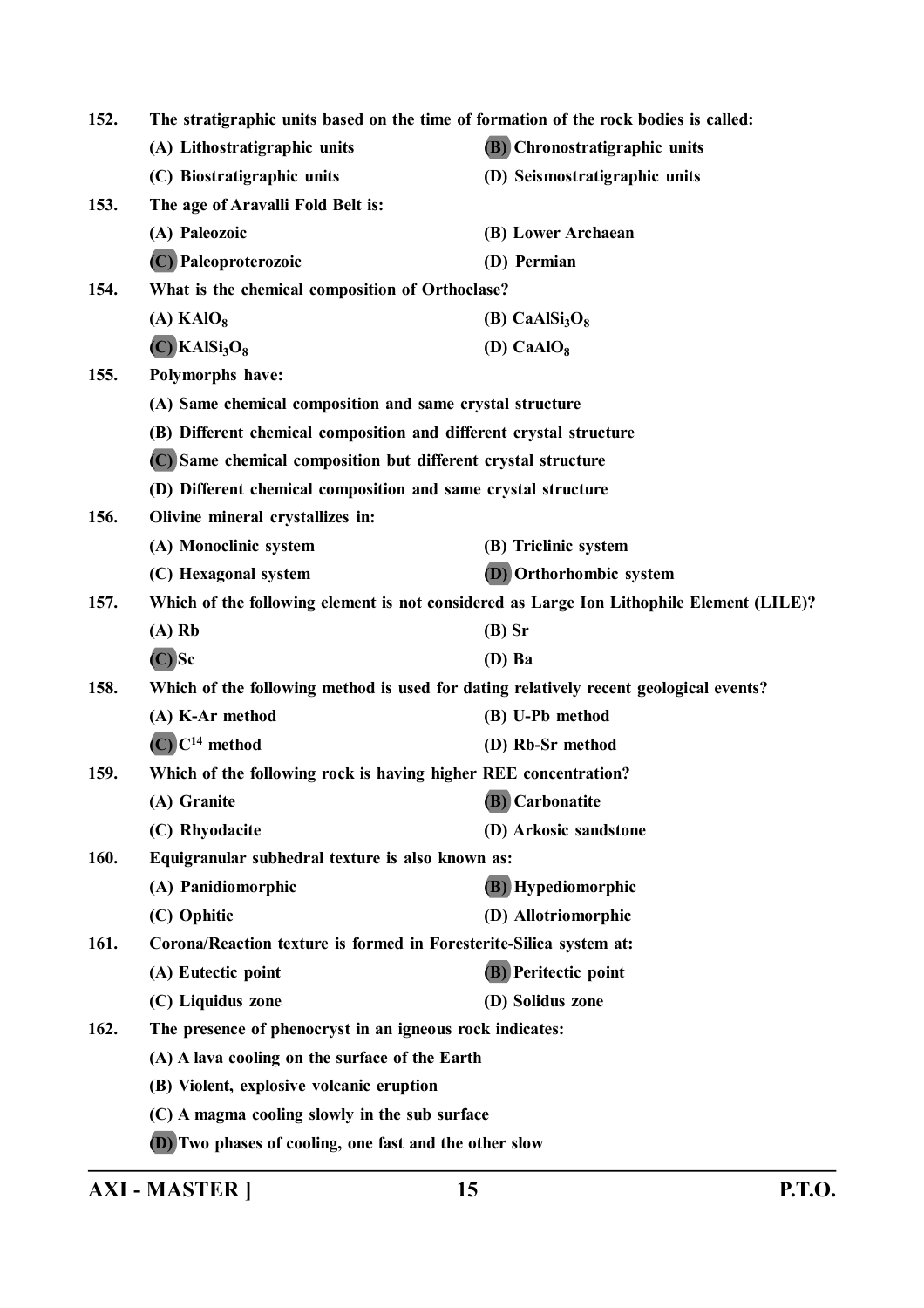| 163. | The fabric of thermal metamorphism is typically developed at:                                     |                                           |  |
|------|---------------------------------------------------------------------------------------------------|-------------------------------------------|--|
|      | (A) Low pressure and high temperature                                                             | (B) High pressure and high temperature    |  |
|      | (C) Low pressure and low temperature                                                              | (D) High pressure and low temperature     |  |
| 164. | Which of the following is not considered as facies of high grade metamorphism?                    |                                           |  |
|      | (A) Amphibolite                                                                                   | (B) Prehnite-Pumpellyite                  |  |
|      | (C) Granulite                                                                                     | (D) Eclogite                              |  |
| 165. | Which of the following clinopyroxene usually occurs during eclogite metamorphism?                 |                                           |  |
|      | (A) Augite                                                                                        | (B) Diopside                              |  |
|      | (C) Omphasite                                                                                     | (D) Anthophyllite                         |  |
| 166. | What are Ophiolite suites?                                                                        |                                           |  |
|      | (A) Fragments of oceanic lithosphere embedded on a continent                                      |                                           |  |
|      | (B) Group of sea floor magnetic anomalies                                                         |                                           |  |
|      | (C) Wedge shaped packages of sediments that form at passive margins                               |                                           |  |
|      | (D) Micro continents that have travelled long distances                                           |                                           |  |
| 167. | Shearing stresses and shallow earthquakes are associated with:                                    |                                           |  |
|      | (A) Subduction zones                                                                              | (B) Continent/continent convergence       |  |
|      | (C) Spreading centers                                                                             | (D) Transform boundaries                  |  |
| 168. | The ages of Pavagarh basalt and rhyolite are:                                                     |                                           |  |
|      | (A) $64 \pm 4$ and $43 \pm 2$ Ma                                                                  | (B) $70 \pm 5$ and $40 \pm 5$ Ma          |  |
|      | (C) 1228 and 765 Ma                                                                               | (D) 765 and 955 Ma                        |  |
| 169. | The occurrence of diamond in kimberlite is an example of:                                         |                                           |  |
|      | (A) Segregation type of magmatic deposit                                                          | (B) Disseminated type of magmatic deposit |  |
|      | (C) Late magmatic deposit                                                                         | (D) Metamorphic ore deposit               |  |
| 170. | Randomly oriented ore bearing veinlets in a mass of rock are known as:                            |                                           |  |
|      | (A) En echelon veins                                                                              | (B) Sheeted veins                         |  |
|      | (C) Lode                                                                                          | (D) Stockworks                            |  |
| 171. | The main source of petroleum in the Cambay basin are:                                             |                                           |  |
|      | (A) Upper Miocene formations                                                                      |                                           |  |
|      | <b>(B)</b> Lower Eocene to Middle Miocene formations                                              |                                           |  |
|      | (C) Middle Eocene Cambay black shale formation                                                    |                                           |  |
|      | (D) None of the above                                                                             |                                           |  |
| 172. | The right sequence of sulfide ore minerals according to their increasing order of reflectance is: |                                           |  |
|      | (A) Galena-pyrite-sphalerite-pyrrhotite                                                           | (B) Sphalerite-galena-pyrrhotite-pyrite   |  |
|      | (C) Sphalerite-pyrite-pyrrhotite-galena                                                           | (D) Galena-pyrrhotite-pyrite-sphalerite   |  |
| 173. | The Zawar lead Zinc deposits are located within:                                                  |                                           |  |
|      | (A) Delhi Supergroup of rocks                                                                     | (B) Aravalli Supergroup of rocks          |  |
|      | (C) Pre Aravalli rocks                                                                            | (D) Sirohi Group of rocks                 |  |
|      |                                                                                                   |                                           |  |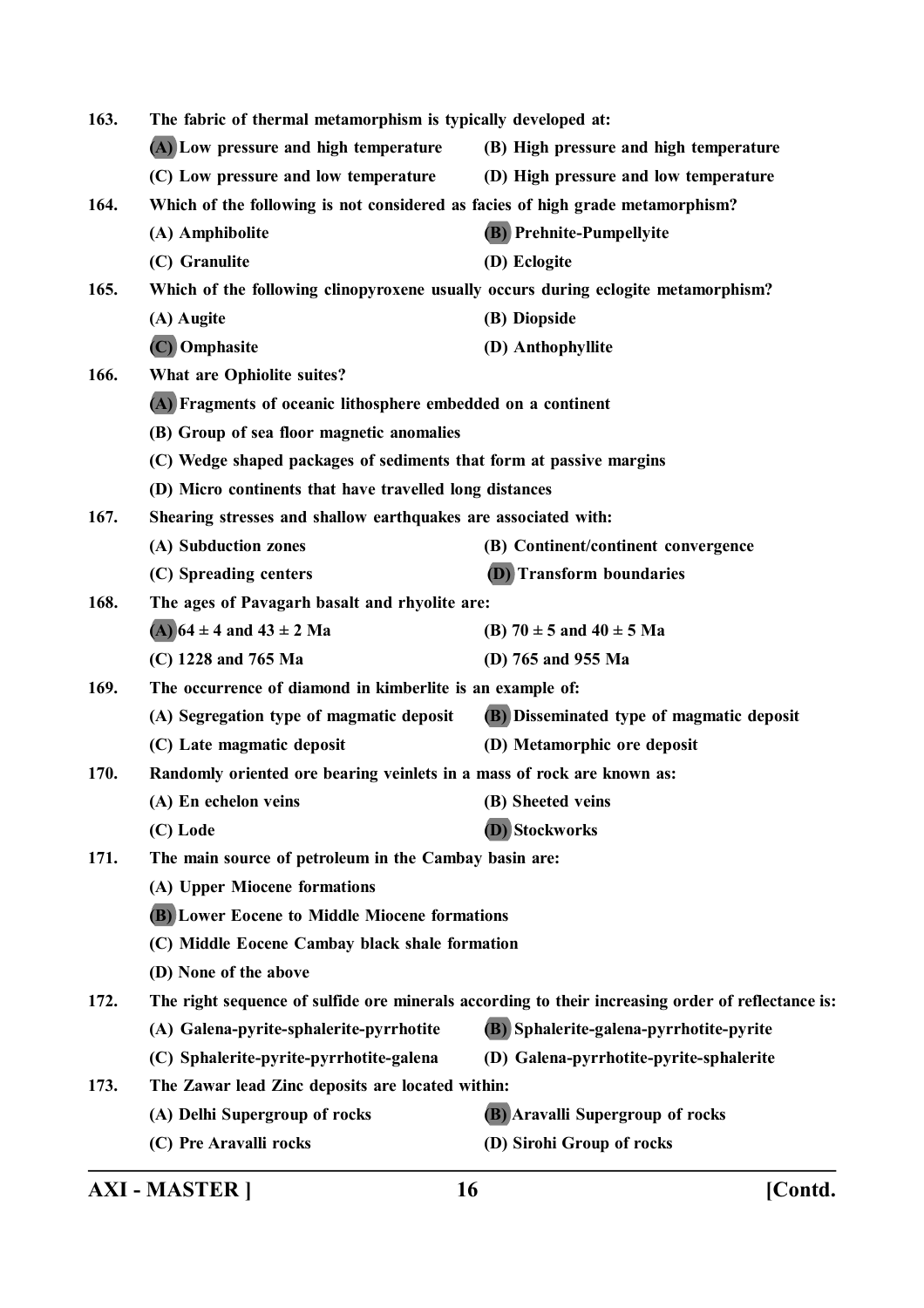| 174. | Name of a Government of India organization which provides information about the yearly<br>mineral production and consumption: |                                                                                                |
|------|-------------------------------------------------------------------------------------------------------------------------------|------------------------------------------------------------------------------------------------|
|      | (A) Geological Survey of India (GSI)                                                                                          |                                                                                                |
|      | (B) Mines and Mineral Trading Corporation (MMTC)                                                                              |                                                                                                |
|      | (C) Indian Bureau of Mines (IBM)                                                                                              |                                                                                                |
|      | (D) Mineral Exploration Corporation of India (MECL)                                                                           |                                                                                                |
| 175. | The stages followed in mining of mineral resources are:                                                                       |                                                                                                |
|      | (A) Prospecting-Exploration-Development-Exploitation                                                                          |                                                                                                |
|      | (B) Prospecting-Development-Exploration-Exploitation                                                                          |                                                                                                |
|      | (C) Exploration-Prospecting-Development-Exploitation                                                                          |                                                                                                |
|      | (D) Prospecting-Development-Exploitation-Exploration                                                                          |                                                                                                |
| 176. | the land?                                                                                                                     | Given below are scales of four topographic maps. Maps of which scale will have more details of |
|      | $(A)$ 1:50,000                                                                                                                | $(B)$ 1:25,000                                                                                 |
|      | $(C)$ 1:100,000                                                                                                               | (D) $1:250,000$                                                                                |
| 177. | What is the wavelength band for ultraviolet rays?                                                                             |                                                                                                |
|      | (A) $10 \times 10^{-6}$ to $3.9 \times 10^{-1}$ micrometers                                                                   | (B) $1 \times 10^{-4}$ to $3.9 \times 10^{-1}$ micrometer                                      |
|      | (C) $2 \times 10^{-3}$ to $3.9 \times 10^{-1}$ micrometer                                                                     | (D) $1 \times 10^{-2}$ to $3.9 \times 10^{-1}$ micrometer                                      |
| 178. | What will be the tone of polluted river in Black & White Landsat imagery?                                                     |                                                                                                |
|      | (A) Black                                                                                                                     | (B) Grey                                                                                       |
|      | (C) White                                                                                                                     | (D) All of the above                                                                           |
| 179. | mineral is:                                                                                                                   | The ratio of the volume of overburden required to be handled in order to extract the ore or    |
|      | (A) Stripping ratio                                                                                                           | (B) Mining ratio                                                                               |
|      | (C) Ore ratio                                                                                                                 | (D) Cut off grade                                                                              |
| 180. | for:                                                                                                                          | In UNFC guidelines for stages of exploration of mineral resources, the 'G2' axis code stands   |
|      | (A) Detailed exploration                                                                                                      | (B) General exploration                                                                        |
|      | (C) Prospecting                                                                                                               | (D) Reconnaissance                                                                             |
| 181. | The path finder in Gold deposit is:                                                                                           |                                                                                                |
|      | (A) Arsenic                                                                                                                   | (B) Molybdenum                                                                                 |
|      | (C) Mercury                                                                                                                   | (D) Silver                                                                                     |
| 182. | Where is the Earth's magnetic field generated?                                                                                |                                                                                                |
|      | (A) In the crust                                                                                                              | (B) In the mantle                                                                              |
|      | (C) In the outer core                                                                                                         | (D) In the inner core                                                                          |
| 183. | Which of the following mineral is the most abundant mineral in ultramafic rock?                                               |                                                                                                |
|      | (A) Amphibole                                                                                                                 | (B) Olivine                                                                                    |
|      | (C) Sodium Plagioclase                                                                                                        | (D) Quartz                                                                                     |
|      |                                                                                                                               |                                                                                                |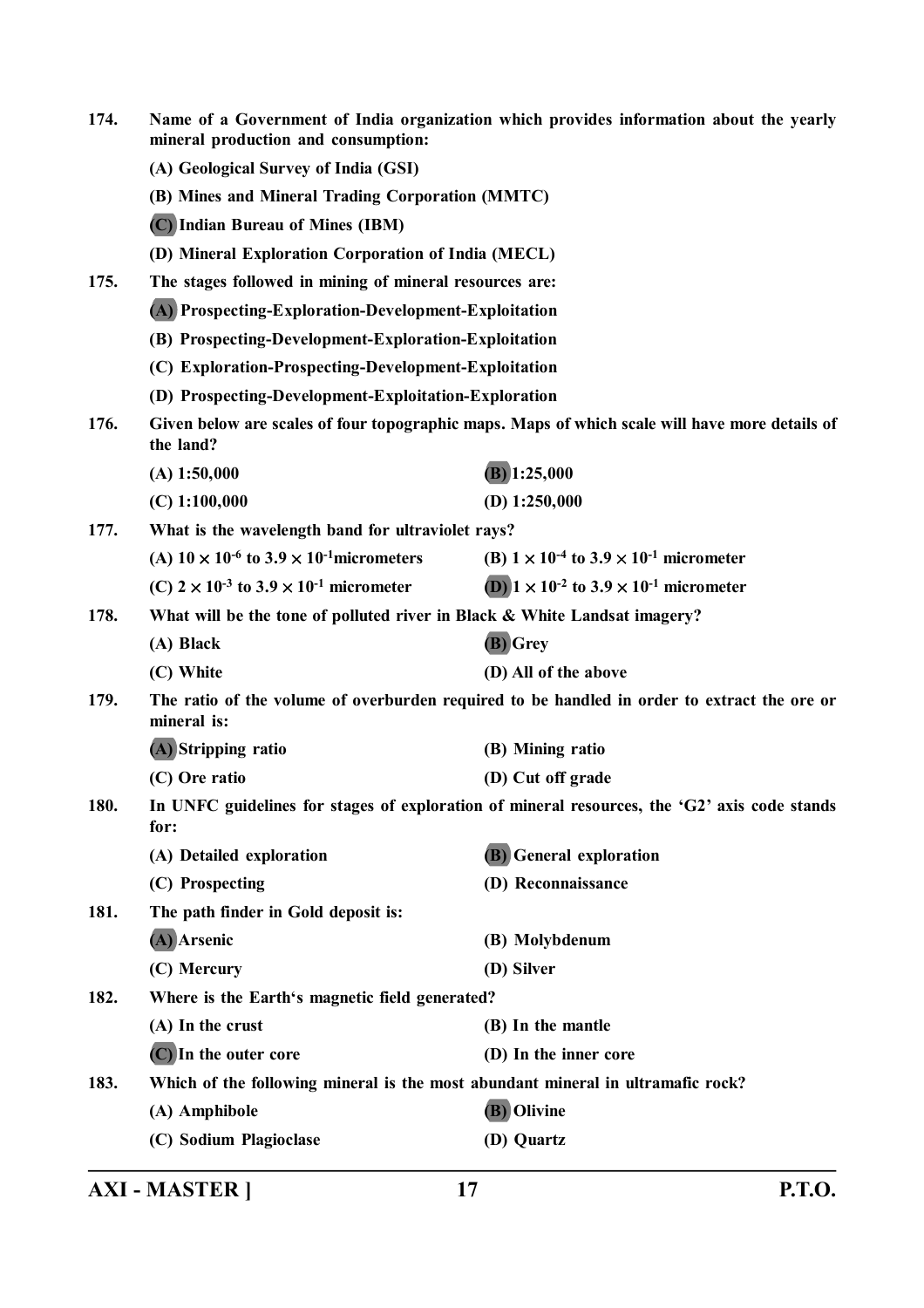| 184. | In REE's plot the value of REE's of samples is generally normalized with: |                                                                                                |
|------|---------------------------------------------------------------------------|------------------------------------------------------------------------------------------------|
|      | (A) REE's of granite                                                      | (B) REE's of trachyte                                                                          |
|      | (C) REE's of sandstone                                                    | (D) REE's of chrondrite                                                                        |
| 185. | The IUGS-QAP classification of plutonic rocks is based on:                |                                                                                                |
|      | (A) Chemical composition                                                  | (B) Modal composition                                                                          |
|      | (C) Silica contents                                                       | (D) Mafic contents                                                                             |
| 186. | Which of the following radioactive element has half life of 5730 years?   |                                                                                                |
|      | $(A)$ <sup>235</sup> Uranium                                              | (B) Thorium                                                                                    |
|      | $(C)$ <sup>14</sup> Carbon                                                | (D) $16$ Oxygen                                                                                |
| 187. | Which of the following statement is NOT correct?                          |                                                                                                |
|      | (A) Hypersthene is a pleochroic mineral                                   | (B) Augite has two sets of cleavages                                                           |
|      | (C) Reibeckite is non-pleochroic mineral                                  | (D) Muscovite is colourless in thin sections                                                   |
| 188. | Which of the following is an isotropic mineral?                           |                                                                                                |
|      | (A) Hornblende                                                            | (B) Almandine                                                                                  |
|      | (C) Beryl                                                                 | (D) Epidote                                                                                    |
| 189. | The layered arrangements in sedimentary rocks are called:                 |                                                                                                |
|      | (A) Mud cracks                                                            | (B) Stratification                                                                             |
|      | (C) Worm markings                                                         | (D) Lithification                                                                              |
| 190. | to the rocks below the fault plane?                                       | What type of fault is characterized by the rocks above the fault plane moving upwards relative |
|      | (A) Normal fault                                                          | (B) Strike Slip fault                                                                          |
|      | (C) Reverse fault                                                         | (D) None of these                                                                              |
| 191. | Gutenberg discontinuity occur at the depth of:                            |                                                                                                |
|      | $(A)$ 29 Km                                                               | (B) 2900 Km                                                                                    |
|      | $(C)$ 6371 Km                                                             | (D) $7631$ Km                                                                                  |
| 192. | Boundary line between troposphere and stratosphere is known as:           |                                                                                                |
|      | (A) Stratopause                                                           | (B) Troposphere                                                                                |
|      | (C) Stratosphere                                                          | (D) Tropopause                                                                                 |
| 193. | Aerial photography gives:                                                 |                                                                                                |
|      | (A) Surface data                                                          | (B) Subsurface data                                                                            |
|      | (C) Aerial data                                                           | (D) None of these                                                                              |
| 194. | <b>Contour lines are:</b>                                                 |                                                                                                |
|      | (A) Representing length                                                   | (B) Lines joining equal height points                                                          |
|      | (C) Representing depth                                                    | (D) All of the above                                                                           |
| 195. | Mylonite is an indicator of :                                             |                                                                                                |
|      | (A) Fault plane                                                           | (B) Fold plane                                                                                 |
|      | (C) Unconformable plane                                                   | (D) None of the above                                                                          |
|      |                                                                           |                                                                                                |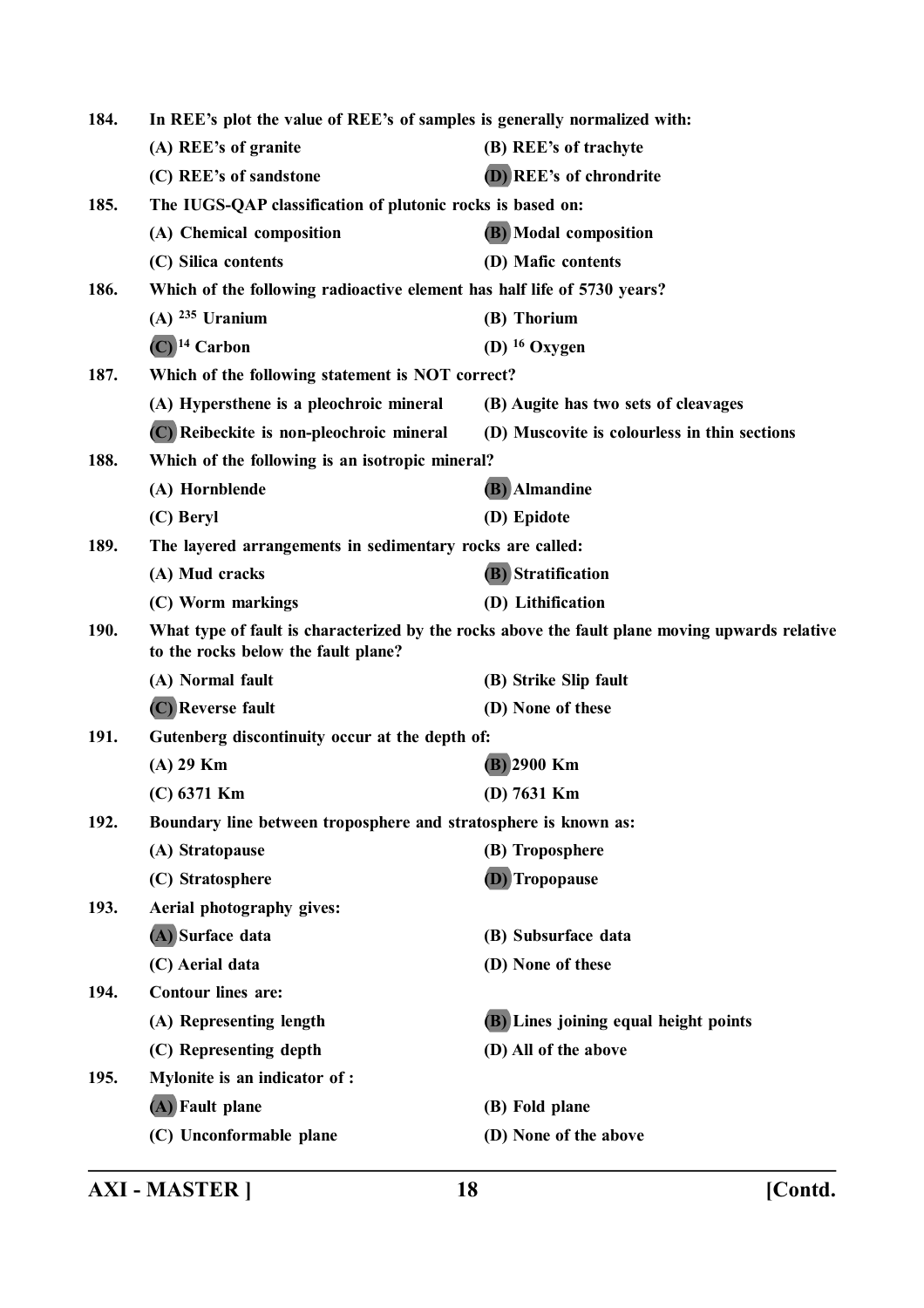| 196. | Vertical displacement at fault plane is known as:                           |                                        |  |
|------|-----------------------------------------------------------------------------|----------------------------------------|--|
|      | (A) Throw                                                                   | (B) Rake                               |  |
|      | $(C)$ Dip                                                                   | (D) Strike                             |  |
| 197. | The sediments which range in size from 0.06 mm to 2 mm are:                 |                                        |  |
|      | $(A)$ Silt                                                                  | (B) Gravel                             |  |
|      | $(C)$ Clay                                                                  | (D) sand                               |  |
| 198. | Guano deposits are rich in:                                                 |                                        |  |
|      | (A) Sodium salts                                                            | (B) Phosphate                          |  |
|      | (C) Potassium                                                               | (D) Caliche                            |  |
| 199. | The correct sequence of the Gondwana Supergroup as given below is:          |                                        |  |
|      | (A) Talchir, Damuda, Panchet, Mahadeva, Rajmahal and Jabalpur               |                                        |  |
|      | (B) Damuda, Panchet, Talchir, Rajmahal, Mahadeva, and Jabalpur              |                                        |  |
|      | (C) Talchir, Mahadeva, Damuda, Panchet, Rajmahal and Jabalpur.              |                                        |  |
|      | (D) Damuda, Jabalpur Panchet, Mahadeva, Rajmahal and Talchir.               |                                        |  |
| 200. | Which is the most correct sequence of the elemental abundance in the earth? |                                        |  |
|      | (A) $O>Si>Mg>Fe>Ca$                                                         | (B) $O>Si>Al>Mg>Ca$                    |  |
|      | $(C)$ O>Si>Mg>Al>Fe                                                         | $(D)$ Fe>O>Si>Al>Mg                    |  |
| 201. | <b>Chemical composition of Cinnabar is:</b>                                 |                                        |  |
|      | $(A)$ HgS                                                                   | $(B)$ Sb <sub>2</sub> S <sub>3</sub>   |  |
|      | $(C)$ AsS                                                                   | $(D)$ HgO                              |  |
| 202. | The viscosity of magma or lava is high its fluidity will be:                |                                        |  |
|      | $(A)$ High                                                                  | (B) Low                                |  |
|      | (C) No change                                                               | (D) None of the above                  |  |
| 203. | Ophitic texture is characteristic texture of:                               |                                        |  |
|      | (A) Granite                                                                 | (B) Dolerite                           |  |
|      | (C) Syenite                                                                 | (D) Rhyolite                           |  |
| 204. | Which mineral is known as fool's gold?                                      |                                        |  |
|      | (A) Pyrite                                                                  | (B) Hematite                           |  |
|      | (C) Arsenopyrite                                                            | (D) Pyrrhotite                         |  |
| 205. | Systematic sampling is done:                                                |                                        |  |
|      | (A) Parallel to the strike of the ore body                                  | (B) Across the strike of the ore body. |  |
|      | (C) Diagonal to the strike of the ore body                                  | (D) In any possible direction.         |  |
| 206. | Which type of clay is used as a drilling mud for oil exploration?           |                                        |  |
|      | (A) China clay.                                                             | (B) Fullers earth.                     |  |
|      | (C) Bentonite clay.                                                         | (D) Fire clay.                         |  |
| 207. | Meteorites have Fusion Crust, it is formed due to:                          |                                        |  |
|      | (A) Atmospheric heating                                                     | (B) Special kind of minerals           |  |
|      | (C) Solar radiation in space                                                | (D) It is part of its parent body      |  |
|      |                                                                             |                                        |  |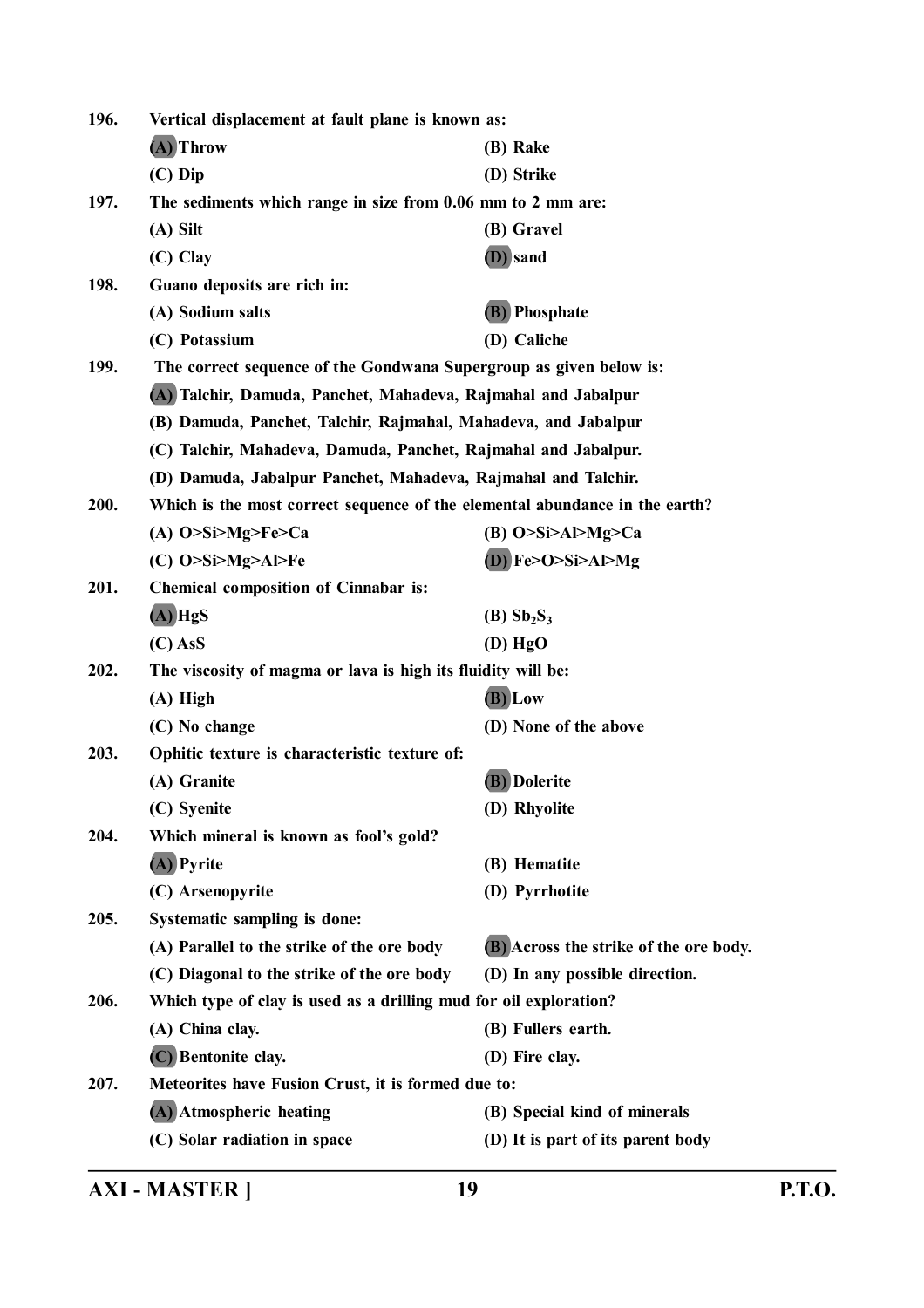| 208. | Portion of the dam with ground at downstream side is:                                   |                                                                                                   |
|------|-----------------------------------------------------------------------------------------|---------------------------------------------------------------------------------------------------|
|      | (A) Crest                                                                               | (B) Toe                                                                                           |
|      | (C) Foot                                                                                | (D) Heel                                                                                          |
| 209. | In which year, Gujarat minor mineral rules were implemented:                            |                                                                                                   |
|      | $(A)$ 2016                                                                              | $(B)$ 2017                                                                                        |
|      | $(C)$ 2018                                                                              | $(D)$ 2019                                                                                        |
| 210. | Why is the high percentage of moisture undesirable for coal?                            |                                                                                                   |
|      | (A) It increases the rate of combustion                                                 | (B) It increases the cost of coal                                                                 |
|      | (C) It reduces the calorific value of coal                                              | (D) It decreases its ignition temperatur                                                          |
| 211. | Which of the following layer of the Interior of the earth has the largest volume?       |                                                                                                   |
|      | (A) Crust                                                                               | (B) Outer Core                                                                                    |
|      | (C) Mantle                                                                              | (D) Inner Core                                                                                    |
| 212. |                                                                                         | Which one of the following activity is responsible for the formation of Hawaiian Island chain?    |
|      | (A) Continental intraplate hot spot activity, (B) Oceanic intraplate hot spot activity, |                                                                                                   |
|      | (C) Collision of two oceanic plates,                                                    | (D) Divergence of two oceanic plates.                                                             |
| 213. | termed as:                                                                              | In Trilobites, the dorsal surface of the body is protected by a strong, calcareous exoskeleton is |
|      | (A) Carapace                                                                            | (B) Cornea                                                                                        |
|      | (C) Glabella                                                                            | (D) Cranidium                                                                                     |
| 214. | On the basis of dentition in Lamellibranchia, Venus and Cardita belongs to which type?  |                                                                                                   |
|      | (A) Taxodont type                                                                       | (B) Isodont type                                                                                  |
|      | (C) Schizodont type                                                                     | <b>(D)</b> Heterodont type                                                                        |
| 215. | Which one is a chronostratigraphic unit?                                                |                                                                                                   |
|      | (A) Period                                                                              | $(B)$ Eon                                                                                         |
|      | (C) System                                                                              | (D) Era                                                                                           |
| 216. | formations?                                                                             | How many diamondiferous unconformities are reported in the Vindyan Supergroup rock                |
|      | $(A)$ One                                                                               | (B) Two                                                                                           |
|      | (C) Three                                                                               | (D) Four                                                                                          |
| 217. | Marine rocks of cretaceous age exposed in Narmada valley is known as:                   |                                                                                                   |
|      | (A) Ukra beds                                                                           | (B) Lathi formations                                                                              |
|      | (C) Bagh beds                                                                           | (D) Coral beds                                                                                    |
| 218. | Perthitic intergrowth is the result of:                                                 |                                                                                                   |
|      | (A) Peritectic crystallization                                                          | (B) Exsolution                                                                                    |
|      | (C) Eutectic intergrowth                                                                | (D) Adsorption                                                                                    |
| 219. | An element with coordination number 6 will show the coordination polyhedral of :        |                                                                                                   |
|      | (A) Octahedral shape                                                                    | (B) Hexagonal shape                                                                               |
|      | (C) Trigonal shape                                                                      | (D) Cubic shape                                                                                   |
|      |                                                                                         |                                                                                                   |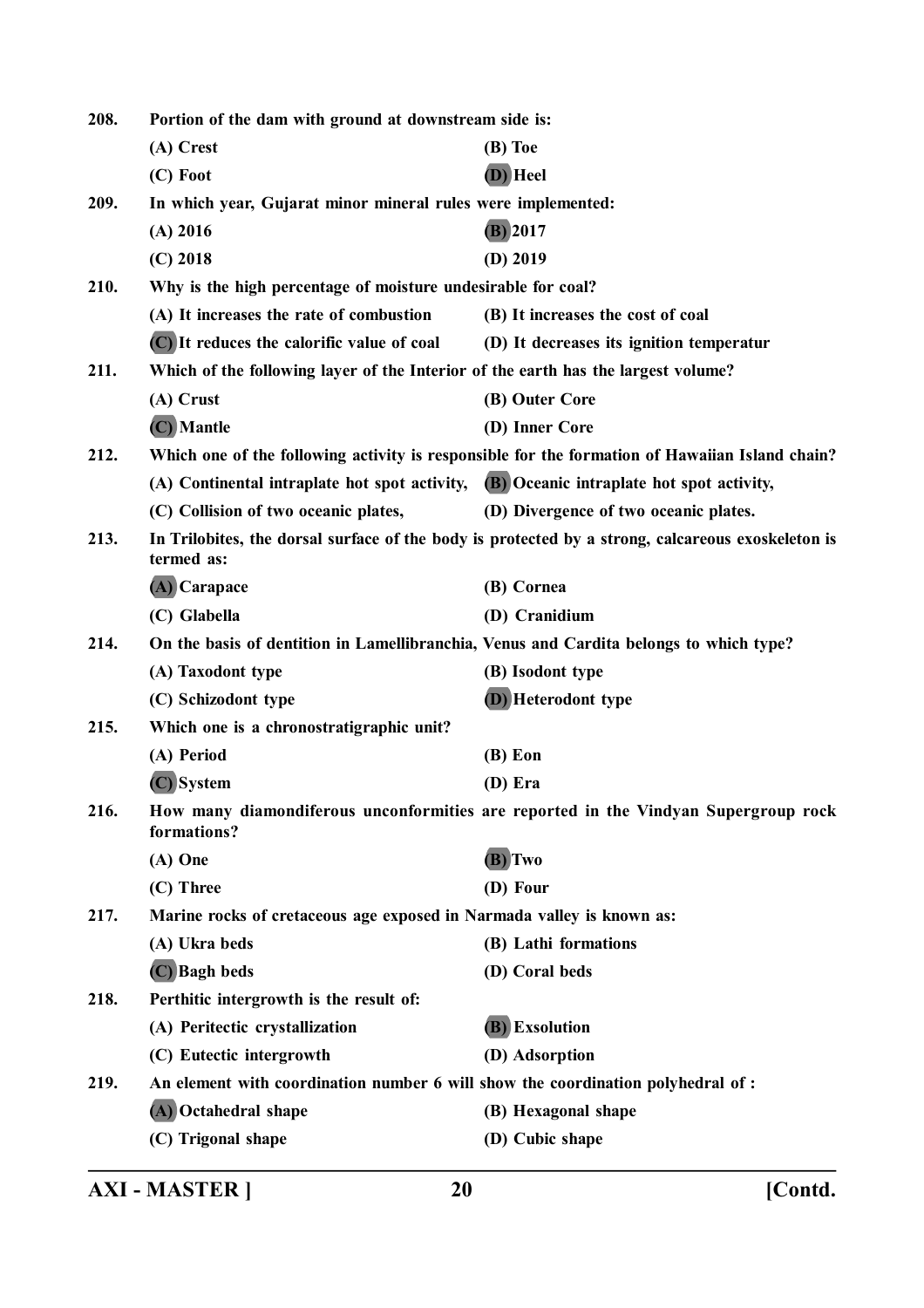| 220.<br>Which one of the following given mineral pair is iso-structural?                                                                            |                                                                                              |                                                                                                        |  |
|-----------------------------------------------------------------------------------------------------------------------------------------------------|----------------------------------------------------------------------------------------------|--------------------------------------------------------------------------------------------------------|--|
|                                                                                                                                                     | (A) Halite - Calcite                                                                         | (B) Enstatite - Kyanite                                                                                |  |
|                                                                                                                                                     | (C) Biotite - Vermicullite                                                                   | <b>(D)</b> Halite - Galena                                                                             |  |
| 221.                                                                                                                                                |                                                                                              | In smoky quartz the colour is attributed to which of the following ion present in the lattice:         |  |
|                                                                                                                                                     | (A) Hydrogen                                                                                 | (B) Aluminium                                                                                          |  |
|                                                                                                                                                     | (C) Copper                                                                                   | (D) Iron                                                                                               |  |
| 222.                                                                                                                                                | is:                                                                                          | When the value of partition coefficient of a trace element is $> 1$ , then its compability in a system |  |
|                                                                                                                                                     | (A) Normal                                                                                   | (B) Higher                                                                                             |  |
|                                                                                                                                                     | (C) Lesser                                                                                   | (D) Neither less nor more                                                                              |  |
| 223.                                                                                                                                                | Dunite does not have its volcanic equivalent because:                                        |                                                                                                        |  |
|                                                                                                                                                     | (A) It forms at very high temperature                                                        | <b>(B)</b> It forms by gravitative separation                                                          |  |
|                                                                                                                                                     | (C) It is a monomineralic rock                                                               | (D) It occurs as layered rock                                                                          |  |
| 224.                                                                                                                                                | A granitic rock having wt% of $Al_2O_3 is classed as:$                                       |                                                                                                        |  |
|                                                                                                                                                     | (A) Peraluminous                                                                             | <b>(B)</b> Peralkaline                                                                                 |  |
|                                                                                                                                                     | (C) Subalkaline                                                                              | (D) Hypoalkaline                                                                                       |  |
| 225.                                                                                                                                                | Barrovian – Buchan – Sambagawa are the names to represent:                                   |                                                                                                        |  |
|                                                                                                                                                     | (A) Grades of metamorphism                                                                   | (B) Facies of metamorphism                                                                             |  |
|                                                                                                                                                     | (C) Types of metamorphism                                                                    | <b>(D)</b> Facies series of metamorphism                                                               |  |
| 226.                                                                                                                                                | Mention the temperature when Tridymite inverts to Cristobalite is:                           |                                                                                                        |  |
|                                                                                                                                                     | (A) $870^{\circ}$ C                                                                          | $(B) 573^{\circ}C$                                                                                     |  |
|                                                                                                                                                     | $(C)$ 470°C                                                                                  | (D) $1020^{\circ}$ C                                                                                   |  |
| 227.<br>Which type of fissure vein deposit forms after the bulging of schistose rocks due to pressure<br>transmitted by the mineralizing solutions? |                                                                                              |                                                                                                        |  |
|                                                                                                                                                     | (A) Dilation or Lenticular vein deposit                                                      | (B) Chambered vein deposit                                                                             |  |
|                                                                                                                                                     | (C) Linked vein deposit                                                                      | (D) Sheeted vein deposit                                                                               |  |
| 228.                                                                                                                                                |                                                                                              | Which one of the following is the most favorable site for the accumulation of placer deposits?         |  |
|                                                                                                                                                     | (A) Lower sluggish reaches of stream                                                         |                                                                                                        |  |
|                                                                                                                                                     | (B) Middle reaches of streams                                                                |                                                                                                        |  |
|                                                                                                                                                     | (C) Down stream meanders of sluggish old stage streams                                       |                                                                                                        |  |
|                                                                                                                                                     | (D) Upper head waters                                                                        |                                                                                                        |  |
| 229.                                                                                                                                                | The lower unaffected part of the ore body in the Oxidation and Supergene deposits is called: |                                                                                                        |  |
|                                                                                                                                                     | (A) Primary or Hypogene zone                                                                 |                                                                                                        |  |
|                                                                                                                                                     | (B) Zone of Oxidation                                                                        |                                                                                                        |  |
|                                                                                                                                                     | (C) Secondary or Supergene sulphide enrichment zone                                          |                                                                                                        |  |
|                                                                                                                                                     | (D) Leached zone                                                                             |                                                                                                        |  |
| 230.                                                                                                                                                | Which state is the chief producer of Gypsum?                                                 |                                                                                                        |  |
|                                                                                                                                                     | (A) Gujarat                                                                                  | (B) Himachal Pradesh                                                                                   |  |
|                                                                                                                                                     | (C) Uttar Pradesh                                                                            | (D) Rajasthan                                                                                          |  |
|                                                                                                                                                     |                                                                                              |                                                                                                        |  |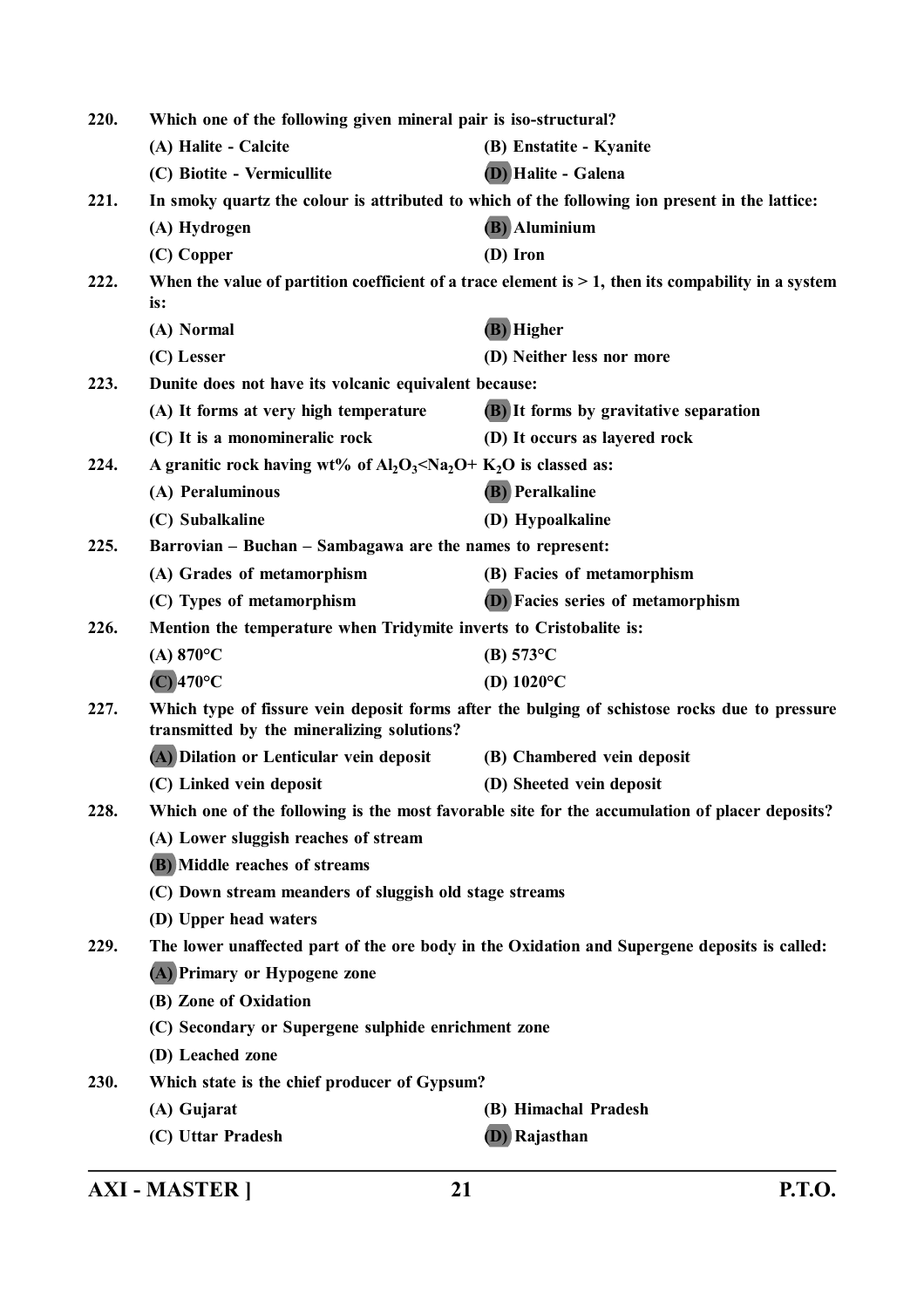| 231. | Which of the following is the most suitable reservoir for petroleum deposits?                                                    |                                                                                                |  |  |
|------|----------------------------------------------------------------------------------------------------------------------------------|------------------------------------------------------------------------------------------------|--|--|
|      | (A) Rock with high porosity and high permeability                                                                                |                                                                                                |  |  |
|      | (B) Rock with high porosity and low permeability                                                                                 |                                                                                                |  |  |
|      | (C) Rock with low porosity and low permeability                                                                                  |                                                                                                |  |  |
|      | (D) Rock with low porosity and high permeability                                                                                 |                                                                                                |  |  |
| 232. | Jack test is used to determine:                                                                                                  |                                                                                                |  |  |
|      | (A) Frost resistance of rocks                                                                                                    |                                                                                                |  |  |
|      | (B) Shear strength of rock                                                                                                       |                                                                                                |  |  |
|      | (C) In situ deformation characteristics of rocks                                                                                 |                                                                                                |  |  |
|      | (D) All of the above                                                                                                             |                                                                                                |  |  |
| 233. | sloping wall or abutments?                                                                                                       | Which type of Dam is normally suitable for narrow gorges or valleys with strong and uniformity |  |  |
|      | (A) Rock fall dam                                                                                                                | (B) Arch dam                                                                                   |  |  |
|      | (C) Earthen dam                                                                                                                  | (D) Gravity dam                                                                                |  |  |
| 234. | A tunnel should not be constructed along:                                                                                        |                                                                                                |  |  |
|      | (A) If the beds are parallel to horizontal                                                                                       |                                                                                                |  |  |
|      | (B) If the beds are vertically dipping and the axis of the tunnel is perpendicular to strike                                     |                                                                                                |  |  |
|      |                                                                                                                                  | (C) If the strike of involved beds is parallel to the axis of the tunnel                       |  |  |
|      | (D) If the dip of involved beds is parallel to the axis of the tunnel                                                            |                                                                                                |  |  |
| 235. | When fogs are formed due to the combination of smoke, dust, aerosols, water droplets and<br>nitrogen di oxide, these are called: |                                                                                                |  |  |
|      | (A) Acid rain                                                                                                                    | (B) Smog                                                                                       |  |  |
|      | (C) Mist                                                                                                                         | (D) Glaze                                                                                      |  |  |
| 236. | Which one of the following district in Gujarat has the world best Bentonite deposit because of<br>its high swelling property?    |                                                                                                |  |  |
|      | (A) Kuchch district                                                                                                              | (B) Bhavnagar district                                                                         |  |  |
|      | (C) Sabarkantha district                                                                                                         | (D) Junagarh district                                                                          |  |  |
| 237. | As per IUGS – International Chronostratigraphic Chart the "Aptian" age belongs to:                                               |                                                                                                |  |  |
|      | (A) Upper Cretaceous                                                                                                             | <b>(B)</b> Lower Cretaceous                                                                    |  |  |
|      | (C) Eocene                                                                                                                       | (D) Upper Jurassic                                                                             |  |  |
| 238. | As per IUGS – International Chronostratigraphic Chart the age of "Eoarchean" is:                                                 |                                                                                                |  |  |
|      | (A) 3200 to 2800 Ma                                                                                                              | (B) 3600 to 3200 Ma                                                                            |  |  |
|      | (C) 4600 to 4000 Ma                                                                                                              | (D) 4000 to 3600 Ma                                                                            |  |  |
| 239. | Hinota and Majhgawan kimberlite pipes are associated with following Proterozoic sedimentary<br>basin:                            |                                                                                                |  |  |
|      | (A) Cuddapah Basin                                                                                                               | (B) Marwar Basin                                                                               |  |  |
|      | (C) Vindhyan Basin                                                                                                               | (D) Indavati Basin                                                                             |  |  |
| 240. | <b>Godavari Supegroup does not constitutes of following Group:</b>                                                               |                                                                                                |  |  |
|      | (A) Mulug Group                                                                                                                  | (B) Sullavai Group                                                                             |  |  |
|      | (C) Penganga Group                                                                                                               | (D) Ganga Group                                                                                |  |  |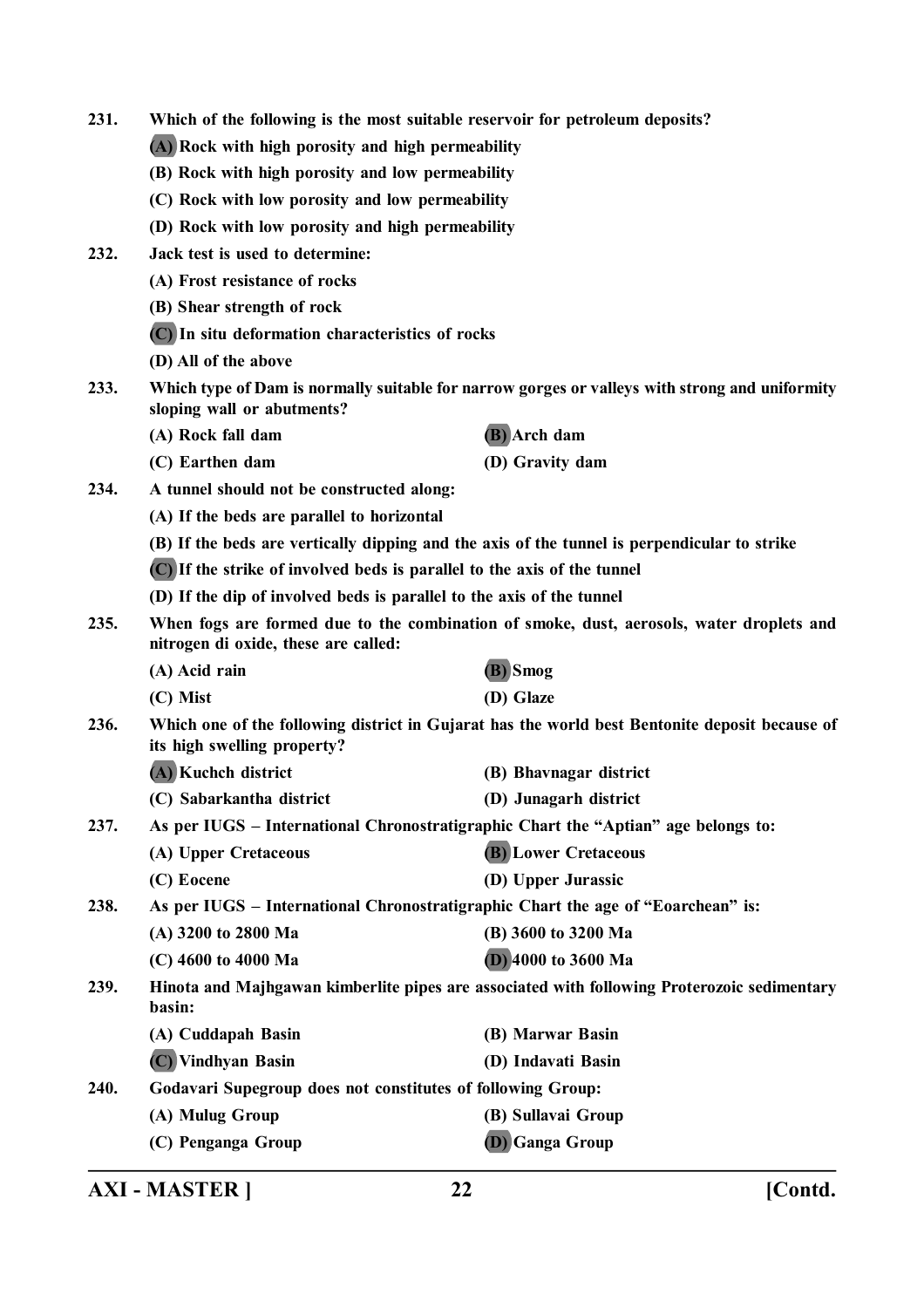| 241. | Harishchandra Range mountains are located in the state of:                        |                                                                                    |
|------|-----------------------------------------------------------------------------------|------------------------------------------------------------------------------------|
|      | (A) Maharashtra                                                                   | (B) Gujarat                                                                        |
|      | (C) Rajasthan                                                                     | (D) Jharkhand                                                                      |
| 242. | Which of the following is not calcium bearing Garnet?                             |                                                                                    |
|      | (A) Grossular                                                                     | (B) Almandine                                                                      |
|      | (C) Andradite                                                                     | (D) Uvarovite                                                                      |
| 243. | Green colour in Emerald is due to presence of:                                    |                                                                                    |
|      | $(A)$ Zinc                                                                        | (B) Lead                                                                           |
|      | $(C)$ Chromium                                                                    | (D) Nickle                                                                         |
| 244. | Percussion figure is associated with which of the mineral group?                  |                                                                                    |
|      | (A) Amphibole                                                                     | (B) Pyroxene                                                                       |
|      | (C) Mica                                                                          | (D) Asbestoes                                                                      |
| 245. | Skeletal remains of Dinosaur fossils are seen in which parts of Gujarat:          |                                                                                    |
|      | (A) Dahod                                                                         | (B) Ahmedabad                                                                      |
|      | (C) Kuarbet                                                                       | (D) Mehsana                                                                        |
| 246. | Central Indian Shear Zone passes from which district in Gujarat?                  |                                                                                    |
|      | (A) Ahmedabad                                                                     | (B) Rajkot                                                                         |
|      | (C) Surat                                                                         | (D) Vadodara                                                                       |
| 247. | Volcanic activity in Barren Island, in Andman and Nicobar is:                     |                                                                                    |
|      | (A) Strombolian                                                                   | (B) Composite                                                                      |
|      | (C) Shield                                                                        | (D) Lava domes                                                                     |
| 248. | Which of the following is the most dense layer of Earth's atmosphere?             |                                                                                    |
|      | (A) Stratosphere                                                                  | (B) Exosphere                                                                      |
|      | (C) Thermosphere                                                                  | (D) Troposphere                                                                    |
| 249. | The greenhouse gases present in the Earth's atmosphere is:                        |                                                                                    |
|      | (A) Carbon dioxide and nitrous oxide                                              | (B) Water vapors                                                                   |
|      | (C) Methane                                                                       | (D) All of the above                                                               |
| 250. | Which layer absorbs the ultraviolet radiation (UV) radiation coming from the Sun? |                                                                                    |
|      | (A) Mesosphere                                                                    | (B) Exosphere                                                                      |
|      | (C) Thermosphere                                                                  | <b>(D)</b> Stratosphere                                                            |
| 251. | groundwater is called the                                                         | The boundary between the saturated zone and the unsaturated zone with reference to |
|      | (A) Water table                                                                   | (B) Aquifer                                                                        |
|      | (C) Aquiclude                                                                     | (D) Porosity                                                                       |
| 252. | Which one is known as 'fossil water'?                                             |                                                                                    |
|      | (A) Meteoric water                                                                | (B) Connate water                                                                  |
|      | (C) Juvenile water                                                                | (D) Plutonic water                                                                 |
|      |                                                                                   |                                                                                    |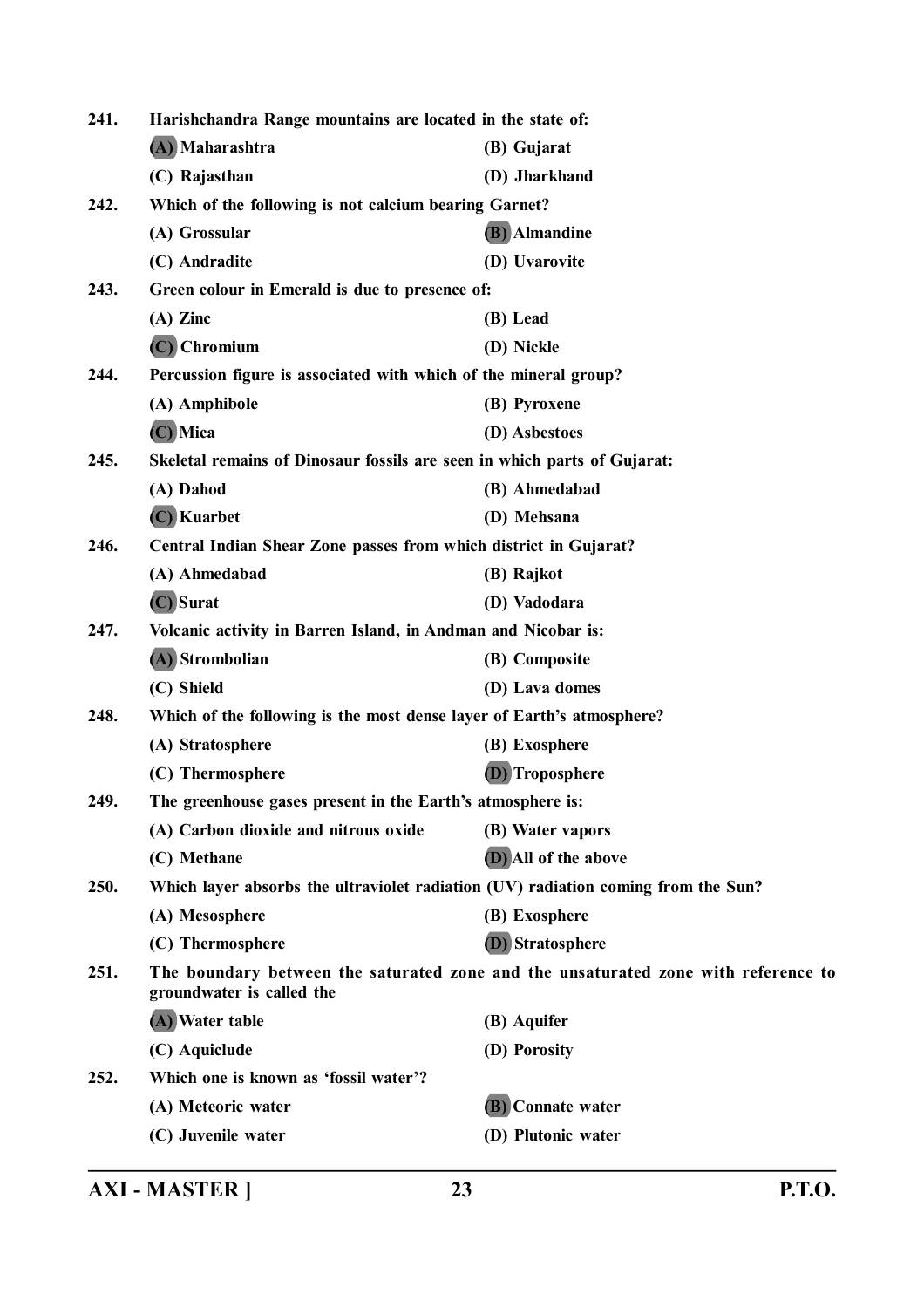| 253. | Zone immediately above the water table where the medium is saturated or partially saturated<br>by capillary rise from the phreatic zone is: |                                                                                               |  |
|------|---------------------------------------------------------------------------------------------------------------------------------------------|-----------------------------------------------------------------------------------------------|--|
|      | (A) Capillary barrier                                                                                                                       | (B) Capillary fringe                                                                          |  |
|      | (C) Capture zone                                                                                                                            | (D) C-horizon                                                                                 |  |
| 254. |                                                                                                                                             | What is the upper surface of water in a confined aquifer called?                              |  |
|      | (A) Primary layer                                                                                                                           | (B) Secondary layer                                                                           |  |
|      | (C) First layer                                                                                                                             | <b>D</b> ) Peizometric layer                                                                  |  |
| 255. | Which of the following rock is having lowest porosity?                                                                                      |                                                                                               |  |
|      | (A) Sandstone                                                                                                                               | (B) Limestone                                                                                 |  |
|      | (C) Vesicular basalt                                                                                                                        | (D) Marble                                                                                    |  |
| 256. | The general temperature of acidic magma would be:                                                                                           |                                                                                               |  |
|      | (A) 650 to 800 $^{\circ}$ C                                                                                                                 | (B) 800 to $1300^{\circ}$ C                                                                   |  |
|      | (C) 1000 to $1250^{\circ}$ C                                                                                                                | (D) More than $1250^{\circ}$ C                                                                |  |
| 257. | Find the wrong pair:                                                                                                                        |                                                                                               |  |
|      | (A) Concordant - Sill                                                                                                                       | (B) Concordant – Lopolith                                                                     |  |
|      | (C) Discordant – Phacolith                                                                                                                  | (D) Discordant – Dykes                                                                        |  |
| 258. | Foreign rock fragment in igneous rocks is called:                                                                                           |                                                                                               |  |
|      | (A) Secondary minerals                                                                                                                      | (B) Rock fragments                                                                            |  |
|      | (C) Foreign fragments                                                                                                                       | (D) Xenoliths                                                                                 |  |
| 259. | The process of conversion of glassy material to crystallised material is known as:                                                          |                                                                                               |  |
|      | (A) Crystallisation.                                                                                                                        | <b>(B)</b> Devitrification.                                                                   |  |
|      | (C) Eutectic process.                                                                                                                       | (D) Assimilation.                                                                             |  |
| 260. | In Gibb's phase rule $P + F = C + 2$ , the F represents:                                                                                    |                                                                                               |  |
|      | (A) Number of Phases                                                                                                                        | (B) Amount of Feldspar                                                                        |  |
|      | (C) Degree of freedom                                                                                                                       | (D) Number of components                                                                      |  |
| 261. | are exposed?                                                                                                                                | In which of the following districts of Gujarat the Paleoproterozoic and Mesoproterozoic rocks |  |
|      | (A) Surendernagar                                                                                                                           | (B) Sabarkanta                                                                                |  |
|      | (C) Kutchchh                                                                                                                                | (D) Vadodara                                                                                  |  |
| 262. | Slicken sides are a type of:                                                                                                                |                                                                                               |  |
|      | (A) Foliation                                                                                                                               | (B) Bedding                                                                                   |  |
|      | $(C)$ Lineation                                                                                                                             | (D) Cleavage                                                                                  |  |
| 263. | Which of the following statements is not true for Anticlines?                                                                               |                                                                                               |  |
|      | (A) The strata are uparched                                                                                                                 |                                                                                               |  |
|      | (B) The older rocks occupy a position in the interior of the fold                                                                           |                                                                                               |  |
|      | (C) The limbs dip away from each other at the crest                                                                                         |                                                                                               |  |
|      | (D) They are convex downwards                                                                                                               |                                                                                               |  |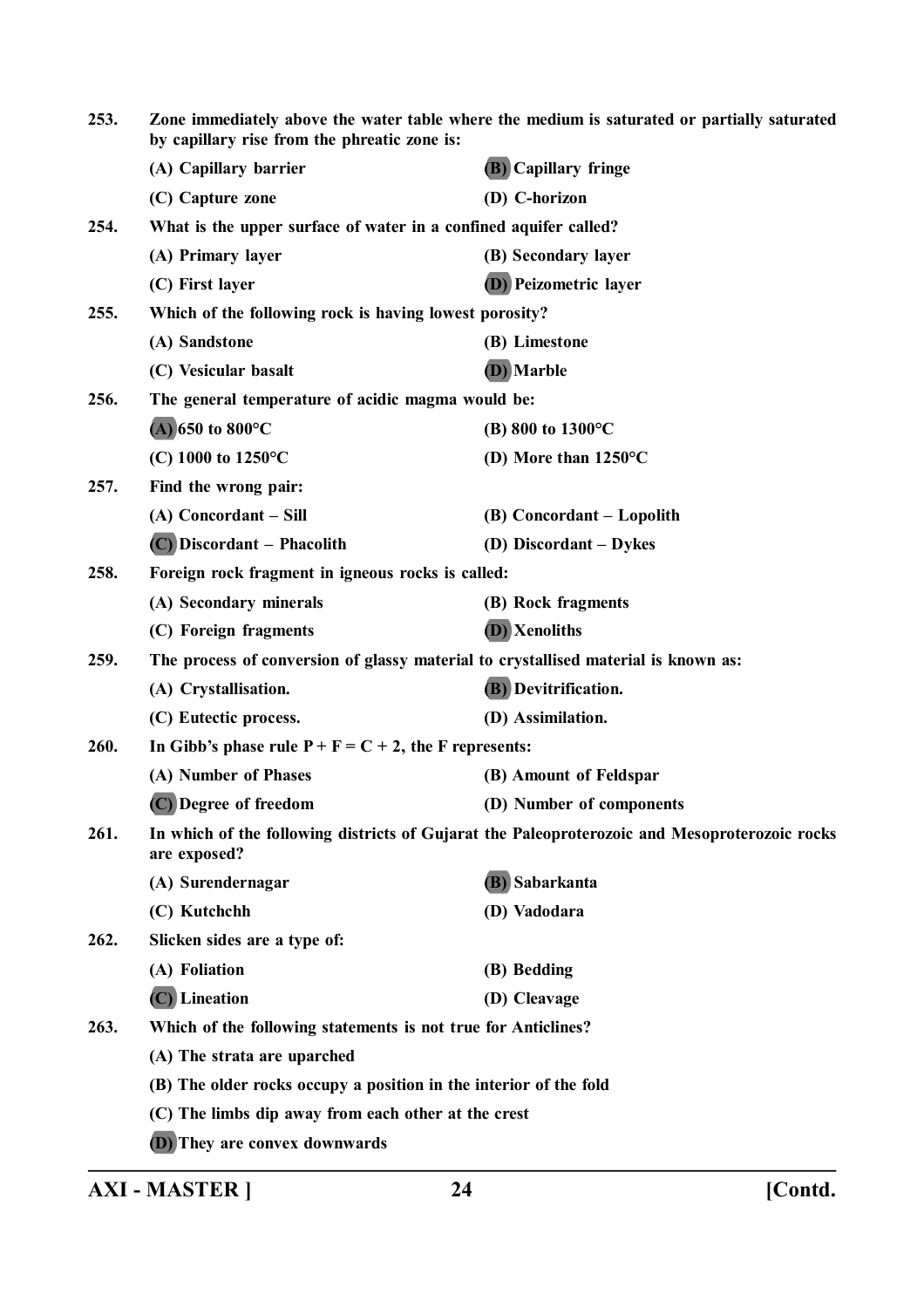| 264.                                                        | Quartz sandstone is said to be mature when it is having:                         |                                             |  |
|-------------------------------------------------------------|----------------------------------------------------------------------------------|---------------------------------------------|--|
|                                                             | (A) Well rounded, poor sorted quartz grains                                      |                                             |  |
|                                                             | (B) Poorly rounded, poorly sorted quartz grains                                  |                                             |  |
|                                                             | (C) Well rounded, well sorted quartz grains                                      |                                             |  |
|                                                             | (D) Poorly rounded, well sorted quartz grains                                    |                                             |  |
| 265.                                                        | Benthonic foraminifers were distributed all over the world during the:           |                                             |  |
|                                                             | (A) Paleozoic era                                                                | (B) Mesozoic era                            |  |
|                                                             | (C) Tertiary era                                                                 | (D) Cenozoic era                            |  |
| 266.                                                        | When did the Dinosaurs became extinct?                                           |                                             |  |
|                                                             | $(A)$ 105.1 Ma                                                                   | $(B)$ 62.5 Ma                               |  |
|                                                             | $(C)$ 75.5 Ma                                                                    | $(D)$ 210 Ma                                |  |
| 267.                                                        | The idea that the younger beds are deposited on the top of older beds is called: |                                             |  |
|                                                             | (A) Principle of Original Horizontility                                          | <b>(B)</b> Principle of Superposition       |  |
|                                                             | (C) Principle of Original Continiuity                                            | (D) Principle of Cross cutting Relationship |  |
| 268.                                                        | Rocks of Kurnool Group unconformably overlies the rocks of:                      |                                             |  |
|                                                             | (A) Cheyair Group                                                                | (B) Kistna Group                            |  |
|                                                             | (C) Papaghani Group                                                              | (D) Nallamalai Group                        |  |
| 269.                                                        | The Eocene rocks of Shillong plateau is known as:                                |                                             |  |
|                                                             | (A) Gaj Series                                                                   | (B) Surma Series                            |  |
|                                                             | (C) Jaintia Series                                                               | (D) Dihing Series                           |  |
| 270.                                                        | Which of the following mineral has parallel extinction?                          |                                             |  |
|                                                             | (A) Olivine                                                                      | (B) Biotite                                 |  |
|                                                             | (C) Hornblende                                                                   | (D) Quartz                                  |  |
| 271.                                                        | Average rate of increase in temperature with depth is:                           |                                             |  |
|                                                             | $(A)$ 25° C/km                                                                   | $(B)$ 30 $\degree$ C/km                     |  |
|                                                             | $(C)$ 35° $C/km$                                                                 | (D) $50^{\circ}$ C/km                       |  |
| Average rate of increase in pressure with depth is:<br>272. |                                                                                  |                                             |  |
|                                                             | $(A)$ ~1kbar/3 km                                                                | $(B) \sim 1$ kbar/1 km                      |  |
|                                                             | $(C) \sim 1$ kbar/5 km                                                           | (D) $\sim$ 1kbar/10 km                      |  |
| 273.                                                        | Which of the following is non-foliated rock?                                     |                                             |  |
|                                                             | (A) Quartzite                                                                    | (B) Marble                                  |  |
|                                                             | (C) Charnockite                                                                  | (D) All of the above                        |  |
| 274.                                                        | Which of the following is considered as immature facies?                         |                                             |  |
|                                                             | (A) Blueschist                                                                   | (B) Greenschist                             |  |
|                                                             | (C) Zeolite                                                                      | (D) Amphibolite                             |  |
| 275.                                                        | Amphibolites having Protolith of sedimentary rock is called as:                  |                                             |  |
|                                                             | (A) Ortho-amphibolites                                                           | <b>(B)</b> Para-amphibolites                |  |
|                                                             | (C) Secondary amphibolites                                                       | (D) Sedimentary amphibolites                |  |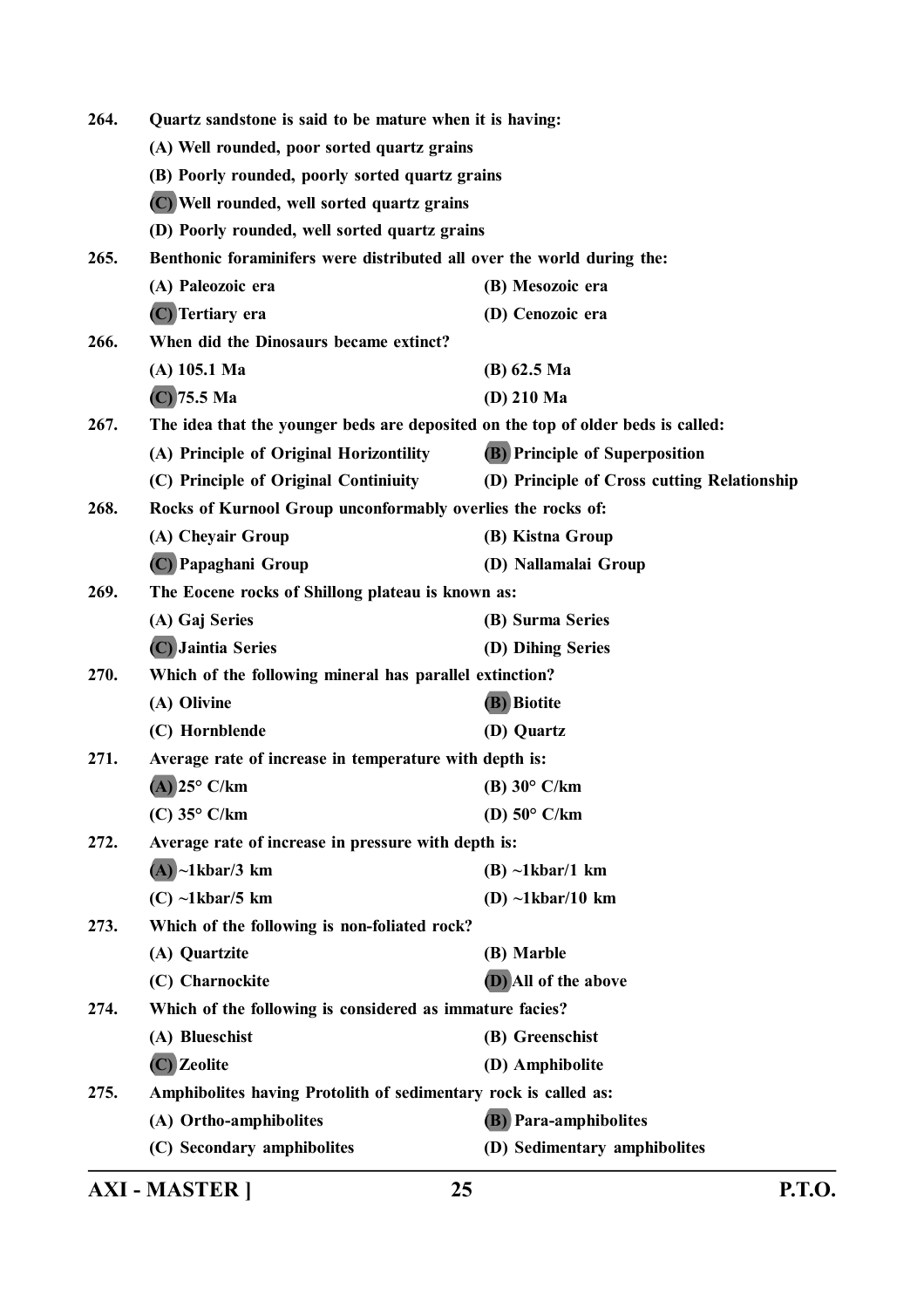| 276. | The purpose of exploration include:                                 |                                         |  |
|------|---------------------------------------------------------------------|-----------------------------------------|--|
|      | 1. Determine if ore can be mined or leached                         |                                         |  |
|      | 2. Determine ore reserves                                           |                                         |  |
|      | 3. Locate areas for infrastructure/operations                       |                                         |  |
|      | $(A)$ 1                                                             | (B) 1 and 2                             |  |
|      | $(C)$ 1 and 3                                                       | $(D)$ 1, 2 and 3                        |  |
| 277. | The example of percussion drill is:                                 |                                         |  |
|      | 1. Churn drill<br>2. Auger drill                                    | 3. Jack hammer drill                    |  |
|      | $(A)$ 1                                                             | (B) 1 and 2                             |  |
|      | $(C)$ 1 and 3                                                       | (D) $1, 2$ and $3$                      |  |
| 278. | Full form of UNFC is:                                               |                                         |  |
|      | (A) United Nations Framework Classification                         |                                         |  |
|      | (B) United Nations Framework Clarification                          |                                         |  |
|      | (C) United Nations Final Classification                             |                                         |  |
|      | (D) United Nations Future Classification                            |                                         |  |
| 279. | Find out the odd pair from the following:                           |                                         |  |
|      | $(A)$ Calcite $-3$ hardness                                         | $(B)$ Topaz – 8 hardness                |  |
|      | $(C)$ Rock salt – 2 hardness                                        | $(D)$ Apatite – 6 hardness              |  |
| 280. | Which of the following is a non-magnetic mineral?                   |                                         |  |
|      | (A) Magnetite                                                       | (B) Cassiterite                         |  |
|      | (C) Pyrrhotite                                                      | (D) Chromite                            |  |
| 281. | Which of the following is not a variety of corundum?                |                                         |  |
|      | (A) Blue John                                                       | (B) Ruby                                |  |
|      | (C) Sapphire                                                        | (D) Emery                               |  |
| 282. | Match the Part – I with Part – II and find the correct combination: |                                         |  |
|      | Part – I (Mineral)                                                  | <b>Part – II (Chemical Composition)</b> |  |
|      | 1. Calcite                                                          | i. Ba $SO_4$                            |  |
|      | 2. Fluorite                                                         | ii. $CaF2$                              |  |
|      | 3. Barite                                                           | iii. $CaSO4$ .2H <sub>2</sub> O         |  |
|      | 4. Gypsum                                                           | iv. $CaCO3$                             |  |
|      | $(A)$ 1 - i, 2 - ii, 3 - iii, 4 - iv                                | (B) 1 - ii, 2 - iii, 3 - iv, 4 - i      |  |
|      | (C) 1 - iii, 2 - iv, 3 - ii, 4 - iii                                | $(D)$ 1 - iv, 2 - ii, 3 - i, 4 - iii    |  |
| 283. | The shape of the sedimentary grain depends upon:                    |                                         |  |
|      | (A) Original shape of the mineral                                   | (B) Stability of minerals               |  |
|      | (C) Amount and nature of transport                                  | (D) All of the above                    |  |
| 284. | The process that turns sediment into rock is called:                |                                         |  |
|      | (A) Solidification                                                  | <b>(B)</b> Diagenesis                   |  |
|      | (C) Deposition                                                      | (D) Sorting                             |  |
|      |                                                                     |                                         |  |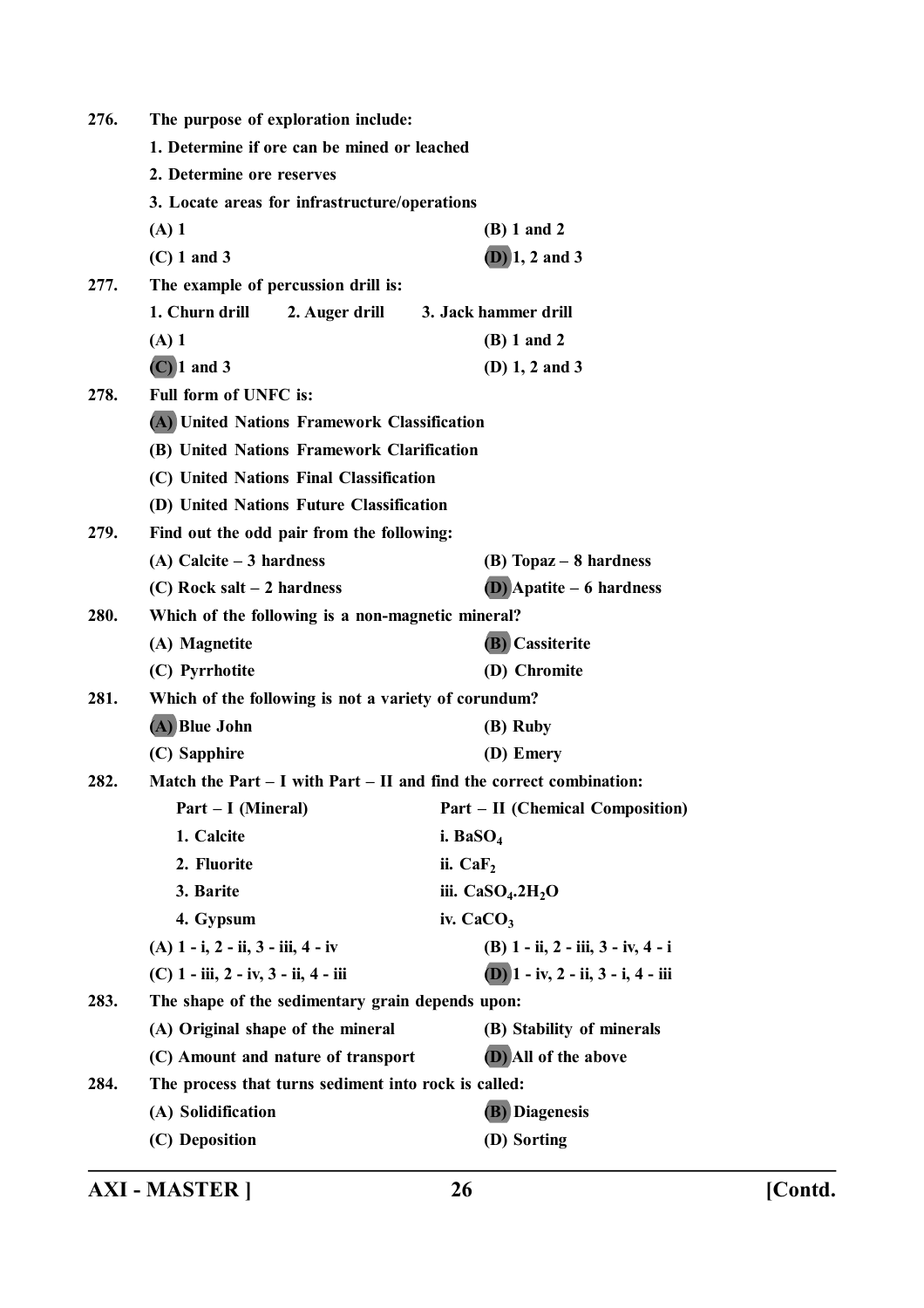| 285. | A variety of sandstone generally characterized by dark color and poorly sorted angular grains<br>of quartz, feldspar, and small rock fragments is: |                                              |  |
|------|----------------------------------------------------------------------------------------------------------------------------------------------------|----------------------------------------------|--|
|      | (A) Arkose                                                                                                                                         | (B) Siltstone                                |  |
|      | (C) Breccia                                                                                                                                        | (D) Greywacke                                |  |
| 286. | Tone of the aerial photographs depends on:                                                                                                         |                                              |  |
|      | (A) Time of photograph                                                                                                                             | (B) Type of film                             |  |
|      | (C) Reflectivity of light                                                                                                                          | (D) Aperture of the camera                   |  |
| 287. | The INSAT series of satellites are:                                                                                                                |                                              |  |
|      | (A) Sun synchronous satellite                                                                                                                      | (B) Remote sensing satellite                 |  |
|      | (C) Geostationary satellite                                                                                                                        | (D) None of the above                        |  |
| 288. | Dark tone, flat topped hills with radial drainage are identified in aerial photographs as:                                                         |                                              |  |
|      | (A) Limestone                                                                                                                                      | (B) Basalt                                   |  |
|      | (C) Quartzites                                                                                                                                     | (D) Granite                                  |  |
| 289. | Lithosphereric plates are comprised of :                                                                                                           |                                              |  |
|      | (A) Crust and whole of the mantle                                                                                                                  | (B) Crust and upper part of the upper mantle |  |
|      | (C) Only mantle                                                                                                                                    | (D) Only crust                               |  |
| 290. | The type and rate of weathering are influenced by:                                                                                                 |                                              |  |
|      | 2. Topography and climate.<br>1. Rock composition                                                                                                  | 3. Vegetation.                               |  |
|      | Select the correct answer using the code given below:                                                                                              |                                              |  |
|      | $(A)$ 1 and 2 only                                                                                                                                 | $(B) 1$ and 3 only                           |  |
|      | $(C)$ 2 and 3 only                                                                                                                                 | $(D)$ 1, 2 and 3                             |  |
| 291. | 'Ediacaran fossils' have significance in determining the:                                                                                          |                                              |  |
|      | (A) Archean / Proterozoic boundary                                                                                                                 | (B) Precambrian / Cambrain boundary          |  |
|      | (C) Permain / Triassic boundary                                                                                                                    | (D) Cretaceous / Tertiary boundary           |  |
| 292. | The largest and thickest sedimentary successions in India is:                                                                                      |                                              |  |
|      | (A) Marwar Supergroup                                                                                                                              | (B) Vindhyan Supergroup                      |  |
|      | (C) Chhattisgarh Supergroup                                                                                                                        | (D) Bhilwara Supergroup                      |  |
| 293. | In which of the following state the Vindhyan sediments are not exposed?                                                                            |                                              |  |
|      | (A) Bihar                                                                                                                                          | (B) Gujarat                                  |  |
|      | (C) Rajasthan                                                                                                                                      | (D) Madhya Pradesh                           |  |
| 294. | The age of "Syringothyris limestone" is considered as:                                                                                             |                                              |  |
|      | (A) Lower Carboniferous                                                                                                                            | (B) Middle Carboniferous                     |  |
|      | (C) Upper Carboniferous                                                                                                                            | (D) Lower Permian                            |  |
| 295. | In Jurassic rocks of Kutch the "Dhosa oolites" are found in:                                                                                       |                                              |  |
|      | (A) Katrol Formation                                                                                                                               | (B) Umia Formation                           |  |
|      | (C) Chari Formation                                                                                                                                | (D) Patcham Formation                        |  |
| 296. | Kadipani mine in Chhotaudepur is known for:                                                                                                        |                                              |  |
|      | (A) Lignite                                                                                                                                        | (B) Bauxite                                  |  |
|      | (C) Fluorspar                                                                                                                                      | (D) Silica Sand                              |  |